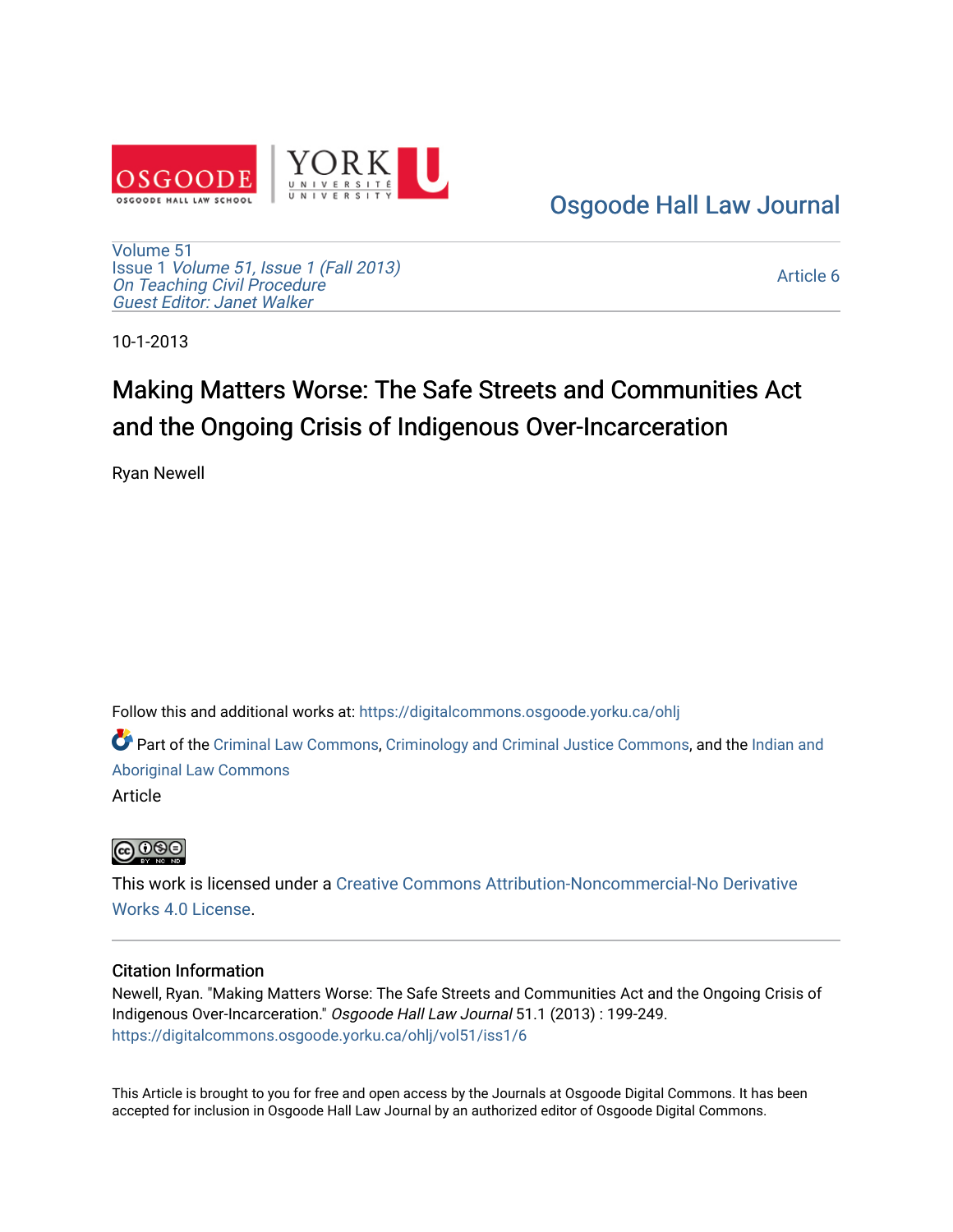# Making Matters Worse: The Safe Streets and Communities Act and the Ongoing Crisis of Indigenous Over-Incarceration

# Abstract

The Safe Streets and Communities Act (SSCA), a recent and wide-reaching piece of the Conservative Party of Canada's tough-on-crime agenda, will exacerbate the ongoing crisis of Indigenous overincarceration. In this article, I review the extensive literature that addresses the causes of Indigenous over-representation in the Canadian criminal justice system before assessing the impact of R v Gladue, nearly fifteen years after the Supreme Court of Canada's decision. I analyze how the SSCA will restrict courts' resort to Gladue, thus resulting in the incarceration of increasing numbers of Indigenous people. I then develop one avenue of constitutional challenge to the SSCA's mandatory minimum sentences that is tailored to Indigenous offenders. Drawing on insights from Gladue and from the cases that followed it, I argue that the meaning of "cruel and unusual punishment" under section 12 of the Canadian Charter of Rights and Freedoms should shift in the case of Indigenous offenders to account for the well-established connections between colonialism and the over-incarceration of Indigenous people.

# Keywords

Indigenous peoples--Legal status, laws, etc.; Discrimination in criminal justice administration; Imprisonment; Canada

# Creative Commons License



This work is licensed under a [Creative Commons Attribution-Noncommercial-No Derivative Works 4.0](https://creativecommons.org/licenses/by-nc-nd/4.0/) [License](https://creativecommons.org/licenses/by-nc-nd/4.0/).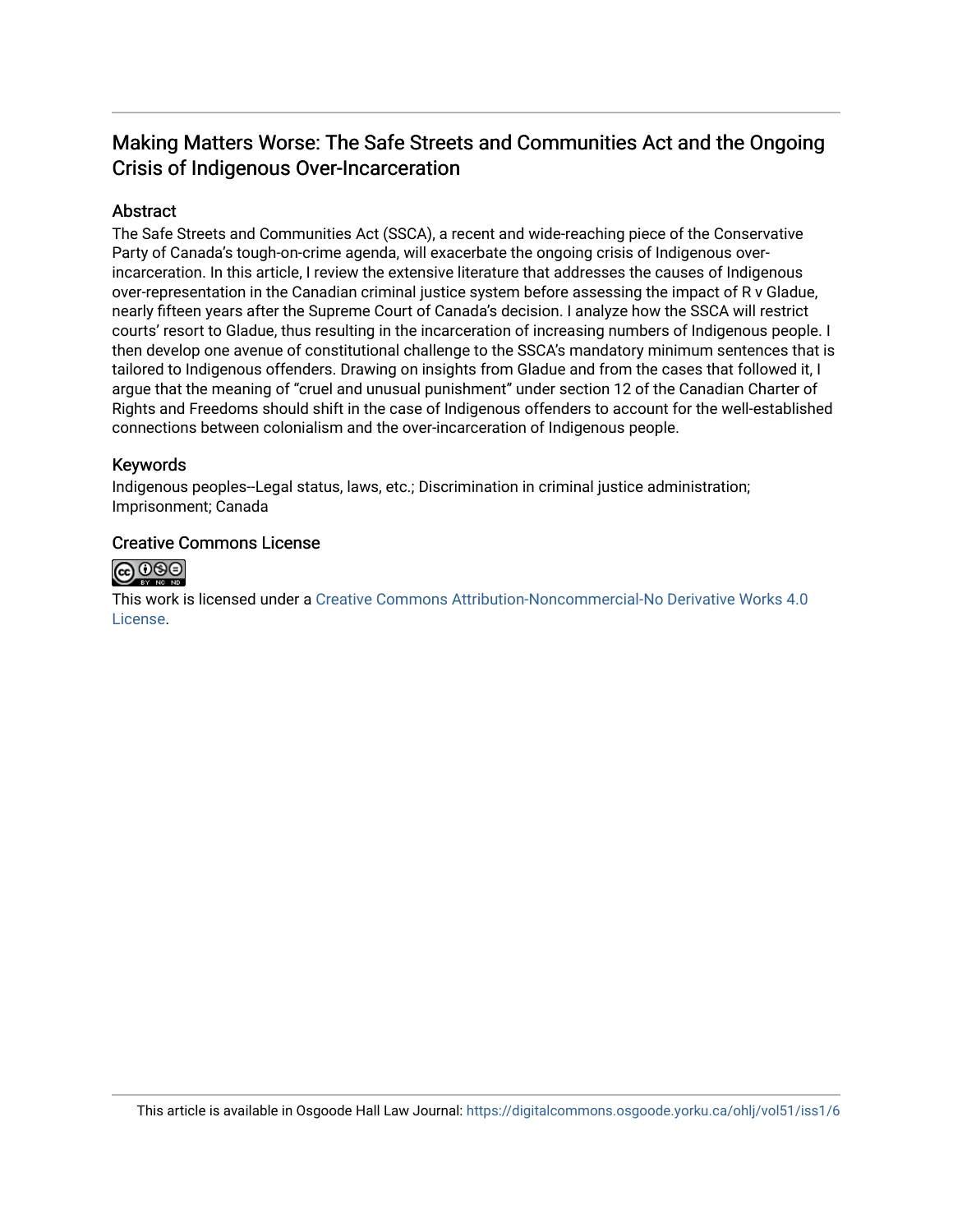# Making Matters Worse: The *Safe Streets and Communities Act* and the Ongoing Crisis of Indigenous Over-Incarceration

RYAN NEWELL\*

The *Safe Streets and Communities Act* (*SSCA*), a recent and wide-reaching piece of the Conservative Party of Canada's tough-on-crime agenda, will exacerbate the ongoing crisis of Indigenous over-incarceration. In this article, I review the extensive literature that addresses the causes of Indigenous over-representation in the Canadian criminal justice system before assessing the impact of  $R$  v Gladue, nearly fifteen years after the Supreme Court of Canada's decision. I analyze how the *SSCA* will restrict courts' resort to *Gladue*, thus resulting in the incarceration of increasing numbers of Indigenous people. I then develop one avenue of constitutional challenge to the *SSCA*'s mandatory minimum sentences that is tailored to Indigenous offenders. Drawing on insights from *Gladue* and from the cases that followed it, I argue that the meaning of "cruel and unusual punishment" under section 12 of the *Canadian Charter of Rights and Freedoms* should shift in the case of Indigenous offenders to account for the well-established connections between colonialism and the over-incarceration of Indigenous people.

La *Loi sur la sécurité des rues et des communautés* (*LSRC*), élément récent et de grande portée du programme de lutte contre la criminalité du Parti conservateur du Canada, exacerbera la crise permanente du taux d'incarcération démesurément élevé des Autochtones. Dans cet article, j'examine la documentation abondante qui aborde les causes de la surreprésentation des Autochtones dans le système canadien de justice pénale avant d'évaluer, quinze ans après les faits, l'impact du jugement *R. c. Gladue* de la Cour suprême du Canada. J'analyse la façon dont la *LSRC* restreindra la possibilité pour les tribunaux d'invoquer le jugement *Gladue*, ce qui entraînera l'incarcération d'un plus grand nombre d'Autochtones. Je développe ensuite une approche spécifique aux contrevenants autochtones pour contester la constitutionnalité

# 199

J.D., Osgoode Hall Law School, 2012. Associate at Sack Goldblatt Mitchell LLP. I would like to thank Kent McNeil as well as the editors and anonymous reviewers for their helpful feedback on a previous draft of this article.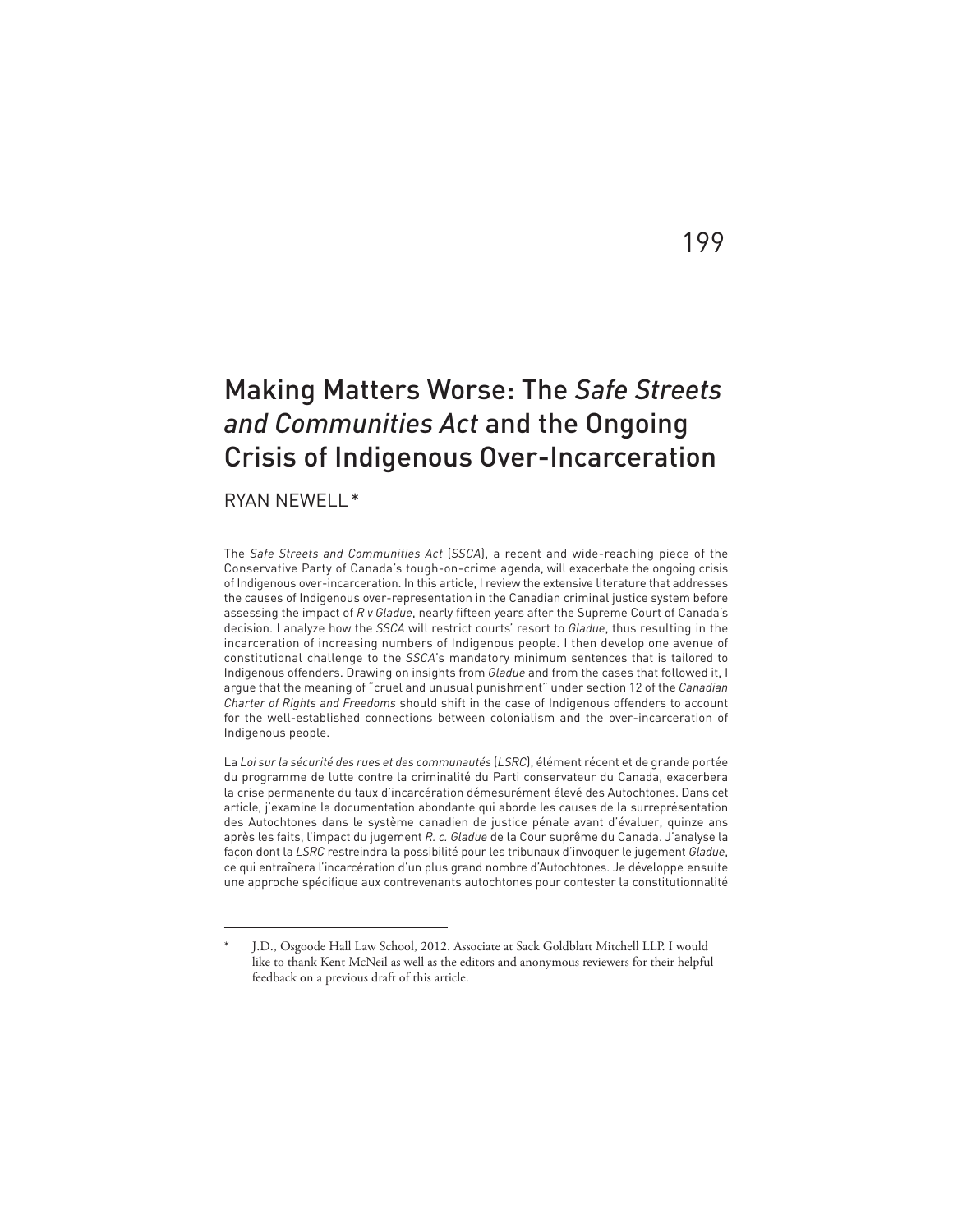des peines minimales obligatoires en vertu de la LSRC. Tirant parti de ce que nous apprend le jugement *Gladue* et des jugements ultérieurs, je fais valoir que la signification de « châtiment cruel et inhabituel » en vertu de l'article 12 de la *Charte Canadienne des Droits et Libertés* devrait être modifiée dans le cas des contrevenants autochtones afin de tenir compte de la corrélation bien établie qui existe entre le colonialisme et l'incarcération démesurément élevée des Autochtones.

| $\mathbf{I}$    |                                                                                    |  |
|-----------------|------------------------------------------------------------------------------------|--|
|                 | А.                                                                                 |  |
|                 | B.                                                                                 |  |
|                 | C.                                                                                 |  |
| $\mathbf{II}$ . |                                                                                    |  |
|                 | А.                                                                                 |  |
|                 | <b>B.</b>                                                                          |  |
|                 | 1.                                                                                 |  |
|                 | Contextualized Sentencing and the Seriousness of the Offence 212<br>2.             |  |
|                 | 3.                                                                                 |  |
|                 |                                                                                    |  |
| III.            |                                                                                    |  |
|                 | А.                                                                                 |  |
|                 | <b>B.</b>                                                                          |  |
|                 | C.                                                                                 |  |
| IV.             |                                                                                    |  |
|                 | А.                                                                                 |  |
|                 | 1.                                                                                 |  |
|                 | <b>B.</b>                                                                          |  |
|                 | $\mathbf{1}$                                                                       |  |
|                 | 2.                                                                                 |  |
|                 | 3.                                                                                 |  |
|                 | The Penological Goals and Sentencing Principles of the Mandatory Minimum 240<br>4. |  |
|                 | 5.                                                                                 |  |
| V.              |                                                                                    |  |
|                 |                                                                                    |  |

THE *SAFE STREETS AND COMMUNITIES ACT*<sup>1</sup> (*SSCA*) received Royal Assent on 13 March 2012 and its various components came into force in a staggered sequence between August and November 2012.<sup>2</sup> The impact of the *SSCA*'s wide-ranging reforms to the Canadian criminal justice system will surely be felt for years to come. As the centrepiece of the Conservative Party of Canada's tough-on-crime agenda, the *SSCA* represents a significant step in a massive policy shift towards an expansion of the Canadian prison system. The legislation comes at a time when the Government of Canada's own statistics demonstrate that 93 per cent of

<sup>1.</sup> SC 2012, c 1.

<sup>2.</sup> See Canada, Department of Justice, News Release, "Backgrounder: The Safe Streets and Communities Act Four Components Coming Into Force" (June 2012) online: <http://www. justice.gc.ca/eng/news-nouv/nr-cp/2012/doc\_32759.html>.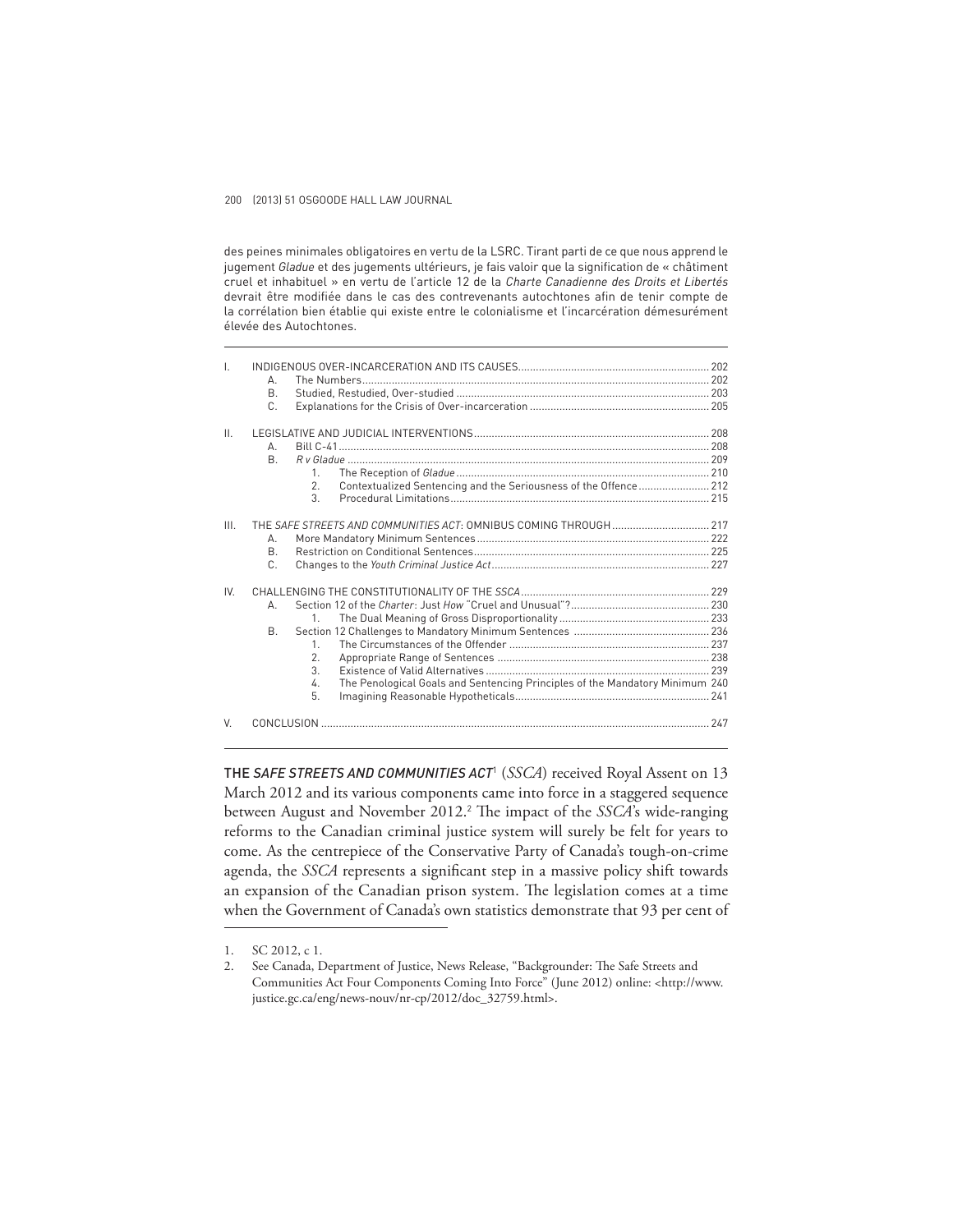Canadians report that they are "satisfied with their personal safety from crime."<sup>3</sup> Not only will the law cost millions of dollars to implement and send thousands more people to prison, its passage has given rise to serious tensions within the structure of Canadian federalism.<sup>4</sup>

The consequences of the *SSCA* are likely to be especially disastrous for Indigenous people.<sup>5</sup> A crisis of over-incarceration among Indigenous people in Canada has been well documented for decades. Yet, the number of Indigenous people being sent to Canadian prisons continues to grow. The *SSCA* will only make matters worse.

Relying on the multitude of existing research, Part I of this article explores the dimensions and underlying causes of the crisis of Indigenous over-representation<sup>6</sup> in the Canadian criminal justice system. I argue that the causes of the crisis are hardly a mystery; they have been well understood for decades. Part II explains the legislative and judicial interventions that have been undertaken to address the crisis and then turns to evaluate their efficacy in light of the insights gleaned from the wealth of research highlighted in Part I. Part III introduces the *SSCA*, charting the way that the draft legislation, Bill C-10, was debated in Parliament, in order to demonstrate that the law's harmful effects were made amply clear before its enactment. Special attention is paid to the voices of Indigenous people

<sup>3.</sup> Shannon Brennan, "Canadians' Perceptions of Personal Safety and Crime, 2009" in Statistics Canada, *Juristat* (Ottawa: Minister of Industry, December 2011) at 5, online: <http://www. statcan.gc.ca/pub/85-002-x/2011001/article/11577-eng.pdf>.

<sup>4.</sup> See *e.g.* Tobi Cohen, "Tories Use Majority to Pass Omnibus Crime Bill," *National Post* (12 March 2012), online: <http://news.nationalpost.com/2012/03/12/ contentious-tory-crime-bill-passes-as-countrys-biggest-provinces-voice-concerns-over-costs/>.

<sup>5.</sup> The terms "Indigenous," "Aboriginal," "Native," and "First Nations" have loaded political implications, an in-depth exploration of which is beyond the scope of this article. The term "Aboriginal" is understood by some people as connoting an inherently assimilationist orientation towards the Canadian state. See *e.g.* Taiaiake Alfred, *Wasáse: Indigenous Pathways of Action and Freedom* (Peterborough: Broadview Press, 2005) at 126. Although this view is certainly not universally held among Indigenous people, I nonetheless choose to use the term "Indigenous" to acknowledge that "Aboriginal" is a contested term. That said, the term "Aboriginal" is used in many of the sources that I draw upon and analyze, including judicial authorities, research by governmental commissions, and academic articles by Indigenous and non-Indigenous scholars.

<sup>6.</sup> I employ the terms "over-representation" and "over-incarceration" throughout this article somewhat reluctantly. Given many Indigenous nations' claims to sovereignty and their contestation of the unilateral imposition of Canadian criminal law onto their societies, it seems inappropriate to articulate the problem as one of *over-representation*. Would any amount of Indigenous representation in the Canadian criminal justice system—even if it were consistent with the proportion of Indigenous people in the Canadian population—be appropriate?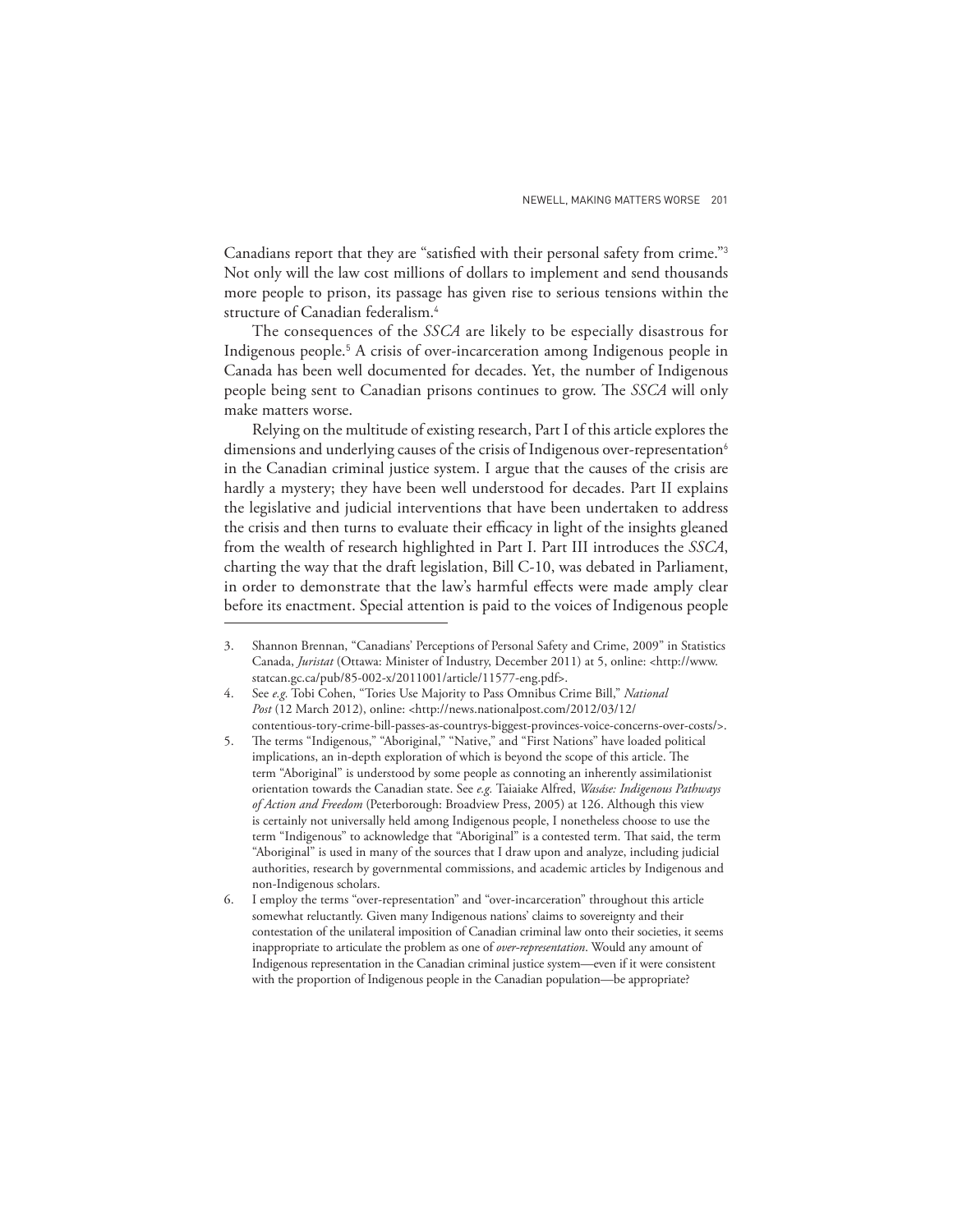and their allies who raised concerns during the debates about how Bill C-10 would compound the ongoing crisis of over-incarceration. I then provide a basic outline of the elements of the *SSCA* that are likely to lead to the imprisonment of even greater numbers of Indigenous people. In Part IV, I develop one avenue of constitutional challenge to the *SSCA*'s mandatory minimum sentences that may be pursued by Indigenous offenders. I explore how the analysis performed by courts under section 12 of the *Canadian Charter of Rights and Freedoms* <sup>7</sup> can be developed to account for the unique circumstances of Indigenous people and mobilized to strike down the *SSCA*'s mandatory minimum sentencing provisions. I investigate the possibility of section 12 challenges as a strategy of harm reduction in the face of a law that, if unchallenged, will surely have grave impacts on Indigenous communities across the country. By identifying opportunities to imbue the section 12 analytical framework with the insights of *R v Gladue*<sup>8</sup> and subsequent jurisprudence, I argue that the meaning of cruel and unusual punishment must shift in the case of Indigenous offenders to address the undeniable connections between colonialism and the drastic over-representation of Indigenous people in Canadian jails and prisons.

# I. INDIGENOUS OVER-INCARCERATION AND ITS CAUSES

### A. THE NUMBERS

Indigenous people are drastically over-represented in the Canadian criminal justice system. One way to begin an analysis of what the Supreme Court of Canada (Court) referred to as a "crisis in the Canadian criminal justice system"<sup>9</sup> is with reference to statistics. While Indigenous people represented approximately 3 per cent of the total Canadian adult population according to the 2006 Census, in 2008/2009 they constituted 27 per cent of those admitted into provincial and territorial prisons, 18 per cent of those admitted into federal prisons, 21 per cent of those on remand, and 20 per cent of those on conditional sentences. 10 Between 1998/1999 and 2007/2008, there was a decrease in the total number of people admitted into provincial and territorial custody. Within that total, however, the

<sup>7.</sup> Part I of the *Constitution Act*, *1982*, being Schedule B to the *Canada Act 1982* (UK), 1982, c 11 [*Charter*].

<sup>8. [1999] 1</sup> SCR 688, 171 DLR (4th) 385 [*Gladue* cited to SCR].

<sup>9.</sup> *Ibid* at para 64.

<sup>10.</sup> Donna Calverley, "Adult Correctional Services in Canada, 2008/2009" in Statistics Canada, *Juristat* (Ottawa: Minister of Industry, 2010) at 5, online: <http://www.statcan.gc.ca/pub/85- 002-x/2010003/article/11353-eng.pdf>.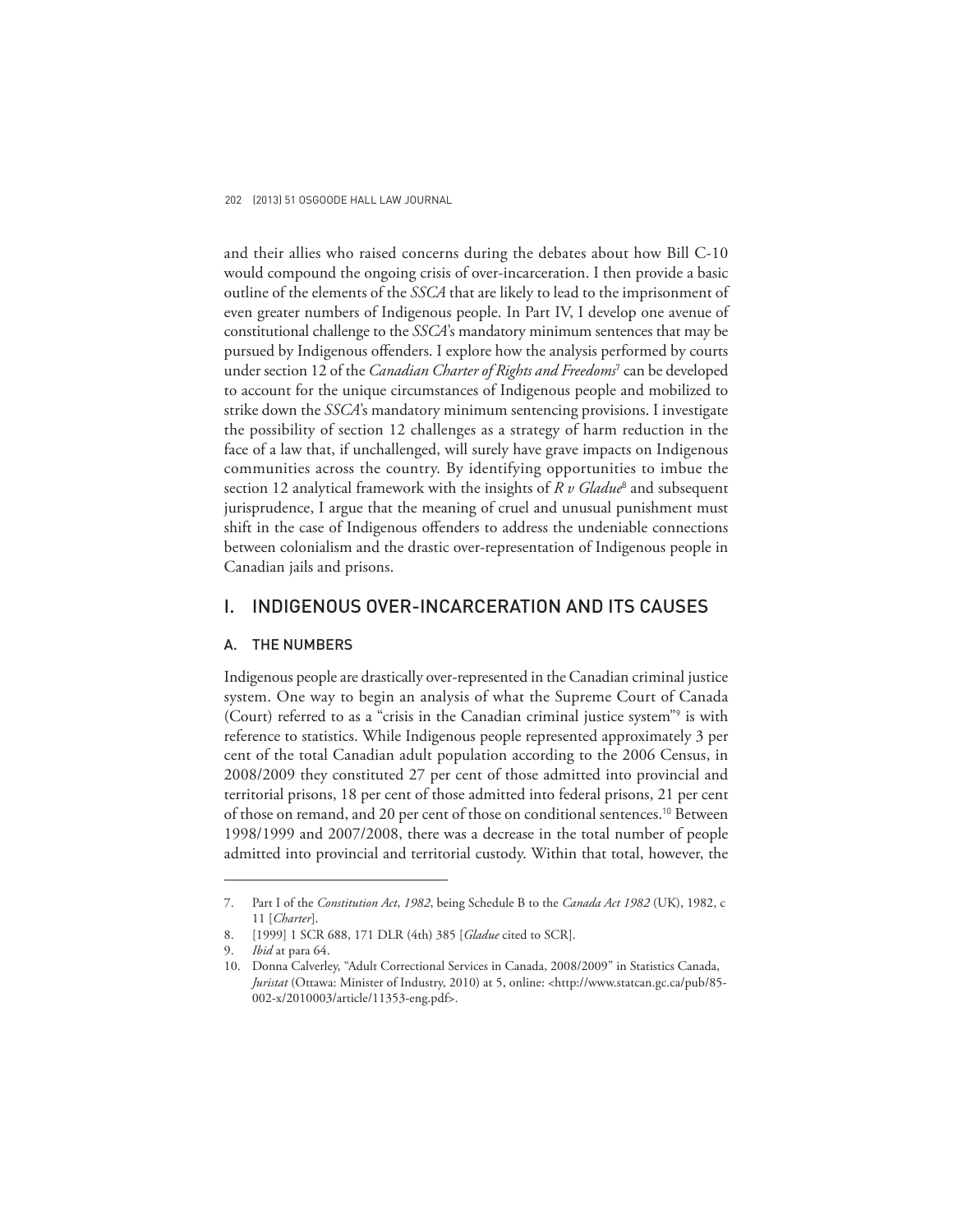proportion of Indigenous people sentenced to custody actually increased from 13 per cent to 18 per cent.<sup>11</sup>

Incarceration rates for Indigenous women and youth are even further skewed. Among all women sentenced to provincial and territorial custody between 1998/1999 and 2007/2008, the proportion of Indigenous women increased from 17 per cent to 24 per cent.<sup>12</sup> In 2008/2009, Indigenous women represented 37 per cent of all women admitted into custody.13 In the same period, Indigenous youth represented 36 per cent of youth admitted into custody.<sup>14</sup> The proportion of Indigenous youth sentenced to custody is 5.5 times greater than their proportion of the total youth population.<sup>15</sup>

The disproportionate rate of Indigenous incarceration is more severe in some provinces than in others. For example, in Saskatchewan, Indigenous people constituted 11 per cent of the total adult population in 2006 but made up 80 per cent of those sentenced to custody in 2008/2009.16 In Manitoba, Indigenous people represented 12 per cent of the total adult population but represented 71 per cent of those sentenced to prison over the same period.<sup>17</sup>

## B. STUDIED, RESTUDIED, OVER-STUDIED<sup>18</sup>

Prompted by a crisis of less extreme, but nonetheless alarming, proportions in the early 1990s, the Royal Commission on Aboriginal People (RCAP) undertook a wide-ranging study of the relationship between Indigenous people and the Canadian criminal justice system. Reflecting on insights gleaned from existing research and its own series of public hearings at which Indigenous people across the country offered their input, RCAP concluded that there was "remarkable consensus on some fundamental issues and, in particular, on how the justice system has failed

<sup>11.</sup> Samuel Perreault, "The Incarceration of Aboriginal People in Adult Correctional Services" in Statistics Canada, *Juristat* (Ottawa: Minister of Industry, July 2009) at 5, online: <http:// www.statcan.gc.ca/pub/85-002-x/2009003/article/10903-eng.pdf>.

<sup>12.</sup> *Ibid*.

<sup>13.</sup> Calverley, *supra* note 10 at 11.

<sup>14.</sup> Donna Calverley, Adam Cotter & Ed Halla, "Youth Custody and Community Services in Canada, 2008/2009" in Statistics Canada, *Juristat* (Ottawa: Minister of Industry, Spring 2010) at 5, online: <http://www.statcan.gc.ca/pub/85-002-x/2010001/article/11147-eng. pdf>.

<sup>15.</sup> *Ibid* at 12.

<sup>16.</sup> Calverley, *supra* note 10 at 23.

<sup>17.</sup> *Ibid*.

<sup>18.</sup> Brian R Pfefferle, "*Gladue* Sentencing: Uneasy Answers to the Hard Problem of Aboriginal Over-Incarceration" (2008) 32:2 Man LJ 113 at 143.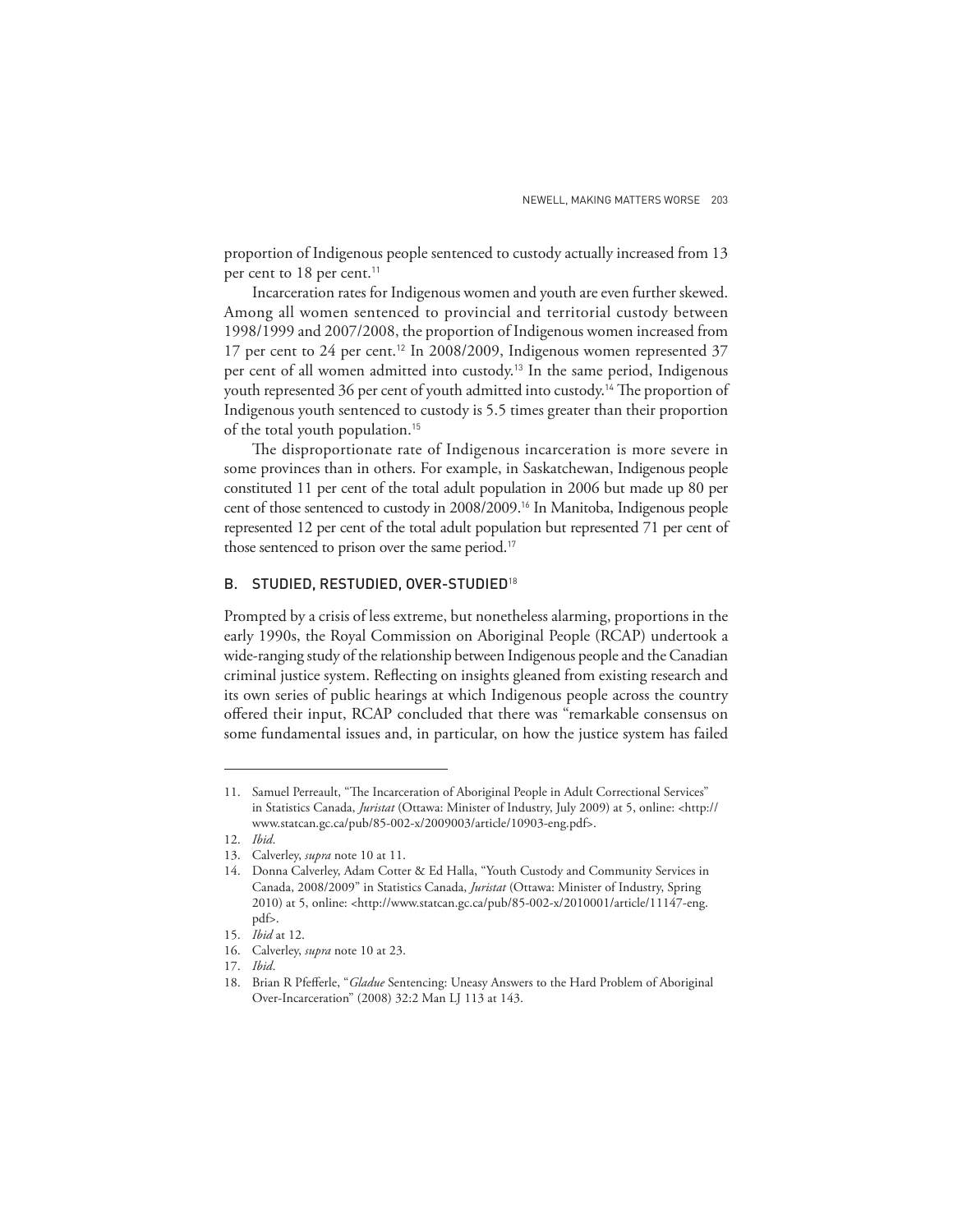Aboriginal people."19 Indigenous over-representation has since been referred to as "one of the most documented trends in the Canadian criminal justice system."<sup>20</sup> Given the fact that the gravity of this crisis has been so carefully documented and scrutinized over the course of many years, $21$  how is it that the crisis has only gotten worse? If the problem and its purported solutions have been so well debated and well documented, how is it that the statistics reviewed in Part I(A), above, paint an even grimmer picture of the situation than that which the RCAP pictured more than a decade and a half ago?

I would like to acknowledge that in the following discussion of the underlying causes of Indigenous over-incarceration, I draw primarily on government-commissioned reports compiled over the course of decades. Many of the conclusions and recommendations found in these reports are not particularly revelatory to the Indigenous people who have lived for generations under the unilaterally imposed Canadian legal system and have struggled to maintain their sovereignty, distinctive cultures, and traditional governance structures. In fact, in some cases, Indigenous people have played crucial roles in the evidence gathering and authorship of these reports.<sup>22</sup> By relying on reports commissioned and sanctioned by the Canadian state and the broader non-Indigenous legal community,23 I do not intend to perpetuate the racist paradigm that privileges the voices of the colonizer over those of the colonized. Rather, my intention is to hold the Canadian state accountable for its role in this paradigm. If an argument for a fundamental shift in the structure of the relationship between Indigenous people and the Canadian criminal justice system can be constructed with reference primarily to those voices whose legitimacy is authorized by the colonial state itself, such an argument would seem all the more difficult to ignore. Given this article's concern with the Canadian legal system's relationship with Indigenous people and the transformations necessary to address the crisis of over-incarceration, I have chosen to select those sources with the most purchase within that very legal system.

22. See *e.g.* RCAP, *supra* note 19.

<sup>19.</sup> Royal Commission on Aboriginal Peoples, *Bridging the Cultural Divide: A Report on Aboriginal People and Criminal Justice in Canada* (Ottawa: Minister of Supply and Services Canada, 1996) at 26-27.

<sup>20.</sup> Pfefferle, *supra* note 18 at 113.

<sup>21.</sup> Jonathan Rudin, "Addressing Aboriginal Overrepresentation Post-*Gladue*: A Realistic Assessment of How Social Change Occurs" (2009) 54:4 Crim LQ 447 at 451.

<sup>23.</sup> See *e.g.* Michael Jackson, *Locking Up Natives in Canada: A Report of the Committee of the Canadian Bar Association Committee on Imprisonment and Release* (Vancouver: University of British Columbia, 1988), reprinted in "Locking Up Natives in Canada" (1989) 23:2 UBC L Rev 215 [cited to reprint].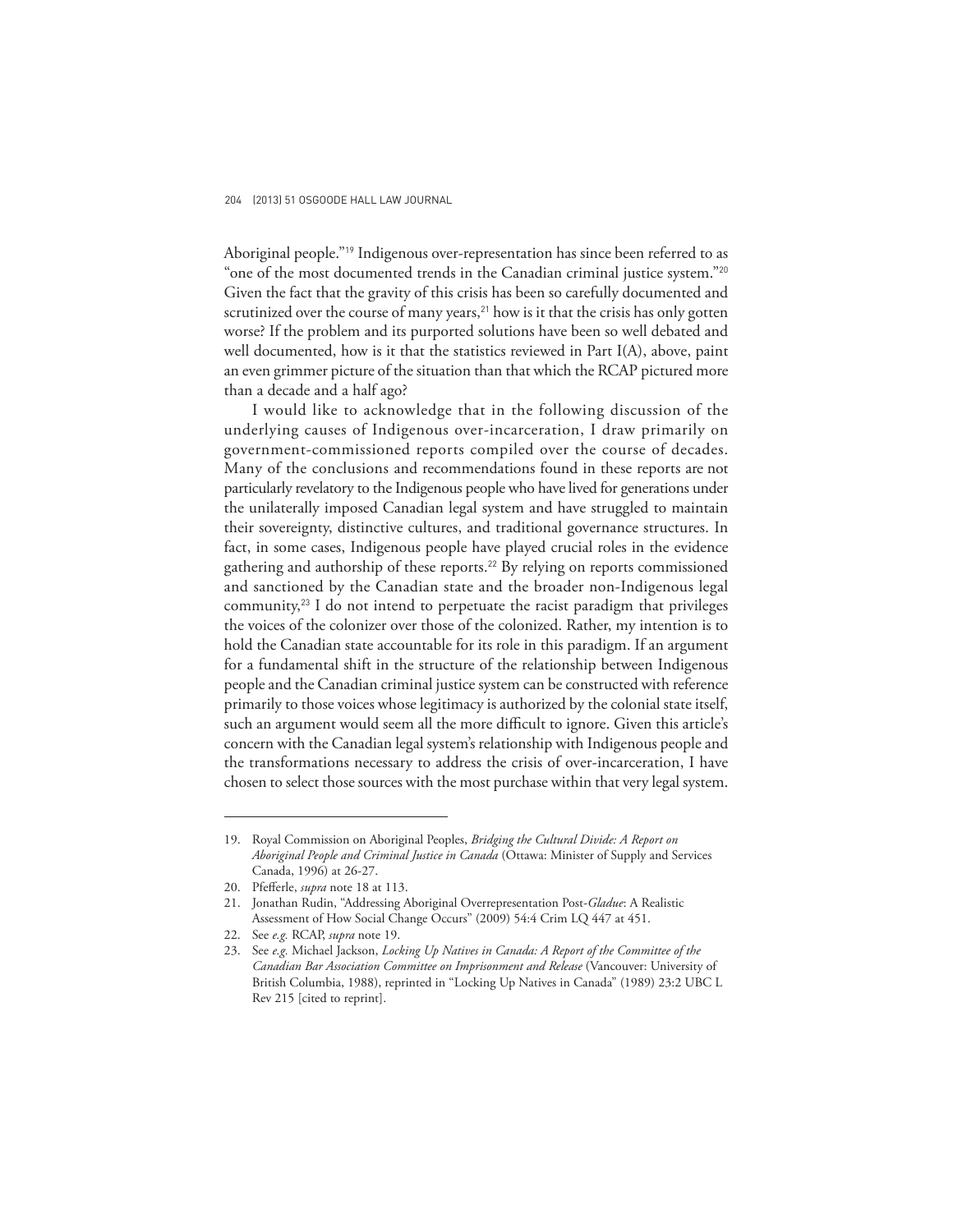# C. EXPLANATIONS FOR THE CRISIS OF OVER-INCARCERATION

As of 1996, not only was the crisis of Indigenous over-representation in the Canadian criminal justice system well documented, but RCAP noted as well that researchers and policymakers had offered a relatively consistent set of explanations for the roots of the problem. RCAP's study, in particular, was remarkable for its breadth and for its insistence on understanding the roots of the problem out of a caution that proceeding any differently would "provide, at best, temporary alleviation."24 RCAP considered three explanatory theories for the root causes of the higher rates of crime among Indigenous people and their over-representation in the Canadian criminal justice system.<sup>25</sup>

The first explanatory theory that RCAP identified was cultural difference. Drawing on findings made by the Aboriginal Justice Inquiry of Manitoba (AJI) five years earlier,<sup>26</sup> RCAP discussed the ways in which divergent cultural conceptions of criminality and societal responses to them contribute to Indigenous alienation from the Canadian criminal justice system. While the Canadian criminal justice system's primary objectives are the punishment of the deviant and protection of society through the segregation of offenders, according to the AJI, Indigenous societies tend to prioritize the restoration of "peace and equilibrium within the community."<sup>27</sup> The AJI also explored the implications arising from disparate cultural understandings of concepts such as guilty and not guilty, a subject explored by subsequent researchers as well.28 As the Law Reform Commission of Canada concluded in 1991, the criminal justice system is "plagued with difficulties arising from its remoteness—a term that encompasses not only physical separation but also conceptual and cultural distance."29 Ultimately, AJI and RCAP alike concluded that the disproportionate rates of Indigenous crime and incarceration could not be explained solely with reference to cultural alienation. To rely exclusively on a cultural explanation for the crisis in the justice system would not only locate the underlying problem in Indigenous

<sup>24.</sup> *Supra* note 19 at 39.

<sup>25.</sup> *Ibid* at 39-53.

<sup>26.</sup> Manitoba, Public Inquiry into the Administration of Justice and Aboriginal People, *Report*  of the Aboriginal Justice Inquiry: The Justice System and Aboriginal People, vol 1 (Winnipeg: Province of Manitoba, 1991) (Commissioners: AC Hamilton & CM Sinclair), online: <http://www.ajic.mb.ca/volumel/toc.html> ["AJI"].

<sup>27.</sup> *Ibid* at 21.

<sup>28.</sup> See *e.g.* Robynne Neugebauer, "First Nations Peoples and Law Enforcement: Community Perspectives on Police Response" in Robynne Neugebauer, ed, *Criminal Injustice: Racism in the Criminal Justice System* (Toronto: Canadian Scholars' Press, 2000) 109 at 111.

<sup>29.</sup> *Report on Aboriginal Peoples and Criminal Justice: Equality, Respect and the Search for Justice* (Ottawa: Law Reform Commission of Canada, 1991) at 16.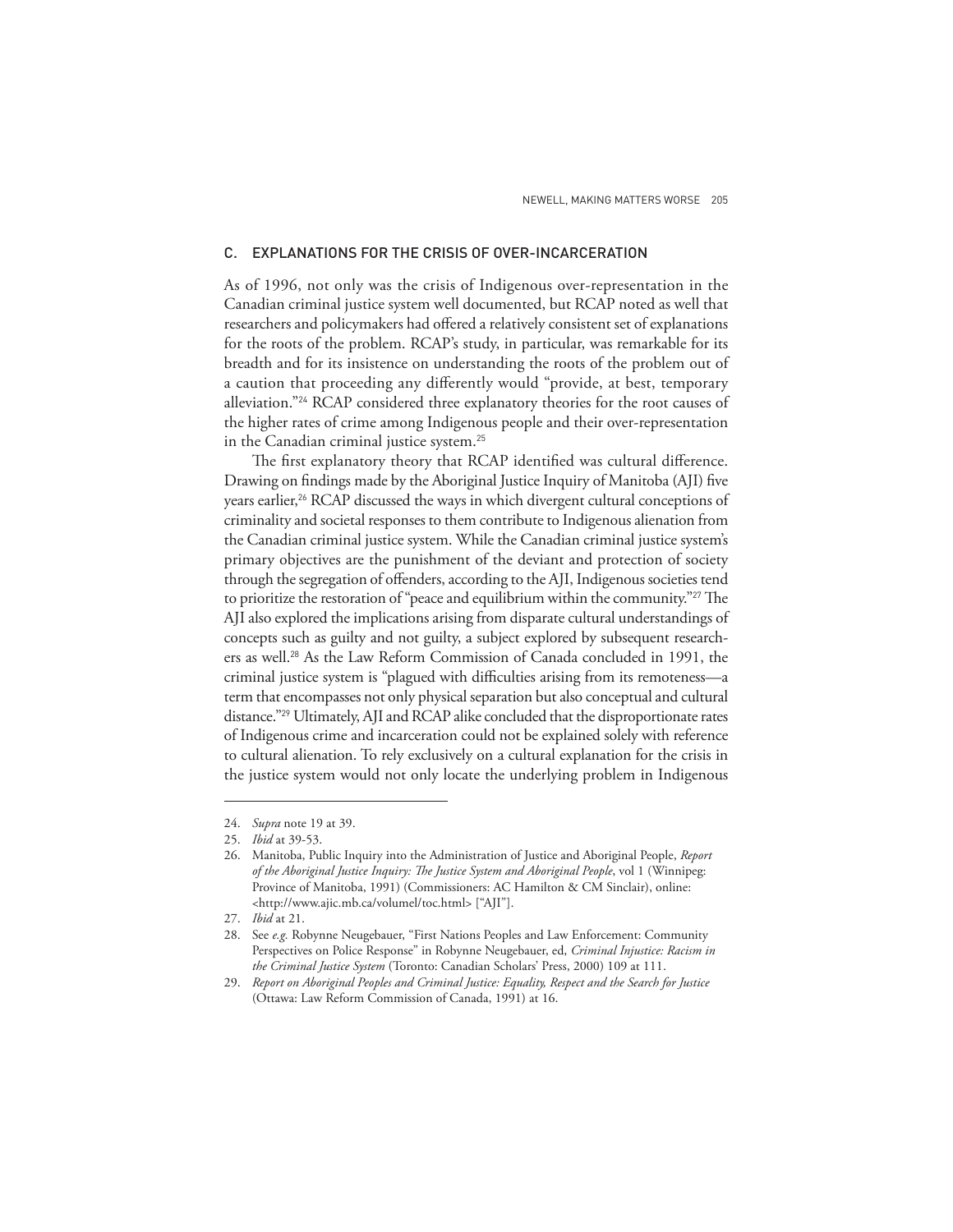cultures' inability or unwillingness to assimilate into non-Indigenous legal culture, but it would also obscure the "structural problems grounded in the economic and social inequalities experienced by Aboriginal people."30

The second explanatory theory considered by RCAP was socio-economic deprivation. The poverty endemic in Indigenous communities has persisted in the seventeen years since RCAP released its report. For instance, in 2006 the median income among Indigenous people was 30 per cent less than that of non-Indigenous Canadians.<sup>31</sup> RCAP was not the first commission to connect the widespread poverty among Indigenous people to their increased levels of criminality and representation in the criminal justice system. As early as 1967, a survey prepared for the Honourable Arthur Laing at the Department of Indian Affairs and Northern Development acknowledged that patterns of over-representation could only be understood in light of the dire economic conditions among Indigenous people.<sup>32</sup> In his report on behalf of the Canadian Bar Association in 1988, Michael Jackson noted the connection between Indigenous poverty and over-representation as an example of "the well-known correlation between economic deprivation and criminality."<sup>33</sup> RCAP further fleshed out the nature of the connection between poverty and over-representation, exploring the disproportionate numbers of Indigenous persons who are denied bail as one manifestation of this phenomenon. Given that judges consider factors such as employment, possession of a fixed address, enrollment in school, and strong connections to the community when assessing an accused person's eligibility for bail, it is no wonder that poverty leads to an increased likelihood of pre-trial detention.<sup>34</sup> This more frequent incidence of pre-trial detention places increased pressure on Indigenous people to plead guilty and curtails their capacity to assemble the resources necessary to prepare their defence.<sup>35</sup> Thus, while it has been established repeatedly that there is a relationship between poverty and increased levels of criminal activity,<sup>36</sup> the bail process's privileging of economic security is one example of the way in which the criminal justice system specifically contributes to the problem of Indigenous over-incarceration.

<sup>30.</sup> RCAP, *supra* note 19 at 42.

<sup>31.</sup> Daniel Wilson & David Macdonald, *The Income Gap Between Aboriginal Peoples and the Rest of Canada* (Ottawa: Canadian Centre for Policy Alternatives, 2010) at 3.

<sup>32.</sup> Canadian Corrections Association, *Indians and the Law* (Ottawa: Canadian Welfare Council, 1967) at 9 (Chair: Dr Gilbert C Monture).

<sup>33.</sup> *Supra* note 23 at 218.

<sup>34.</sup> See RCAP, *supra* note 19 at 45.

<sup>35.</sup> *Ibid.*

<sup>36.</sup> See *e.g.* AJI, *supra* note 26 at 90-92.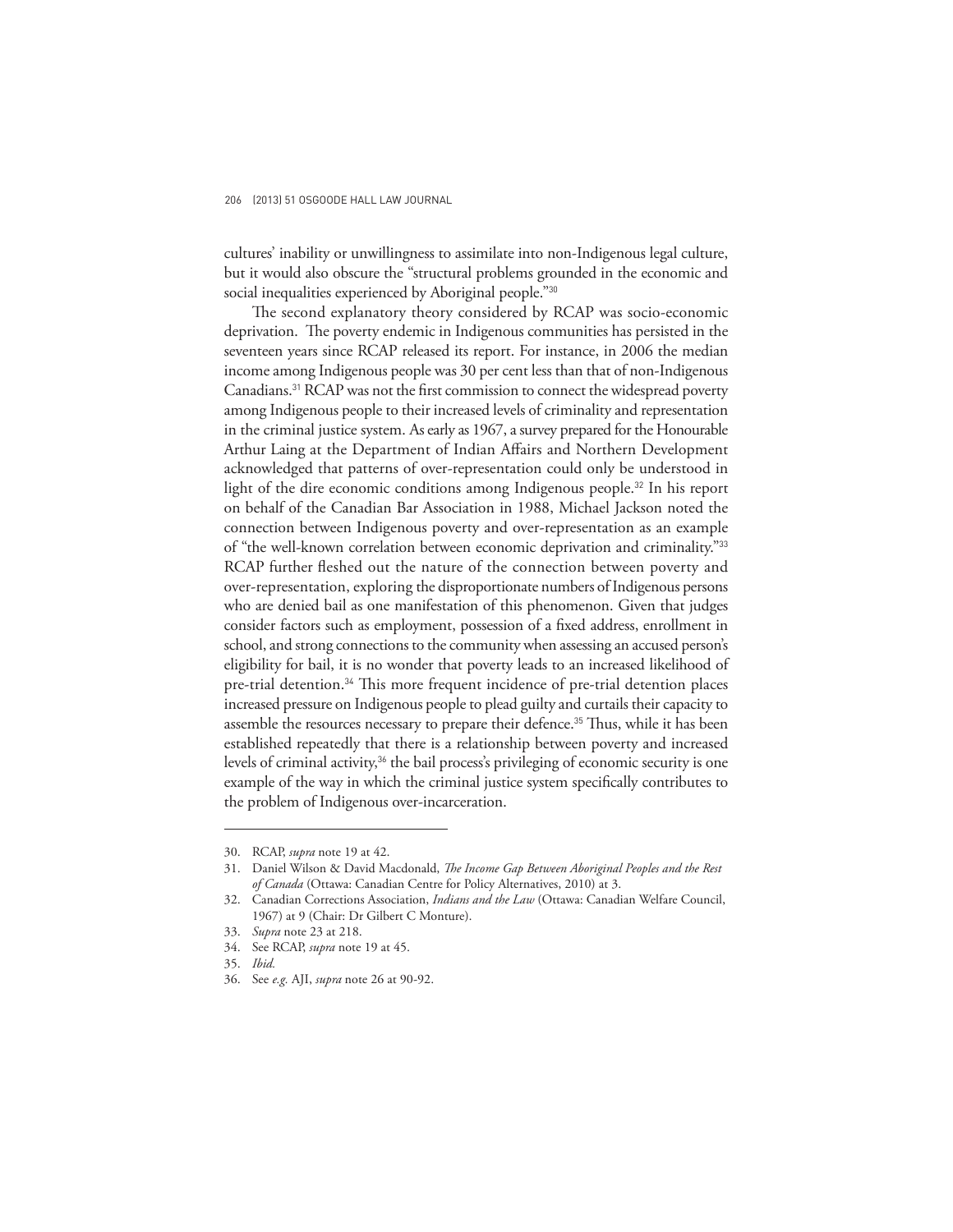Again, like AJI, RCAP concluded that poverty in and of itself provided an inadequate explanation for the disproportionate levels of Indigenous incarceration. Instead, RCAP suggested that Indigenous poverty has roots in the legacy and continuing effects of colonialism, the third explanation offered for the crisis of Indigenous over-representation.37 As Jackson had stated eight years earlier:

> There is no doubt that poverty is a factor in the over-representation of native people in prisons... . However, attributing the problem to poverty itself is not a sufficient explanation. Poverty itself is a product of a particular historical process which has affected native communities and the real fundamental solutions lie in the reversal of that process.<sup>38</sup>

The poverty endemic to Indigenous communities, which is well documented, cannot be divorced from its historical context. Rather, the "social condition of Aboriginal people is a direct result of the discriminatory and repressive policies that successive European and Canadian governments have directed towards Aboriginal people."<sup>39</sup> Indigenous poverty, the crime that flows from it, and the associated over-representation in the criminal justice system must be situated within the legacy and ongoing effects of colonialism. By Canadian colonialism I refer to a set of processes, which includes the unilateral imposition of Euro-Canadian colonial authority and the corresponding attempts to negate sovereign Indigenous systems of governance,<sup>40</sup> the repeated attempts by the Canadian state to forcibly assimilate Indigenous people into dominant society,<sup>41</sup> and the dispossession of Indigenous people of much of their land. While exploring the nuances of this history and its impact on Indigenous societies at large is beyond the scope of this article, framing the problem of over-representation in Canadian prisons in this manner has substantial implications for the sorts of strategies that arise as viable solutions. As stated in RCAP's report on the relationship between Indigenous people and the Canadian criminal justice system:

> [L]ocating the root causes of Aboriginal crime in the history of colonialism, and understanding its continuing effects, points unambiguously to the critical

41. For example, through the use of residential schools.

<sup>37.</sup> *Supra* note 19 at 52.

<sup>38.</sup> *Supra* note 23 at 218.

<sup>39.</sup> AJI, *supra* note 26 at 92.

<sup>40.</sup> Kent McNeil provides a brief historical overview of the imposition of the band council system onto Indigenous communities in Canada and a consideration of how this imposition could be challenged under s 35 of the *Constitution Act, 1982*, being Schedule B to the *Canada Act* 1982 (UK), 1932, c 11. See "Challenging Legislative Infringements of the Inherent Aboriginal Right of Self-Government" (2003) 22 Windsor YB Access Just 329.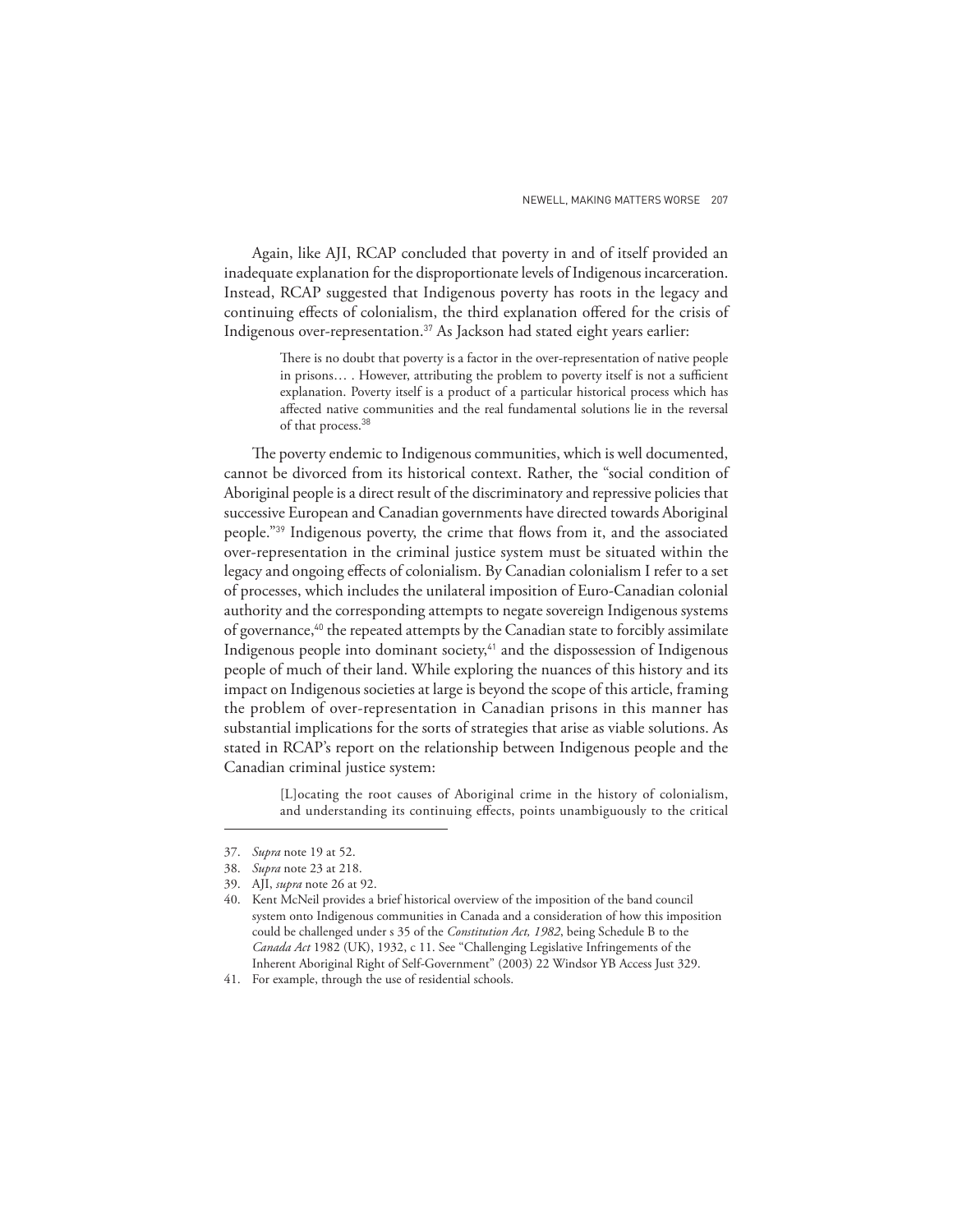need for a new relationship that rejects each and every assumption underlying colonial relationships between Aboriginal peoples and non-Aboriginal society.<sup>42</sup>

In Part II, below, I analyze the above-noted legislative and judicial interventions in light of RCAP's powerful admonition about the nature of the crisis of Indigenous over-incarceration and the kind of transformation necessary to address it.

# II. LEGISLATIVE AND JUDICIAL INTERVENTIONS

# A. BILL C-41

*An Act to Amend the Criminal Code (Sentencing) and other Acts in Consequence Thereof*<sup>43</sup> (Bill C-41) came into force in September 1996, bringing the widestranging reforms to Canadian sentencing law in decades.<sup>44</sup> The amendments that Bill C-41 introduced to the *Criminal Code*<sup>45</sup> included a codification of the common law of sentencing, enumerating objectives of sentencing that combined "elements of both moral and utilitarian theories of punishment."46 For the purposes of this article, the most significant feature of Bill C-41 was the addition of the following provision to the *Code*:

> s. 718.2: A court that imposes a sentence shall also take into consideration the following principles … (e) all available sanctions other than imprisonment that are reasonable in the circumstances should be considered for all offenders, with particular attention to the circumstances of Aboriginal offenders.<sup>47</sup>

While there was initially some concern that the *Youth Criminal Justice Act*<sup>48</sup> would not include a similar provision directing youth courts to take into account the special circumstances of Indigenous youth upon sentencing,<sup>49</sup> the final version of the *YCJA* did include such a section.<sup>50</sup>

<sup>42.</sup> *Supra* note 19 at 52.

<sup>43.</sup> SC 1995, c 22.

<sup>44.</sup> David Daubney & Gordon Parry, "An Overview of Bill C-41 (The Sentencing Reform Act)" in Julian V Roberts & David P Cole, eds, *Making Sense of Sentencing* (Toronto: University of Toronto Press, 1999) 31 at 31.

<sup>45.</sup> RSC 1985, c C-46 [*Code*].

<sup>46.</sup> Clayton C Ruby et al, *Sentencing*, 7th ed (Markham, Ont: LexisNexis Canada, 2008) at 4.

<sup>47.</sup> *Supra* note 45.

<sup>48.</sup> SC 2002, c 1 [*YCJA*].

<sup>49.</sup> See Kent Roach & Jonathan Rudin, "Gladue: The Judicial and Political Reception of a Promising Decision" (2000) 42:3 Can J Crim 355 at 357-58.

<sup>50.</sup> *YCJA*, *supra* note 48, s 38(2):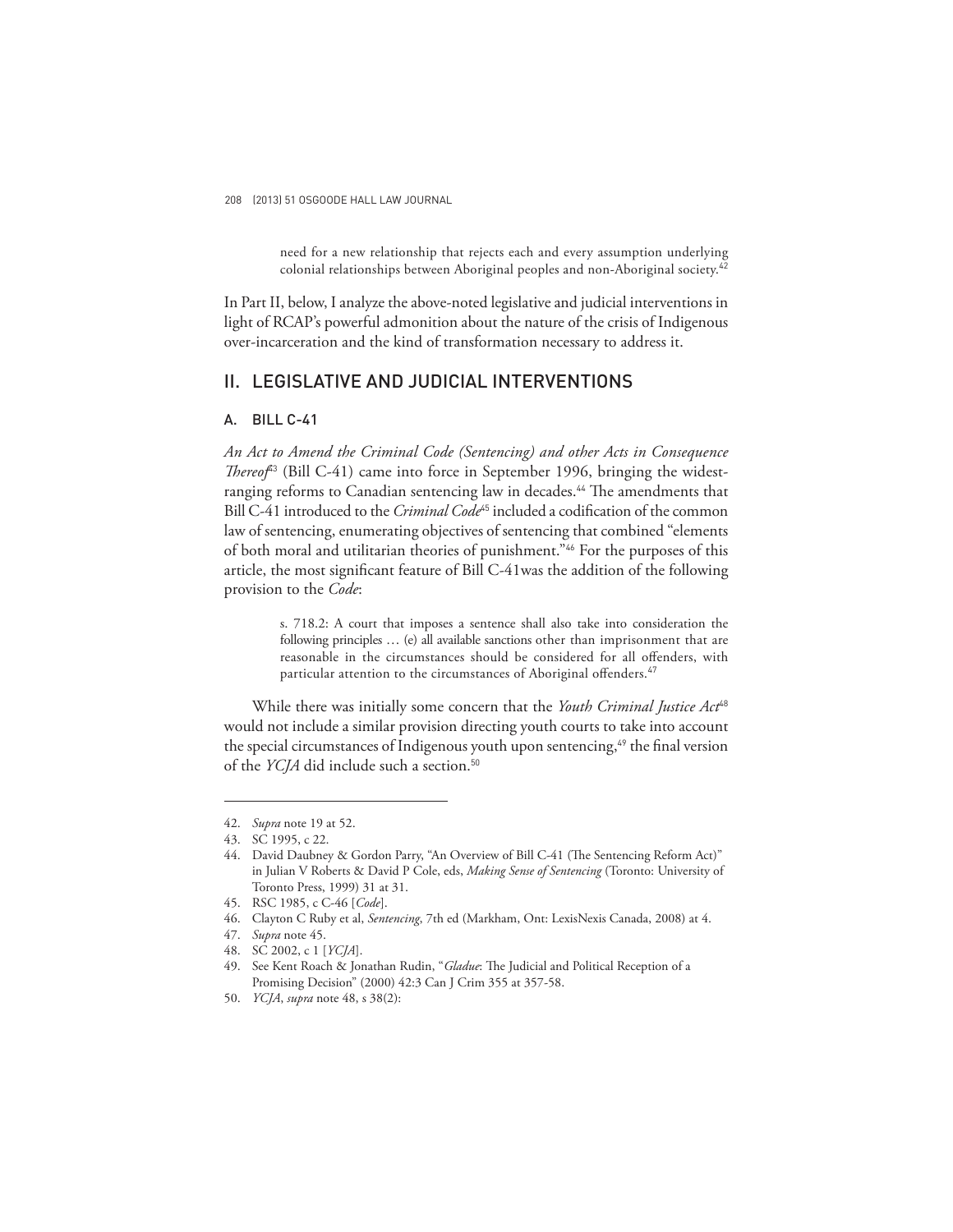### B. *R V GLADUE*

In 1999, the Court was tasked for the first time in *R v Gladue*<sup>51</sup> with interpreting the significance of section 718.2(e) of the *Code*. Justices Iacobucci and Cory authored the unanimous judgment of the Court, holding that the provision amounted to "more than simply a re-affirmation of existing sentencing principles"<sup>52</sup> and evidenced a clear legislative direction that the unique circumstances of Indigenous people "specifically make imprisonment a less appropriate or less useful sanction."53 Justices Iacobucci and Cory cited the legislative history of Bill C-41 to support the Court's conclusion that Parliament intended section 718.2(e) to address the drastic over-incarceration of Indigenous people.54 For example, the Court cited the Minister of Justice's testimony before the Standing Committee on Justice and Legal Affairs to demonstrate the legislative purpose behind section 718.2(e): "[T]he reason we referred specifically there to aboriginal persons is that they are sadly overrepresented in the prison populations of Canada." $55$  The Court found further support for this interpretation of section 718.2(e) in extensive social science research and the several commissions and inquiries on the subject, many of which are referenced in Part I, above.<sup>56</sup>

The Court recognized that the contextualized sentencing methodology codified in section 718.2(e) could not alone remedy a problem of such gravity:

> The unbalanced ratio of imprisonment for aboriginal offenders flows from a number of sources, including poverty, substance abuse, lack of education, and the lack of employment opportunities for aboriginal people. It arises also from bias against aboriginal people and from an unfortunate institutional approach that is more inclined to refuse bail and to impose more and longer prison terms for aboriginal offenders. There are many aspects of this sad situation which cannot be addressed in these reasons. What can and must be addressed, though, is the limited role that sentencing judges will play in remedying injustice against aboriginal peoples in Canada.<sup>57</sup>

> A youth justice court that imposes a youth sentence on a young person shall determine the sentence in accordance with the principles set out in section 3 and the following principles: ... (d) all available sanctions other than custody that are reasonable in the circumstances should be considered for all young persons, with particular attention to the circumstances of aboriginal young persons… .

- 53. *Ibid* at para 37.
- 54. *Ibid* at paras 45-48.
- 55. House of Commons, *Minutes of Proceedings and Evidence of the Standing Committee on Justice*  and Legal Affairs, 35th Leg, 1st Sess, No 62 (17 November 1994) at 15, cited in *Gladue*, *supra* note 8 at para 47.
- 56. *Ibid* at paras 58-63.
- 57. *Ibid* at para 65.

<sup>51.</sup> *Supra* note 8.

<sup>52.</sup> *Ibid* at para 33.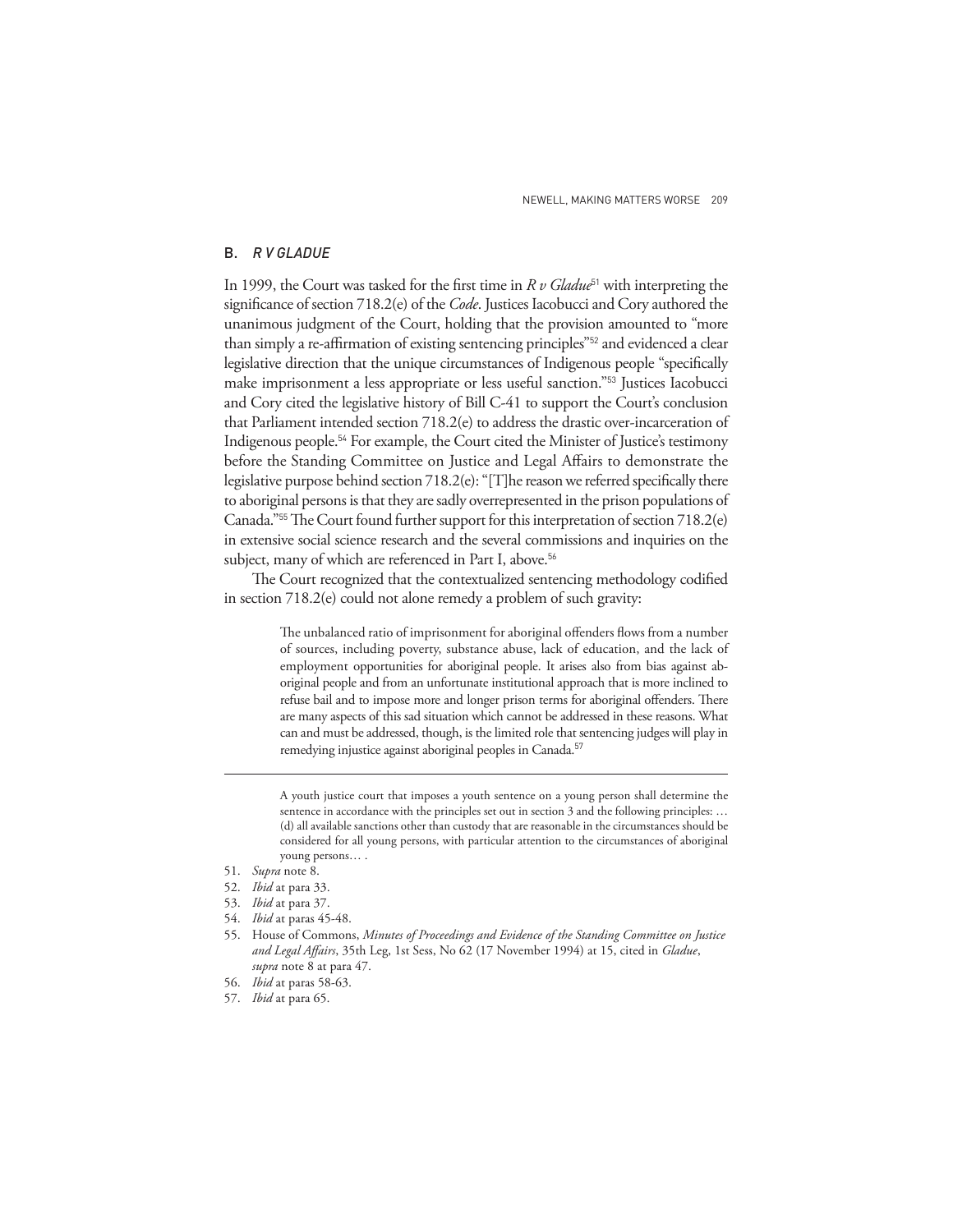The Court developed a framework for sentencing judges' use of the remedial authority under section 718.2(e). A sentencing judge may take judicial notice of and consider the following background factors in determining the appropriate sentence for an Indigenous offender:

> The unique systemic or background factors which may have played a part in bringing the particular aboriginal offender before the courts; and

> The types of sentencing procedures and sanctions which may be appropriate in the circumstances for the offender because of his or her particular aboriginal heritage or connection.<sup>58</sup>

In defining the types of considerations that would fall within the former category, the Court acknowledged poverty, lack of education and employment, social dislocation, community fragmentation, and substance abuse as key factors leading to Indigenous over-representation in the criminal justice system.<sup>59</sup> Justices Iacobucci and Cory indicated that the latter set of considerations flows from the concept of restorative justice. The Court contrasted the principles that traditionally guide sentencing within the Canadian legal system—deterrence, separation, and denunciation—with those that guide the community-based sanctions used in many Indigenous communities.<sup>60</sup> While the Court acknowledged that Indigenous perspectives on sentencing vary widely across the diversity of nations, it also observed that, "for many if not most aboriginal offenders, the current concepts of sentencing are inappropriate because they have frequently not responded to the needs, experiences, and perspectives of aboriginal people or aboriginal communities."<sup>61</sup>

# 1. THE RECEPTION OF *GLADUE*

*Gladue* has been received as a welcome development by many scholars, advocates, and practitioners concerned with Indigenous over-incarceration and alienation from the mainstream criminal justice system at large.<sup>62</sup> Soon after the Court's 1999

<sup>58.</sup> *Ibid* at para 66.

<sup>59.</sup> *Ibid* at paras 67-68.

<sup>60.</sup> *Ibid* at paras 70-74.

<sup>61.</sup> *Ibid* at para 73.

<sup>62.</sup> This is not to suggest that there have been no critiques of *Gladue*. For example, Phillip Stenning and Julian V. Roberts' critique of the methodology employed by the Court in *Gladue* has provoked controversy for exaggerating the regional variation of Indigenous overrepresentation and for downplaying the unique situation of Indigenous people in relation to the criminal justice system. See "Empty Promises: Parliament, the Supreme Court, and the Sentencing of Aboriginal Offenders" (2001) 64:1 Sask L Rev 137. See also Jonathan Rudin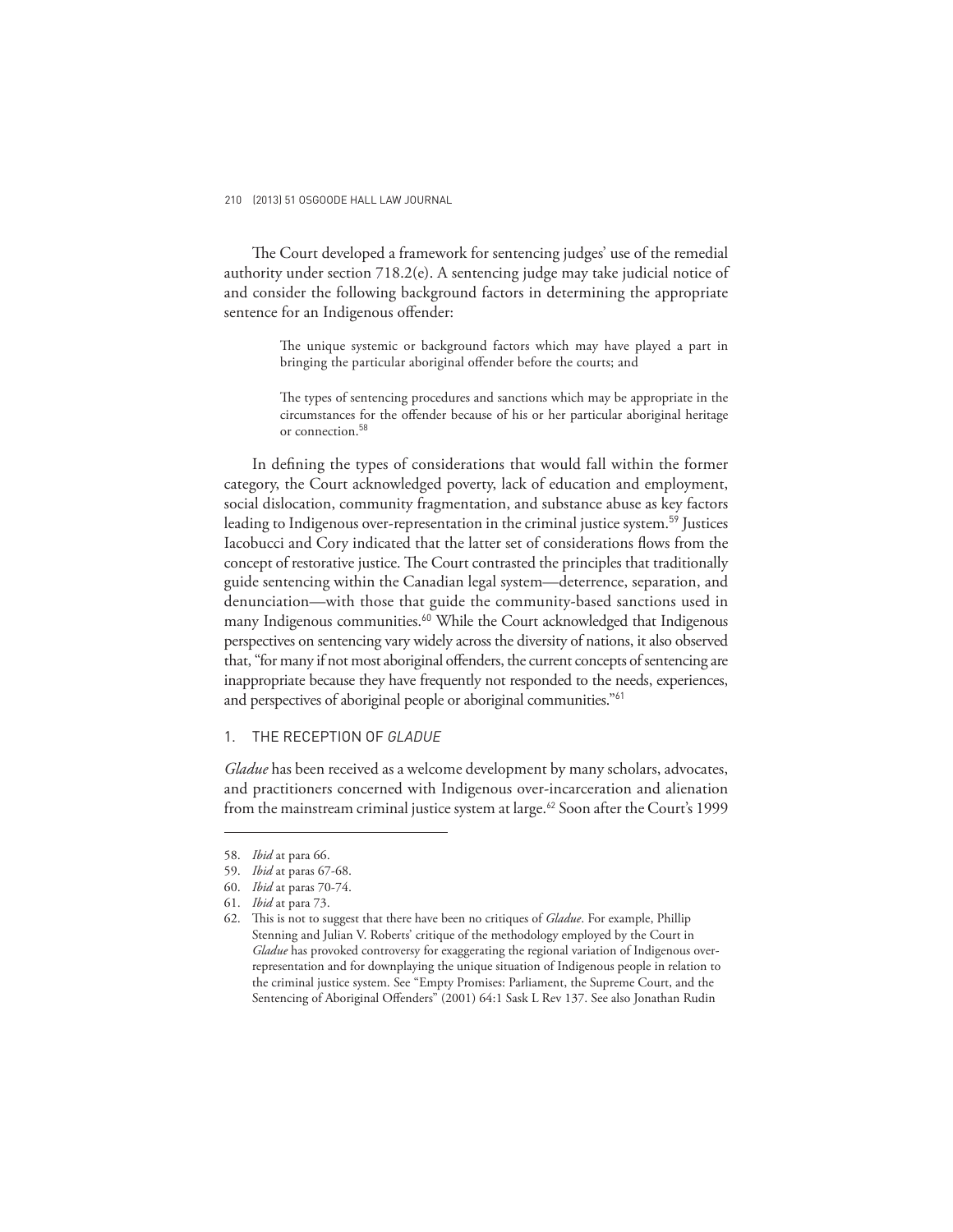decision, Justice M.E. Turpel-Lafond called *Gladue* "an important watershed in Canadian criminal law."63 She suggested that "[a]s a barometer of Canadian law, the *Gladue* decision certainly registers as a vital departure point… . Perhaps this is no more than the history of the common law with its dialectic of stability and change, but I suspect something more profound is at work."<sup>64</sup> In the first of their many articles analyzing the decision's impact, Kent Roach and Jonathan Rudin wrote that "[t]here is much to be glad about in *Gladue*."65 Even among scholars who have formulated critiques of aspects of the decision or raised questions about its implications, there is widespread acknowledgment that *Gladue* represents a significant step in the development of the law of sentencing. For instance, Elizabeth Adjin-Tettey expressed concern about the potential for the application of restorative justice principles in the context of gendered violence cases to "excuse violence against women [and] perpetuate their subordination and victimization."<sup>66</sup> Nonetheless, she celebrated the contextual sentencing methodology outlined in *Gladue* as a strategy for the decolonization of the relationship between Indigenous people and the Crown:

> [I]t is attentive to the historical, systemic, and structural processes rooted in colonialism that influence the material conditions of many Aboriginal people and their socio-economic marginality today and, in turn, contribute to their over-representation in the criminal justice system in complex ways. $67$

Thus, *Gladue* inspired high hopes. However, as the statistical overview in Part I(A), above, demonstrates, the crisis of Indigenous over-incarceration has continued to grow over the approximately fourteen years since the Court developed the analytical framework to guide the application of section 718.2(e) of the *Code*. This trend of rising incarceration rates among Indigenous people is all the more troubling given that Canadian incarceration rates are otherwise on the decline. Many commentators agree with the Court that "sentencing innovation by itself cannot

<sup>&</sup>amp; Kent Roach, "Broken Promises: A Response to Stenning and Roberts' 'Empty Promises'" (2002) 65:1 Sask L Rev 3; David Daubney, "Nine Words: A Response to 'Empty Promises: Parliament, the Supreme Court, and the Sentencing of Aboriginal Offenders" (2002) 65:1 Sask L Rev 63.

<sup>63. &</sup>quot;Sentencing within a Restorative Justice Paradigm: Procedural Implications of R. v. Gladue" (1999) 43:1 Crim LQ 34 at 35.

<sup>64.</sup> *Ibid* at 50.

<sup>65.</sup> *Supra* note 49 at 383.

<sup>66. &</sup>quot;Sentencing Aboriginal Offenders: Balancing Offenders' Needs, the Interests of Victims and Society, and the Decolonization of Aboriginal Peoples" (2007) 19:1 CJWL 179 at 195.

<sup>67.</sup> *Ibid* at 185.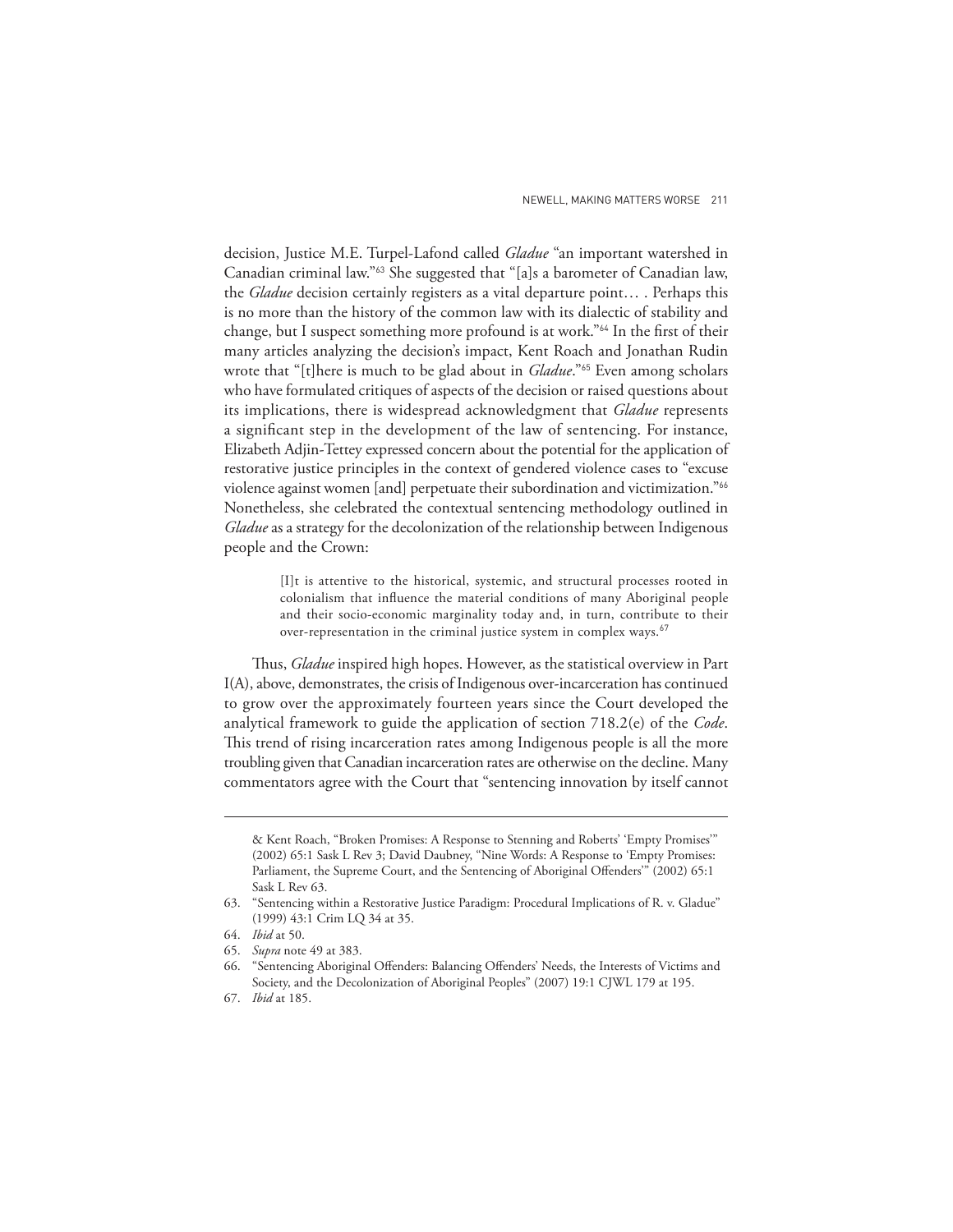remove the causes of aboriginal offending and the greater problem of aboriginal alienation from the criminal justice system."68 In fact, Toni Williams argues that "sentencing can play no more than a limited role in keeping Aboriginal people out of prison."69 Nonetheless, there is broad consensus that contextual sentencing in the spirit of *Gladue* has a role to play, however limited, in addressing Indigenous over-representation. After all, "[s]entencing reform cannot cure the multiple causes of over-incarceration, but judges make the ultimate decision whether aboriginal offenders go to jail."70

In Part I(B)(2-3), below, I explore two of the explanations for why the number of Indigenous people sentenced to custody has continued to grow even in the wake of *Gladue*. However, it is important to acknowledge at the outset that the effectiveness of *Gladue* is impossible to accurately assess without knowing how much worse the crisis would be without the legislative and judicial interventions described here. While the rate of Indigenous incarceration has continued to increase in the last fifteen years, it is presumed that the dimensions of the current crisis would likely be even worse had it not been for the advent of contextualized sentencing for Indigenous offenders.

# 2. CONTEXTUALIZED SENTENCING AND THE SERIOUSNESS OF THE **OFFENCE**

*Gladue* has been criticized for its ambiguous treatment of the way the unique systemic and background factors it identifies are to be applied in the context of serious or violent offences. *R v Ipeelee*, a recent decision of the Court, has provided a welcome clarification of this issue.<sup>71</sup> But before analyzing the significance of the Court's clarification of the law in *Ipeelee*, it is important to examine the source of the oft-criticized ambiguity in *Gladue*. The following passage has been cited regularly by lower courts to support longer custodial sentences in certain circumstances: "Generally, the more violent and serious the offence the more likely it is as a practical reality that the terms of imprisonment for aboriginals and non-aboriginals will be close to each other or the same, even taking into account their different concepts of sentencing."72 Williams has argued that this excerpt

<sup>68.</sup> *Gladue*, *supra* note 8 at para 65.

<sup>69. &</sup>quot;Punishing Women: The Promise and Perils of Contextualized Sentencing for Aboriginal Women in Canada" (2007) 55:3 Clev St L Rev 269 at 286.

<sup>70.</sup> Roach & Rudin, *supra* note 49 at 358.

<sup>71. 2012</sup> SCC 13, [2012] 1 SCR 433 [*Ipeelee*].

<sup>72.</sup> *Gladue*, *supra* note 8 at para 79.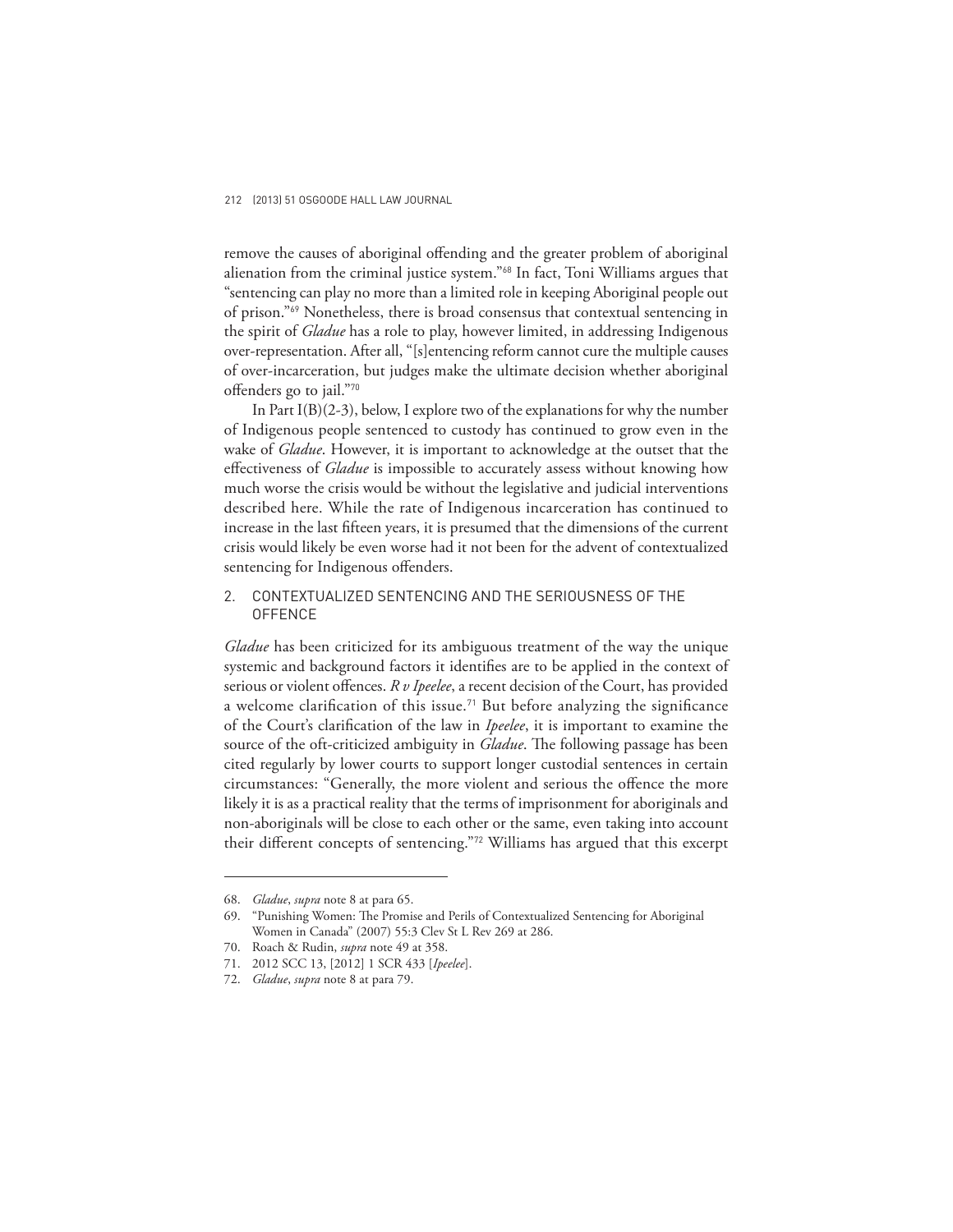clearly reveals the Court's "ambivalence about the substantive equality project of sentencing Aboriginal people differently to reduce their over-incarceration."73

In *R v Wells*, <sup>74</sup> the Court demonstrated continued ambivalence for contextualized sentencing in the face of serious offences. Justice Iacobucci emphasized that section 718.2(e) requires sentencing judges to adopt a different methodology for sentencing Indigenous offenders, but one that does not necessarily mandate a different result.<sup>75</sup> Justice Iacobucci deferred to the decision of the trial judge, who placed greater emphasis on the sentencing principles of deterrence and denunciation given the seriousness of the offence. In his words, "it will generally be the case as, a practical matter, that particularly violent and serious offences will result in imprisonment for aboriginal offenders as often as for non-aboriginal offenders."<sup>76</sup> According to Roach, *Wells* represents a continuation of "the trend of ambiguity."<sup>77</sup>

Courts have subsequently struggled to determine the place of the *Gladue* analysis in the context of serious and violent offences. Many decisions of provincial appellate courts have focussed more on resolving this ambiguity than on implementing the thrust of the *Gladue* analysis—that is, remedying the over-incarceration of Indigenous people.<sup>78</sup> The way that provincial appellate courts have resolved this ambiguity has diverged widely.79 For instance, Roach's analysis of appellate court decisions in the decade following *Gladue*, from 1999 to 2009, suggests that the Courts of Appeal of British Columbia and Saskatchewan "have operated on the assumption that *Gladue* does not really apply in cases that are particularly serious."80 That the Saskatchewan Court of Appeal has narrowed the scope of *Gladue* in this manner is especially troublesome given that the overincarceration of Indigenous people is the highest in that province.<sup>81</sup>

<sup>73.</sup> *Supra* note 69 at 278.

<sup>74. 2000</sup> SCC 10, [2000] 1 SCR 207 [*Wells*].

<sup>75.</sup> *Ibid* at para 44.

<sup>76.</sup> *Ibid*, citing *Gladue*, *supra* note 8 at para 33.

<sup>77. &</sup>quot;One Step Forward, Two Steps Back: *Gladue* at Ten and in the Courts of Appeal" (2009) 54:4 Crim LQ 470 at 478.

<sup>78.</sup> Roach concedes that an appeal by both the Crown and the accused are more probable in the context of serious offences and, consequently, that his dataset of appeal cases might not be representative of the issues that surface elsewhere in the *Gladue* jurisprudence. See *ibid* at 503-04.

<sup>79.</sup> *Ibid* at 479-99.

<sup>80.</sup> *Ibid* at 504.

<sup>81.</sup> As stated in Part I(A), above, in 2006 Indigenous people made up 11 per cent of the total adult population of Saskatchewan but represented 80 per cent of those sentenced to custody in 2008/2009. See Calverley, *supra* note 10 at 23.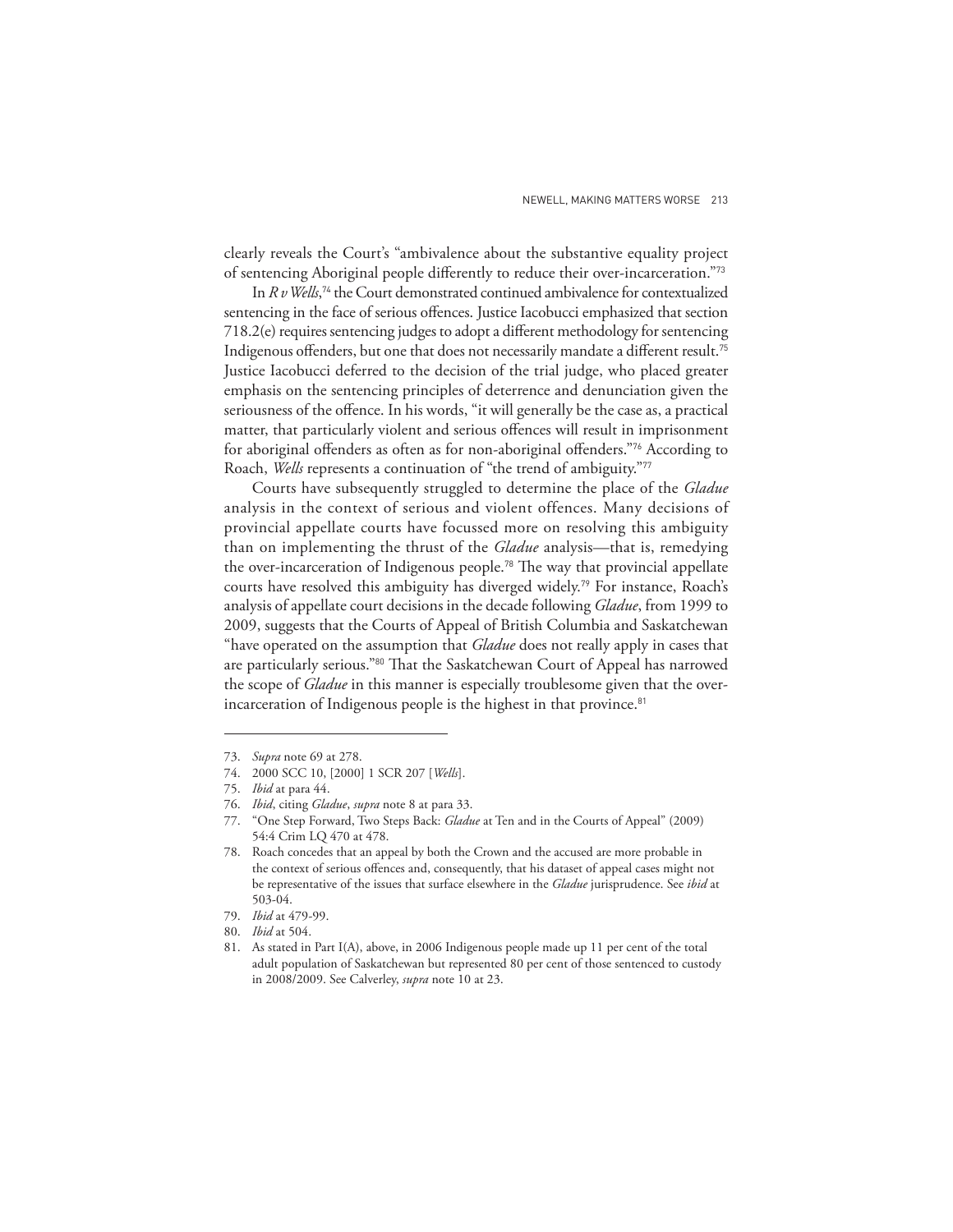In *Ipeelee*, the Court addressed "the irregular and uncertain application of the *Gladue* principles to sentencing decisions for serious or violent offences."<sup>82</sup> The Court heard appeals concerning the sentencing of two offenders, an Inuk man named Manasie Ipeelee and Frank Ralph Ladue of the Ross River Dena Council Band. Both offenders had long criminal records, had been declared long-term offenders, and as a result were the subject of long-term supervision orders (LTSO). Mr. Ipeeleee committed an offence while intoxicated, in violation of his LTSO, and was sentenced to three years' imprisonment. The Ontario Court of Appeal dismissed his appeal. He appealed further to the Court. Mr. Ladue failed a urine test, which was positive for cocaine, and in doing so breached his LTSO. He was sentenced to three years' imprisonment. Upon appeal, the British Columbia Court of Appeal reduced his custodial sentence to one year. The Crown appealed the Court of Appeal's decision. The issue before the Court was the manner in which to determine a proper sentence for Indigenous offenders who have breached an LTSO. As a result, the Court was presented with an opportunity to clarify how the *Gladue* analysis should operate in the sentencing of serious offenders.

Writing for the majority, Justice LeBel held that the *Gladue* analysis is equally applicable to serious and violent offences, given that the effect of exempting them would essentially "deprive s. 718.2(*e*) of much of its remedial power."83 Justice LeBel endeavoured to resolve the above-described ambiguity by declaring that the "application of the *Gladue* principles is required in every case involving an Aboriginal offender  $\dots$  and a failure to do so constitutes an error justifying appellate intervention."84 In the case of Mr. Ipeelee, the majority held that the courts below had failed to adequately consider the sentencing objective of rehabilitation and substituted a sentence of one year. In contrast, the Crown's appeal of Mr. Ladue's sentence was dismissed. The majority held that the Court of Appeal's substitution of a one-year sentence was based on a proper application of the relevant sentencing principles.

The Court's pronouncements about the application of *Gladue* in the context of serious offences are welcome. It is difficult to imagine a more resolute expression from the Court that the remedial potential of *Gladue* is by no means to be limited to less serious offences.

Although regionally inconsistent,85 limitation of the applicability of the *Gladue* analysis in the context of serious offences is one factor that must be considered

<sup>82.</sup> *Supra* note 71 at para 84.

<sup>83.</sup> *Ibid* at para 86.

<sup>84.</sup> *Ibid* at para 87.

<sup>85.</sup> For example, the Ontario Court of Appeal is on the other end of the spectrum of appellate court reception of *Gladue*. Rudin argues that "[t]he Ontario Court of Appeal, among all the appellate courts, has appeared to embrace *Gladue* most wholeheartedly." See *supra* note 21 at 459.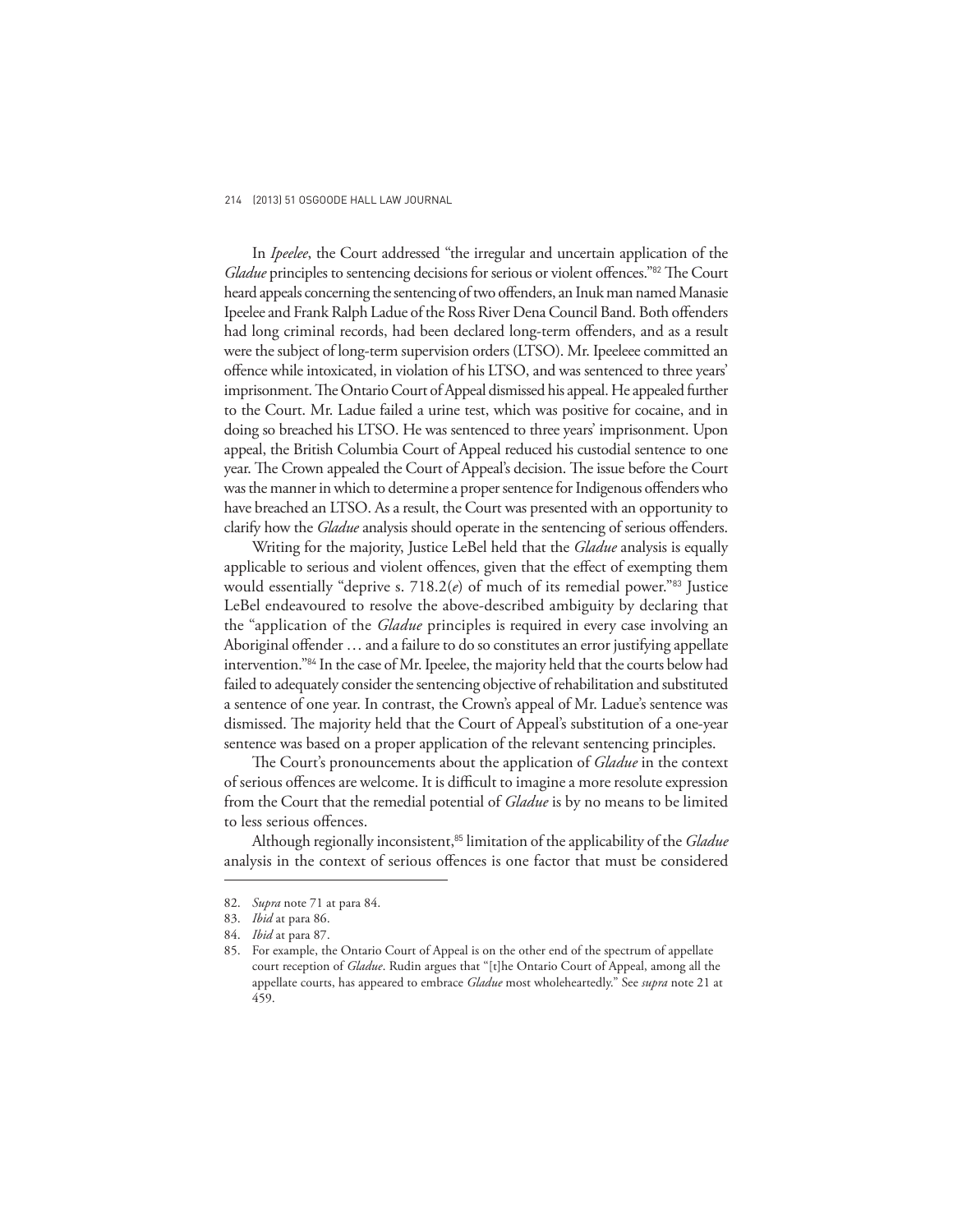in understanding why rates of Indigenous incarceration have continued to grow since 1999. *Ipeelee* represents a significant clarification of the law that cannot be ignored by appellate and lower courts. The Court has sent a strong message that the contextualized sentencing model elucidated in *Gladue* is equally applicable in cases of serious offenders. While the ability of *Gladue* to help reduce the rates of over-incarceration of Indigenous offenders has been seriously curbed by the Court's ambiguous treatment of the *Gladue* analysis for serious offences, *Ipeelee* offers a reason to hope that the potential of the contextualized sentencing model could still be realized.

### 3. PROCEDURAL LIMITATIONS

For the *Gladue* analysis to be operationalized effectively, the sentencing system itself must change. Sentencing judges cannot adequately determine the proper sentence for an Indigenous offender in the manner envisioned by *Gladue* without access to information about the circumstances of the offender and the availability of restorative justice alternatives to imprisonment.86 In the wake of *Gladue*, Justice Turpel-Lafond argued that if the analysis was to have the desired effect, Crown counsel, defence counsel, and the judiciary would all need to "adjust their practice to reflect the requirements of the decision."87

One such adaptation can be observed in Toronto's *Gladue* Courts. After a year of discussions among several judges of the Ontario Court of Justice at the Toronto Old City Hall Court and Aboriginal Legal Services of Toronto (ALST), the first *Gladue* (Aboriginal Persons) Court in Canada began hearing cases in 2001.<sup>88</sup> In subsequent years, two other *Gladue* Courts have opened in Toronto.<sup>89</sup> According to Rudin, one of the features that distinguishes the procedural reality of *Gladue* Courts from that of the traditional court-room is the role of the *Gladue*  Caseworker.<sup>90</sup> *Gladue* Caseworkers provide the sentencing judge with information about the offender's background and the availability of alternatives to incarceration. Caseworkers compile this information in pre-sentencing reports under section 721

<sup>86.</sup> *Ibid* at 453-55.

<sup>87.</sup> *Supra* note 63 at 37.

<sup>88.</sup> See Judge Brent Knazan, "Sentencing Aboriginal Offenders in a Large City - The Toronto Gladue (Aboriginal Persons) Court" (Paper delivered at the National Judicial Institute Aboriginal Law Seminar, Calgary, 23-25 January 2003) at 3-4, online: <http:// aboriginallegal.ca/docs/Knazan.pdf>.

<sup>89.</sup> See Aboriginal Legal Services of Toronto, *Gladue (Aboriginal Persons) Court*, online: <http:// www.aboriginallegal.ca/gladue.php>.

<sup>90.</sup> *Supra* note 21 at 464.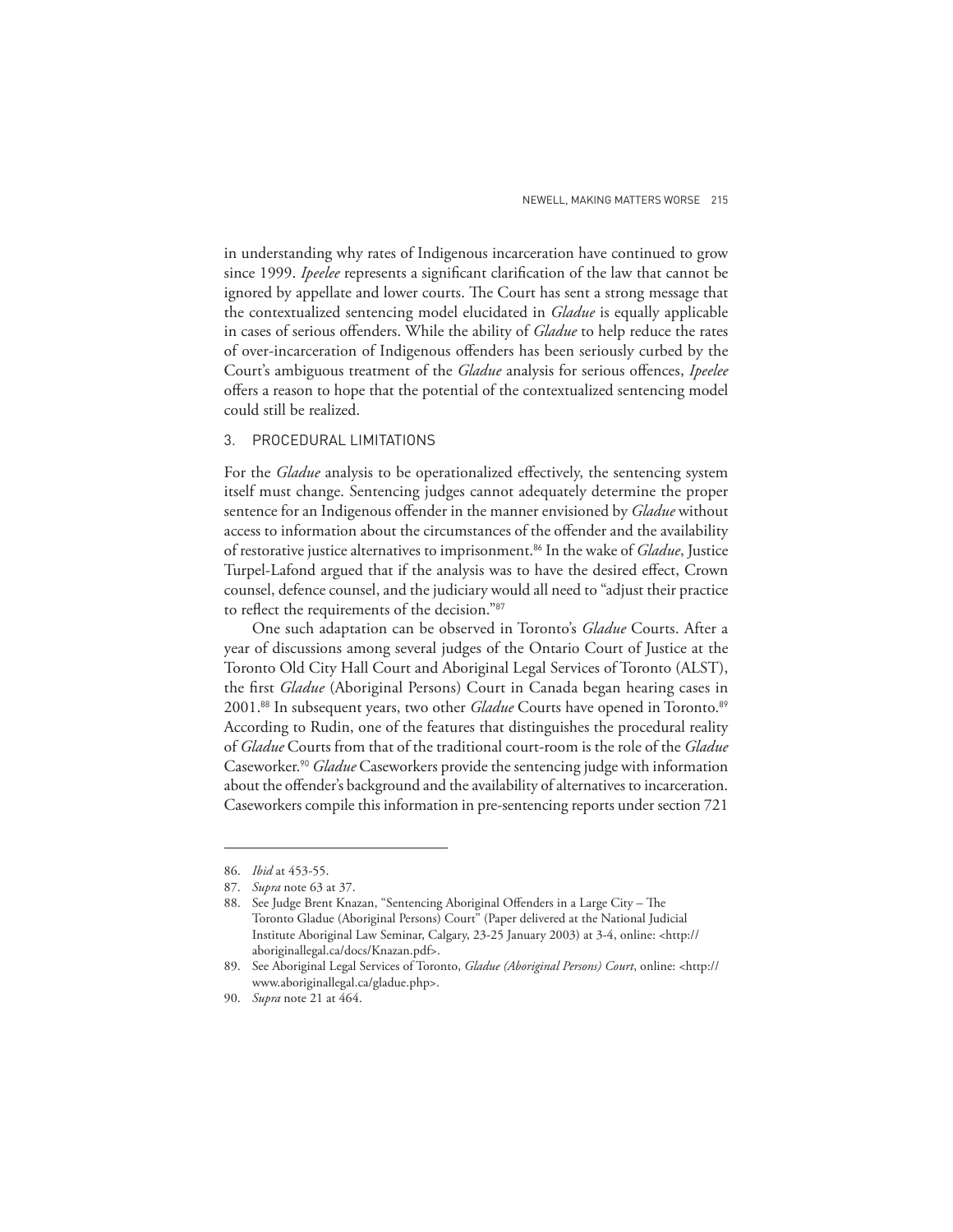of the *Code*. <sup>91</sup> Caseworkers play an integral information-gathering role without which sentencing judges would be left to rely exclusively on the submissions of counsel to undertake the *Gladue* analysis. ALST has since begun providing *Gladue* Caseworker services in other Southern Ontario cities such as Hamilton, Brantford, Kitchener, and Guelph.92 Furthermore, *Gladue*-related services have also become available in Sarnia, Thunder Bay, and the Manitoulin District.<sup>93</sup>

While the availability of *Gladue* Caseworkers and related services has expanded considerably in the last decade, many jurisdictions in Canada do not have the necessary procedural innovations in place to give effect to the *Gladue* analysis. The approach outlined in this section is by no means the only way of modifying existing sentencing structures to make room for *Gladue* to operate.<sup>94</sup> The foregoing discussion does not comprehensively summarize the post-*Gladue* innovations that have been undertaken. I offer the preceding description of the *Gladue* Court and Caseworker programs to emphasize that while *Gladue* represented an important step "on the road to change," it cannot be understood as an "end point on that road."95 In other words, while it is largely accepted that the sentencing process can have only a limited impact on the crisis of Indigenous over-representation in Canadian prisons, the full extent of *Gladue*'s potential cannot be properly assessed in the absence of widespread procedural adaptation aimed at facilitating the contextualized sentencing model. Given the large swaths of the country that have not undergone adaptation on the scale described here,<sup>96</sup> it is not at all surprising that the crisis of Indigenous over-incarceration persists.

<sup>91.</sup> See Brent Knazan, "Time for Justice: One Approach to *R. v. Gladue*" (2009) 54:4 Crim LQ 431 at 437-38.

<sup>92.</sup> See *ibid* at 466-67.

<sup>93.</sup> Department of Justice, *Ontario - Location of Aboriginal Justice Strategy Programs in Canada* (30 April 2013), online: <http://www.justice.gc.ca/eng/fund-fi na/acf-fca/ajs-sja/cf-pc/ location-emplace/ont.html>.

<sup>94.</sup> Jonathan Rudin, Program Director at ALST and advocate for the *Gladue* Caseworker model, writes: "The Ontario experience is not presented as the perfect example of the needed response to *Gladue*. Rather the Ontario experience is an example of how change can occur in the system through a combination of forces outside of government." See *supra* note 21 at 468.

<sup>95.</sup> *Ibid* at 459.

<sup>96.</sup> For another example of such an adaptation—the First Nations Court in Vancouver—see Simon Owen, "A Crack in Everything: Restorative Possibilities of Plea-Based Sentencing Courts" (2010) 48 Alta L Rev 847 at 881-86.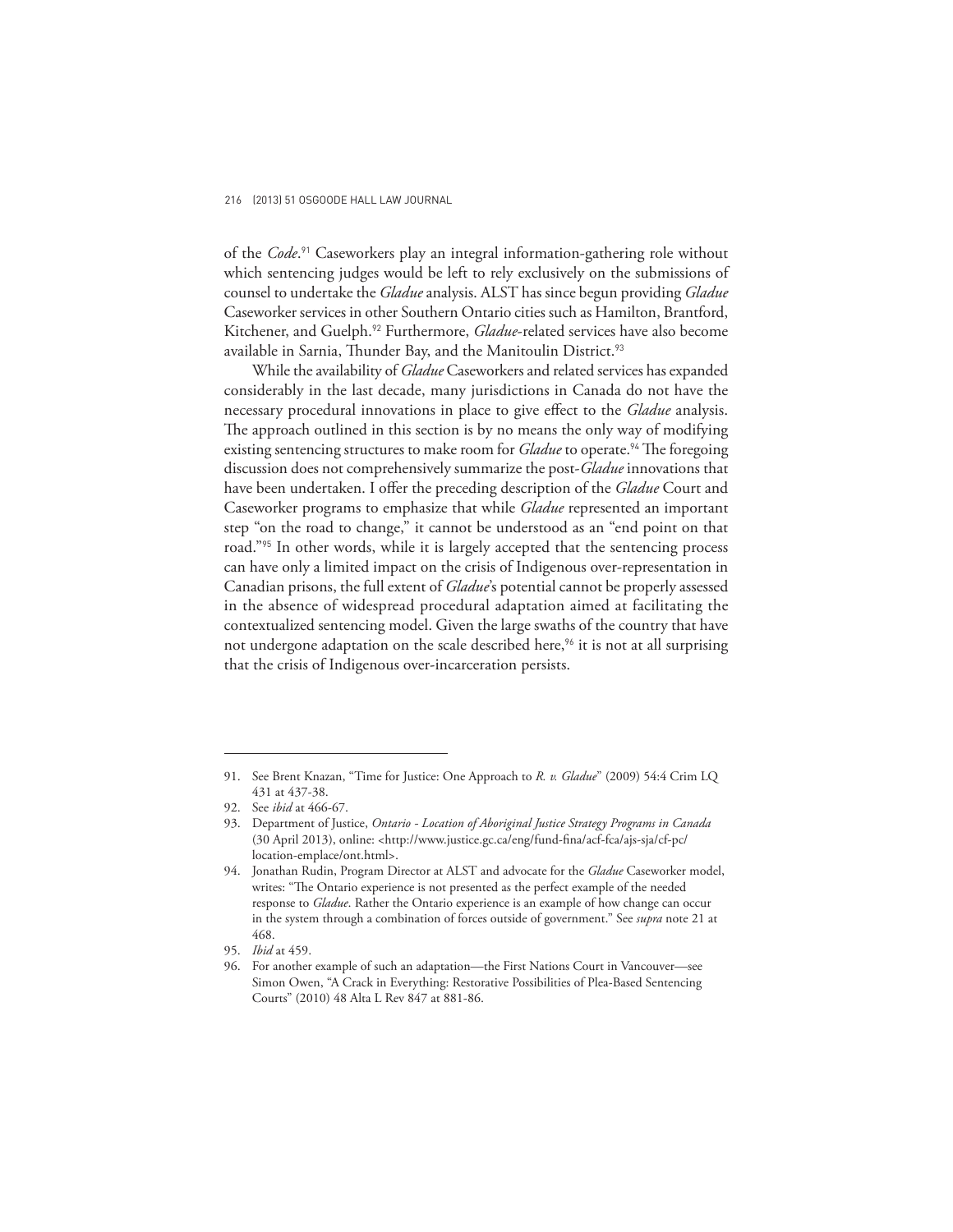# III. THE *SAFE STREETS AND COMMUNITIES ACT*: OMNIBUS COMING THROUGH

Bill C-10, the *Safe Streets and Communities Act*, <sup>97</sup> is a large omnibus law made up of several smaller bills, most of which were initially introduced by the Conservative Party while they were a minority government. In 2011, the Conservatives campaigned on a platform promising significant reforms to the Canadian criminal justice system within the first one hundred sitting days in Parliament. Upon receiving a majority of the House of Commons in May 2011, the Conservatives made the enactment of the *SSCA* a priority. In their first speech from the Throne, the Conservatives committed to "move quickly to reintroduce comprehensive lawand-order legislation to combat crime and terrorism."98 On 12 March 2012, the Conservatives made good on their campaign promise when the bill was passed by the House of Commons.<sup>99</sup> Bill C-10 received Royal Assent on 13 March 2012,<sup>100</sup> and the various parts of the bill came into force in a staggered fashion between June and November 2012.<sup>101</sup>

More than one hundred pages long, the *SSCA* amended several statutes: the *Criminal Code*, <sup>102</sup> the *Controlled Drugs and Substances Act*, <sup>103</sup> the *Immigration and Refugee Protection Act*, <sup>104</sup> the *Corrections and Conditional Release Act*, <sup>105</sup> the

<sup>97.</sup> *Supra* note 1.

<sup>98.</sup> Parliament, *Speech from the Throne to Open the First Session Forty First Parliament of Canada* (3 June 2011), online: <http://www.parl.gc.ca/parlinfo/Documents/ThroneSpeech/41-1-e.html>. The Conservatives have continued to advance their tough-on-crime agenda, pledging in their most recent Throne speech to ensure that the "rights of victims come before the rights of criminals." See Speech from the Throne to Open the Second Session Forty *First Parliament of Canada* (16 October 2013), online: <http://www.parl.gc.ca/parlinfo/ Documents/ThroneSpeech/41-2-e.html>.

<sup>99.</sup> Gloria Galloway & Rhéal Séguin, "Harper's Promise Fulfilled as House Passes Crime Bill," *The Globe and Mail* (12 March 2012) online: <http://www.theglobeandmail.com/ news/politics/ottawa-notebook/harpers-promise-fulfi lled-as-house-passes-crime-bill/ article535802/>.

<sup>100.</sup> Canada, Bill C-10, *Safe Streets and Communities Act*, 1st Sess, 41st Parl, 2012, online: LEGISinfo <http://www.parl.gc.ca/LEGISInfo/BillDetails.aspx?Mode=1&Language=E&billI d=5120829&View=0>. See also *supra* note 1.

<sup>101.</sup> *Order Fixing Various Dates as the Day on which Certain Sections of the Act Come into Force*, SI/2012-48, (2012) C Gaz II (*Safe Streets and Communities Act*) at 1672.

<sup>102.</sup> *Supra* note 45.

<sup>103.</sup> SC 1996, c 19 [*CDSA*].

<sup>104.</sup> SC 2001, c 27.

<sup>105.</sup> SC 1992, c 20.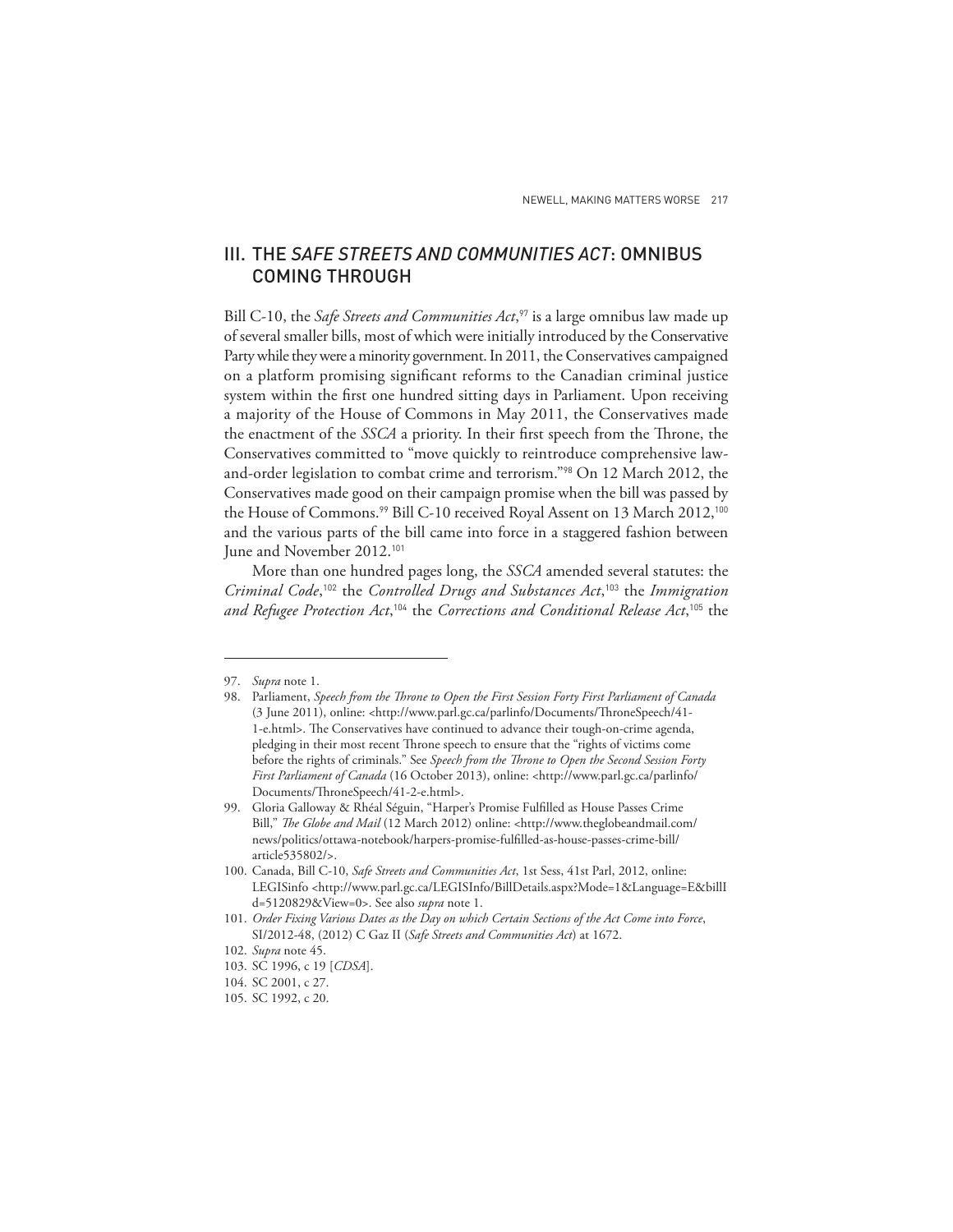*State Immunity Act*, <sup>106</sup> and the *Youth Criminal Justice Act*, <sup>107</sup> among others. It also created a new statute, the *Justice for Victims of Terrorism Act*. <sup>108</sup> Members of the Opposition criticized the Conservatives' use of an omnibus bill to push through so many wide-ranging reforms. The *SSCA*'s sheer size and its complex impact on numerous statutory regimes made debate difficult inside the walls of Parliament and beyond. Parliamentarians in Opposition repeatedly derided the Conservatives for packaging the various amendments together in a manner that prevented serious discussion of the relevant issues.<sup>109</sup> As Liberal Member of Parliament (MP) Sean Casey stated during its second reading in the House, "[t]he bill is large and includes nine bills from the previous Parliament all lumped into one big buffet of division and fear."<sup>110</sup>

In the months that followed, as the Bill moved through the parliamentary process, it received considerable media attention.<sup>111</sup> Celebrating the principles articulated in *Gladue*, one reporter cautioned that the *SSCA*'s expansion of mandatory minimum sentencing would limit judicial discretion and, in doing so, "undo a decade-long effort to find culturally specific ways of diverting inmates."<sup>112</sup> The parliamentary debates and the submissions of some witnesses before the Senate Committee on Legal and Constitutional Affairs explored the ways that the *SSCA* was expected to contribute to the crisis of Indigenous over-incarceration.

We have a hodgepodge of legislation here that talks about child sexual predators, pardons for serious crimes and drug dealers. These are all very socially complex elements. Each of them requires discussion and reflection regarding the legal, social, ethical, philosophical and even religious aspects. … How can the government justify putting all of that in one big package and preventing Canadians from having a healthy debate on each of these important issues? That is unacceptable. How does my colleague explain that?

 See *House of Commons Debates*, 41st Parl, 1st Sess, No 18 (22 September 2011) at 1351. 110. *House of Commons Debates*, 41st Parl, 1st Sess, No 17 (21 September 2011) at 1306.

111. See e.g. Tobi Cohen, "NDP Won't Give Up Fight over Federal Crime Bill," The Windsor Star (28 September 2011) A6; Chris Cobb, "Fazed and Confused," *Ottawa Citizen* (19 November 2011) B1; Jordan Press, "AFN Voices Concerns about Bill's Effects," Star - Phoenix (21 February 2012) A13.

<sup>106.</sup> RSC 1985, c S-18.

<sup>107.</sup> *Supra* note 48.

<sup>108.</sup> *SSCA, supra* note 1, s 2.

<sup>109.</sup> For example, NDP MP François Lapointe stated:

<sup>112.</sup> Robert Everett-Green, "Law and Disorder: What Bill C-10 Could Mean for Canada's Native People," *The Globe and Mail* (18 February 2012) online: <http://www.theglobeandmail. com/news/national/law-and-disorder-what-bill-c-10-could-mean-for-canadas-native-people/ article2342832/singlepage/>.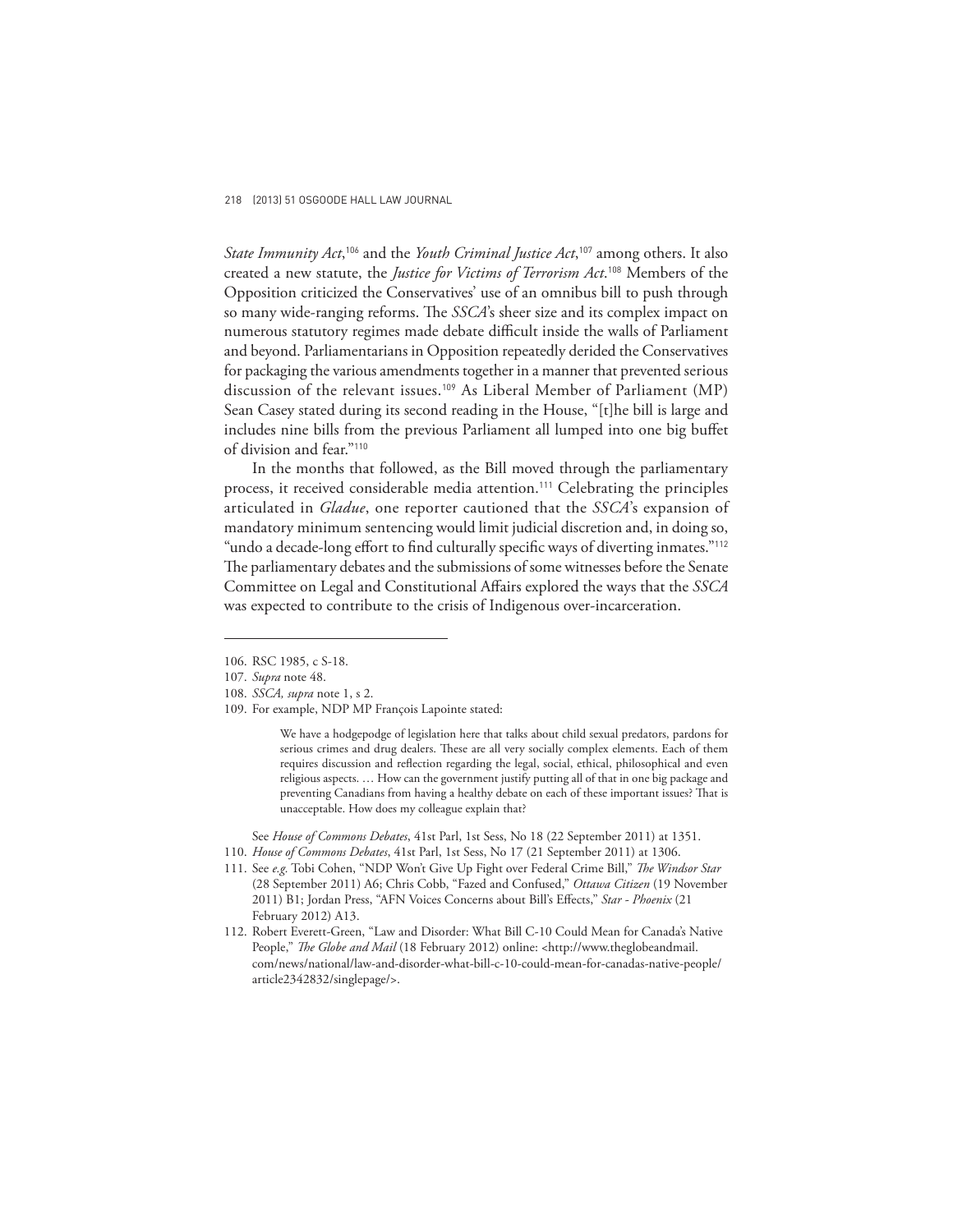Throughout the parliamentary debates on the *SSCA*, the Conservatives continually relied upon empty tough-on-crime rhetoric when responding to critics. Attorney General Rob Nicholson introduced the *SSCA* during its second reading as a reflection of "the strong mandate that Canadians have given us to protect society and to hold criminals accountable."113 Suggestions by Opposition members that the *SSCA* would contribute to Indigenous over-representation in the Canadian criminal justice system triggered vacuous retorts. There was a repeated refusal on the part of the Conservatives to actually engage with the substance of the criticisms. When asked by New Democratic Party of Canada (NDP) MP Carol Hughes whether "we should be stocking our prisons with aboriginals … as opposed to providing rehabilitative and proper services for them,"114 Conservative MP Kevin Sorenson replied:

> Madam Speaker, I think our prisons should be full of those who have committed crimes against our society and who have been found guilty in a court of law. I think our prisons should be a place where we can try to rehabilitate people, but we should hold them, incarcerate them and tell them that the penalty for crime is prison in some cases. … *We realize that there is a high percentage of aboriginals in our penitentiaries, and, yes, that must be addressed as well*, but in many case [*sic*] there are many aboriginal victims who are standing right there while the offender is the [sic] locked in prison.<sup>115</sup>

MP Sorenson is correct that many of the victims of crime perpetrated by Indigenous people are themselves Indigenous. In fact, many Indigenous people who are charged with criminal offences have on other occasions been the victims of crime. It also should not be ignored that Indigenous people implicated in the criminal justice system are also survivors of the genocidal policies of the Canadian state.<sup>116</sup> However, the question that Sorenson and other Conservative MPs consistently evaded throughout the parliamentary debates was whether an increased reliance on imprisonment would actually address the underlying causes of crime and help to prevent future victimization.

<sup>113.</sup> *House of Commons Debates*, 41st Parl, 1st Sess, No 60 (5 December 2011) at 1297.

<sup>114.</sup> *House of Commons Debates,* 41st Parl, 1st Sess, No 21 (27 September 2011) at 1555.

<sup>115.</sup> *Ibid* [emphasis added].

<sup>116.</sup> For the view that Indigenous people have been subjected to genocidal policies under the Canadian state, see *e.g.* Roland D Chrisjohn et al, "Genocide and Indian Residential Schooling: The Past Is Present" in Richard D Wiggers & Ann L Griffiths, eds, Canada and International Humanitarian Law: Peacekeeping and War Crimes in the Modern Era (Halifax, NS: Centre for Foreign Policy Studies, Dalhousie University, 2002) 229; Bonita Lawrence, "Real" Indians and Others: Mixed-Blood Urban Native Peoples and Indigenous Nationhood (Vancouver: University of British Columbia Press, 2004) ("[T]he underlying premise shaping this book [is] that urban mixed-blood Native identity cannot be adequately understood except as shaped by a legacy of genocide." (*ibid* at xvii)).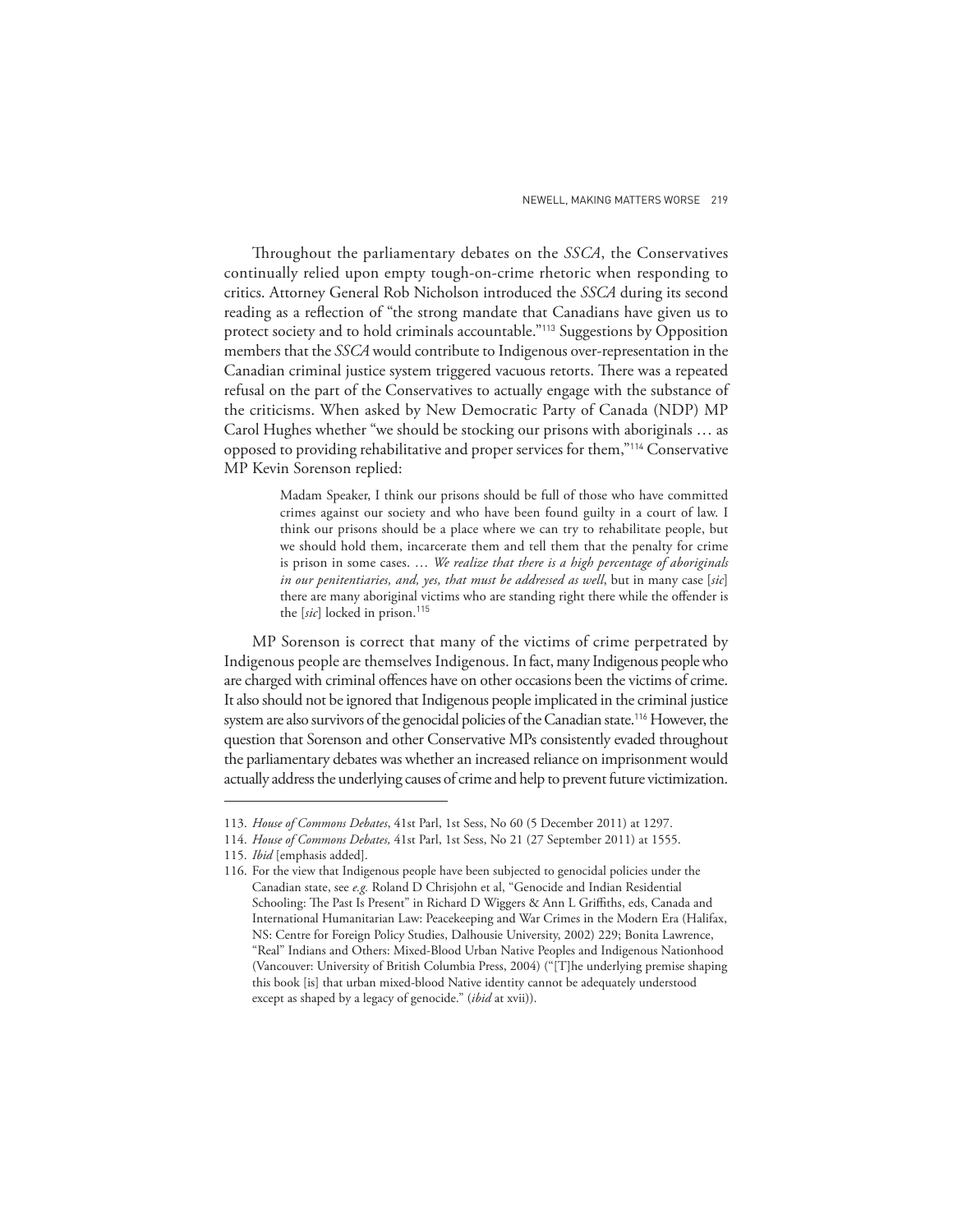When asked by NDP MP Jean Crowder how the Conservatives planned to address the over-incarceration of Indigenous people, MP Kyle Seeback responded as follows:

> Madam Speaker, *my hon. colleague's question was not particularly what I was talking about*. We are talking about introducing legislation to protect Canadians from crime and to support victims of crime. We do have an aboriginal justice strategy in place that we are working on and working very hard to implement. *However, I want to talk to the people who support this legislation*. 117

MP Seeback's blunt admission that he would rather talk to those who support the *SSCA* than actually engage with its critics is telling. In these two statements made by Conservative MPs, we can observe a compartmentalization of criminal justice policy. While acknowledging—somewhat tacitly in the case of MP Seeback—that there is a problem of over-representation of Indigenous people in Canadian prisons, the Conservatives refused to address how the *SSCA* would affect this crisis. Instead, they repeatedly fell back upon tough-on-crime rhetoric and vaguely alluded to addressing the crisis through other means. Ironically, a key component of the Department of Justice's Aboriginal Justice Strategy, which was celebrated by MP Seeback, involves financial support for community-based justice programs such as sentencing circles, the use of which will undoubtedly be restricted by the imposition of mandatory minimum sentencing provisions in the *SSCA*. <sup>118</sup> During the several days of debate on the *SSCA*, the Conservatives made it quite apparent that they were not interested in analyzing whether the *SSCA* would live up to its name and actually make Canadian streets and communities safer, especially those of Indigenous people. Instead, time and again they evaded pointed questions and rolled out hollow rhetorical flourishes: "This important legislation cracks down on pedophiles, drug dealers, drug producers, arsonists, and the most serious violent and repeat young offenders."<sup>119</sup>

The *SSCA* was referred to the Standing Senate Committee on Legal and Constitutional Affairs after passing third reading by the House on 5 December 2011 and after receiving two readings in the Red Chamber.120 Several witnesses before the Senate Committee emphasized the impact that the *SSCA* was likely to have on the crisis of Indigenous over-incarceration and urged the Senate to make amendments before returning it to the House. Roger Jones, Senior Strategist

<sup>117.</sup> *House of Commons Debates*, 41st Parl, 1st Sess, No 22 (28 September 2011) at 1581 [emphasis added].

<sup>118.</sup> Department of Justice, "Community-Based Justice Fund" (5 September 2013), online: <http://www.justice.gc.ca/eng/fund-fi na/acf-fca/ajs-sja/cf-pc/index.html>.

<sup>119.</sup> *Supra* note 113 at 3974 (Hon Rob Nicholson).

<sup>120.</sup> See *supra* note 101.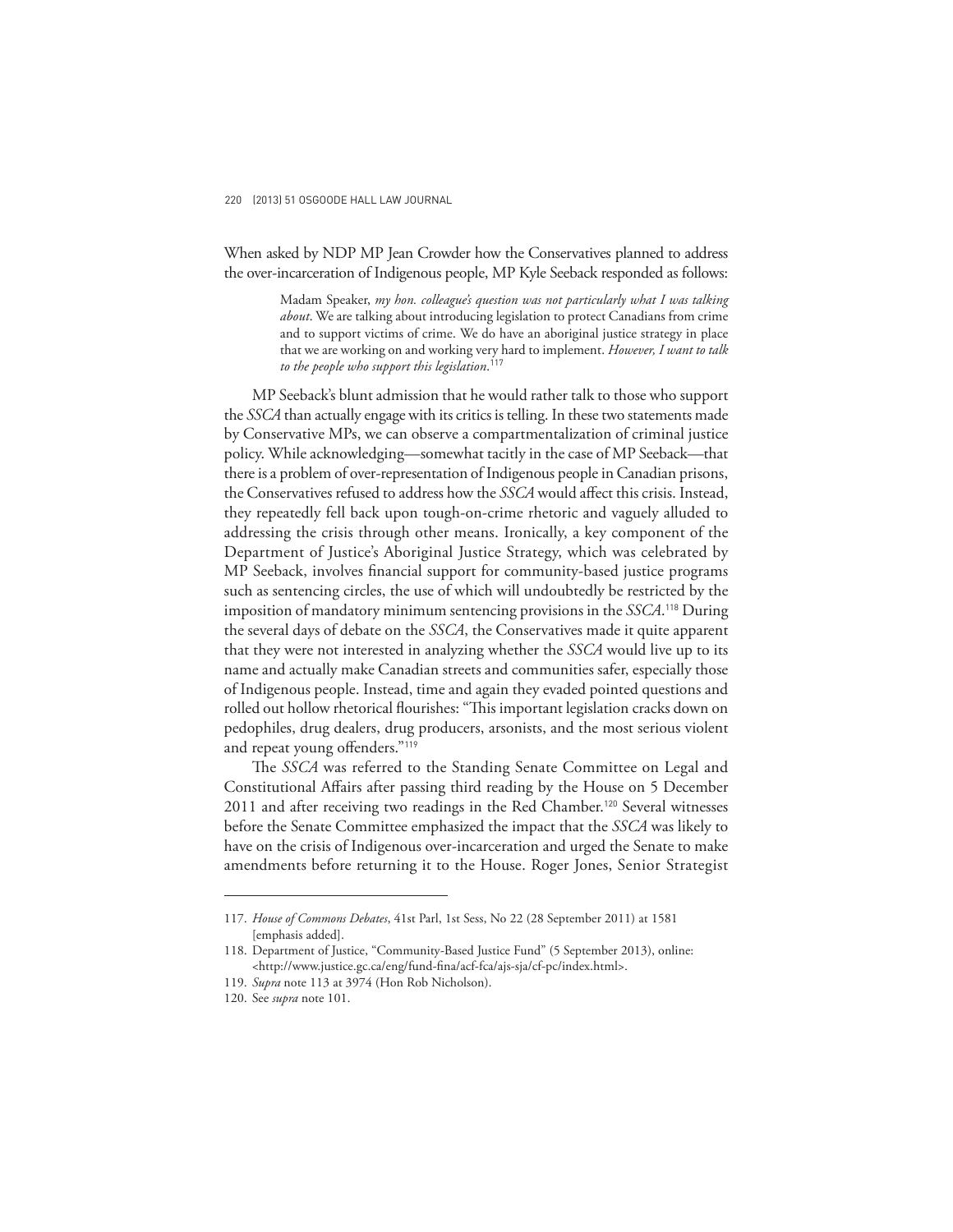at the Assembly of First Nations (AFN), stated unequivocally that the *SSCA* would compound "the already unacceptable overrepresentation of our people in the criminal justice system."121 Christa Big Canoe of Aboriginal Legal Services of Toronto emphasized that the *SSCA* would chip away at the gains made by the Bill C-41 reforms and their interpretation in *Gladue*:

> Our largest concern with the passing of the act is that there will be an undermining of the principles of sentencing as set out in section 718.2 of the Criminal Code of Canada. When I say that, I mean the entire section, not just (*e*). … We believe that the Safe Streets and Communities Act will make the problem of Aboriginal over-representation in prison even worse, while at the same time not actually addressing the legitimate safety concerns of Aboriginal and non-Aboriginal people in this country.<sup>122</sup>

Kim Pate of the Elizabeth Fry Society told the Senate Committee that she supported the goal of providing greater protection to victims. However, Pate argued that instituting additional mandatory minimums and restricting conditional sentencing would not achieve those objectives "in large part because they are focused on punishment after the fact, not on the sorts of measures that need to be in place to protect and prevent."123 Catherine Latimer of the John Howard Society of Canada took the position that the *SSCA* was likely to make communities less safe "while eroding rights and principles of justice and having a disproportionate impact on some of the most marginalized amongst us, whether it is the poor, the mentally disordered, the Aboriginals or the aged."<sup>124</sup>

Despite urging by Indigenous advocates and their allies that the *SSCA* would fail to meet its stated objectives while also exacerbating the crisis of Indigenous over-incarceration, the Conservative-dominated Senate refused to amend the *SSCA* to make room for the application of the *Gladue* principles.125 Conservative Senator Daniel Lang responded to Liberal Party of Canada (Liberal) Senator Joan Fraser's

<sup>121.</sup> Proceedings of the Standing Senate Committee on Legal and Constitutional Affairs, 41st Parl, 1st Sess, No 12 (20 February 2012) at 8.

<sup>122.</sup> Proceedings of the Standing Senate Committee on Legal and Constitutional Affairs, 41st Parl, 1st Sess, No 13 (23 February 2012) at 235.

<sup>123.</sup> *Ibid* at 301.

<sup>124.</sup> *Ibid* at 303.

<sup>125.</sup> The Standing Senate Committee on Legal and Constitutional Affairs recommended six amendments to Bill C-10, all of which concerned Part I, the enactment of the *Justice for*  Victims of Terrorism Act. The entirety of these suggested amendments was accepted by the Senate and the House of Commons. See "Ninth Report of the Standing Senate Committee on Legal and Constitutional Affairs (Bill C-10)" in *Substantive Reports*, 41st Parl, 1st Sess, (28 February 2012).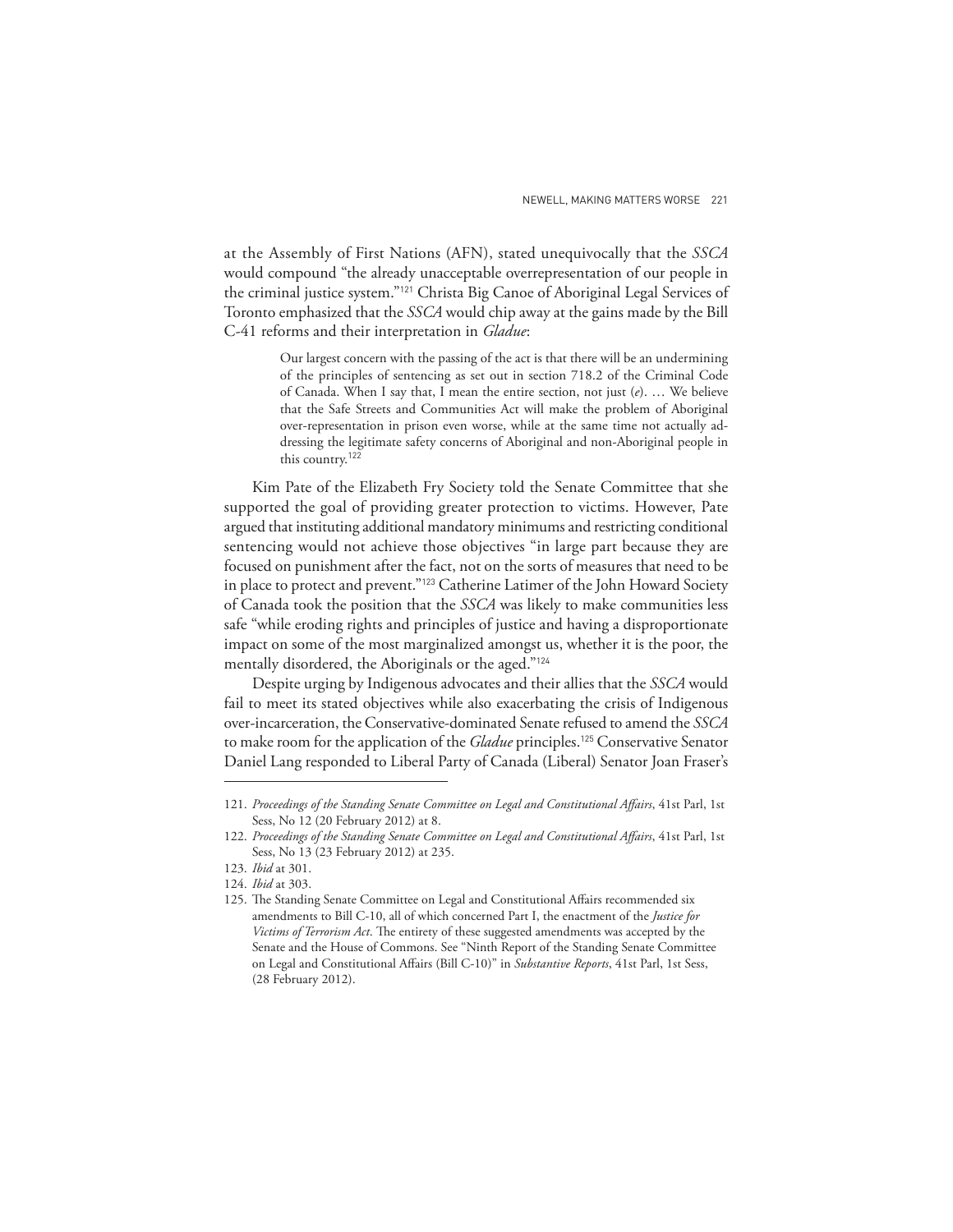suggestion that attention to the specific circumstances of Indigenous people should be considered at the sentencing stage as follows:

> I do have a concern for the Aboriginal community—I think we all do—in respect of the number of individuals who have had to go into the court system, in many cases, not because of their fault but because of the situation they grew up in, the family situations that they have had to endure in some cases, and the residential school situation we have all talked about. … I think I can speak for rural Canada… . For the life of me, to say that "Because you are Aboriginal, it is okay; we will give you a lighter sentence, although you have been dealing in some very serious drug offences," I just cannot buy it. It just defies common sense.<sup>126</sup>

Senator Lang's remarks indicate the ideological inflexibility of the Conservatives' tough-on-crime agenda. While Conservative parliamentarians were willing to concede some of the social and historical context that gives rise to Indigenous over-incarceration—for example, the legacy of residential schools—in the Conservatives' ideological paradigm, the applicability of contextualized sentencing ends precisely where the "common sense" of retributive justice begins.

The *SSCA* is certain to have a wide-ranging impact. In Part III(A-C), below, I briefly outline three of the policy shifts effectuated by the *SSCA* that are likely to magnify the crisis of over-incarceration among Indigenous people.<sup>127</sup>

## A. MORE MANDATORY MINIMUM SENTENCES

Mandatory minimum sentences are by no means a new phenomenon.<sup>128</sup> However, historical analysis of Canadian law indicates that there has been a "dramatic increase in recent years in [their] use."<sup>129</sup> The trend towards increased use of mandatory minimums flies in the face of widespread consensus that such policies are ineffective: "Almost all domestic and international sentencing scholars, as well as commissions of inquiry in Canada, have decried the existence of mandatory minimum sentences of imprisonment."130 As stated by Elizabeth

<sup>126.</sup> Proceedings of the Standing Senate Committee on Legal and Constitutional Affairs, 41st Parl, 1st Sess, No 14 (27 February 2012) at 146.

<sup>127.</sup> By no means does Part III(A) provide an exhaustive overview of the contents of the *SSCA*. I chose instead to highlight a few aspects of the *SSCA* and move on to consider how it may be challenged.

<sup>128.</sup> See e.g. Nicole Crutcher, "The Legislative History of Mandatory Minimum Penalties of Imprisonment in Canada" (2001) 39:2&3 Osgoode Hall LJ 273.

<sup>129.</sup> Nicole Crutcher, "Mandatory Minimum Penalties of Imprisonment: An Historical Analysis" (2001) 44:3 Crim LQ 279 at 280.

<sup>130.</sup> Julian V Roberts, "Mandatory Minimum Sentences of Imprisonment: Exploring the Consequences for the Sentencing Process" (2001) 39:2&3 Osgoode Hall LJ 305 at 306 [citations omitted].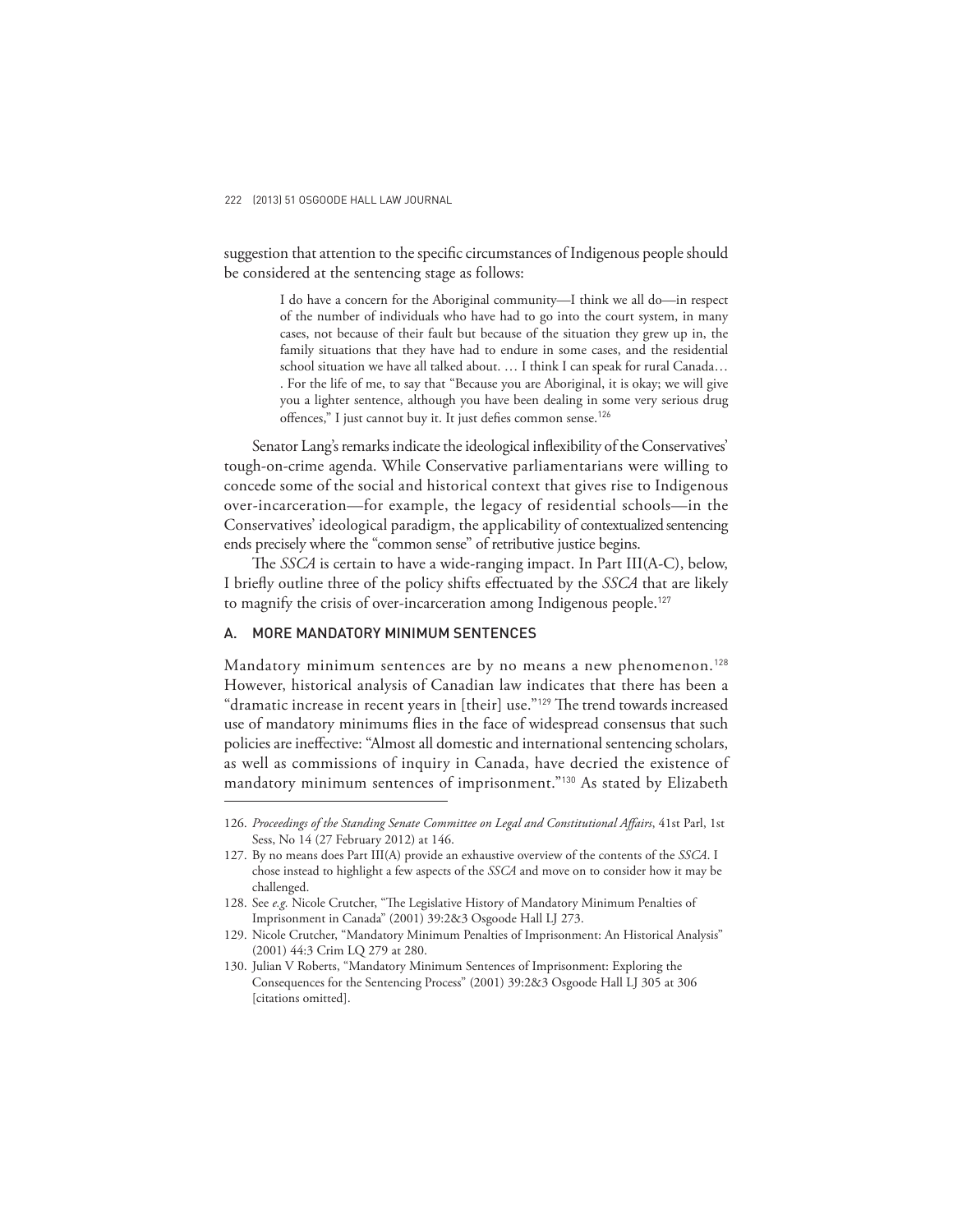Sheehy, "[t]he sole proponents of mandatory minimum sentencing in Canada appear to be politicians whose positions on the advantages of these laws are without a clear basis in either research or policy."<sup>131</sup> The enactment of mandatory minimum sentencing laws is by no means an agenda exclusive to the Conservative Party of Canada. According to Julian Roberts, the Liberals' 1995 enactment of ten new mandatory minimum sentences for firearms offences through Bill C-68 represented the "most comprehensive collection of mandatory minima in Canadian history; at no other point have so many been created by a single piece of legislation."<sup>132</sup> Of course, the *SSCA* has now surpassed the standard set by Bill C-68. Through amendments to the *Code* as well as the *CDSA,* the *SSCA* adds several mandatory minimum sentences and increases pre-existing mandatory minimums. The *SSCA* institutes or increases mandatory minimums for several sexual offences, most of which relate to children,<sup>133</sup> and also institutes new mandatory minimums for several drug offences.<sup>134</sup>

According to Eugene Oscapella of the Canadian Foundation for Drug Policy, drug offences in Canada never included mandatory minimums prior to the *SSCA*. <sup>135</sup> Parliament's attempt to institute a mandatory minimum for the importation of narcotics in the previous incarnation of the *CDSA*, the *Narcotic Control Act*, <sup>136</sup> was thwarted by the Court in 1987 in *R v Smith (Edward Dewey)*. <sup>137</sup> In *Smith*, the Court held that a mandatory minimum sentence of seven years' imprisonment for the importation of narcotics under section 5(2) of the *NCA* constituted cruel and unusual punishment under section 12 of the *Charter*.<sup>138</sup> The violation of section 12 could not be justified under section 1 of the *Charter* and the law was declared by the Court to be of no force and effect.<sup>139</sup> I will return to *Smith* and other challenges made to mandatory minimums under section 12 in Part IV, below, but it is worth noting at this stage that the Conservatives' overhaul of the CDSA is especially significant given this historical context.

<sup>131. &</sup>quot;Mandatory Minimum Sentences: Law and Policy" (2001) 39:2&3 Osgoode Hall LJ 261 at 262.

<sup>132.</sup> *Supra* note 130 at 307.

<sup>133.</sup> *Supra* note 1, s 17 (amending s 163 of the *Criminal Code* to raise the mandatory minimum penalties for making, possession, distribution, and accessing child pornography).

<sup>134.</sup> *Ibid*, ss 39-41.

<sup>135.</sup> Canadian Drug Policy Coalition, "Thrown Under the Omnibus" (10 November 2011) (video), online: <http://drugpolicy.ca/2011/11/thrown-under-the-omnibus/>.

<sup>136.</sup> RSC 1970, c N1 [*NCA*], as repealed by the *CDSA*, *supra* note 103.

<sup>137. [1987] 1</sup> SCR 1045, 40 DLR (4th) 435 [*Smith* cited to SCR].

<sup>138.</sup> *Ibid*.

<sup>139.</sup> *Ibid*.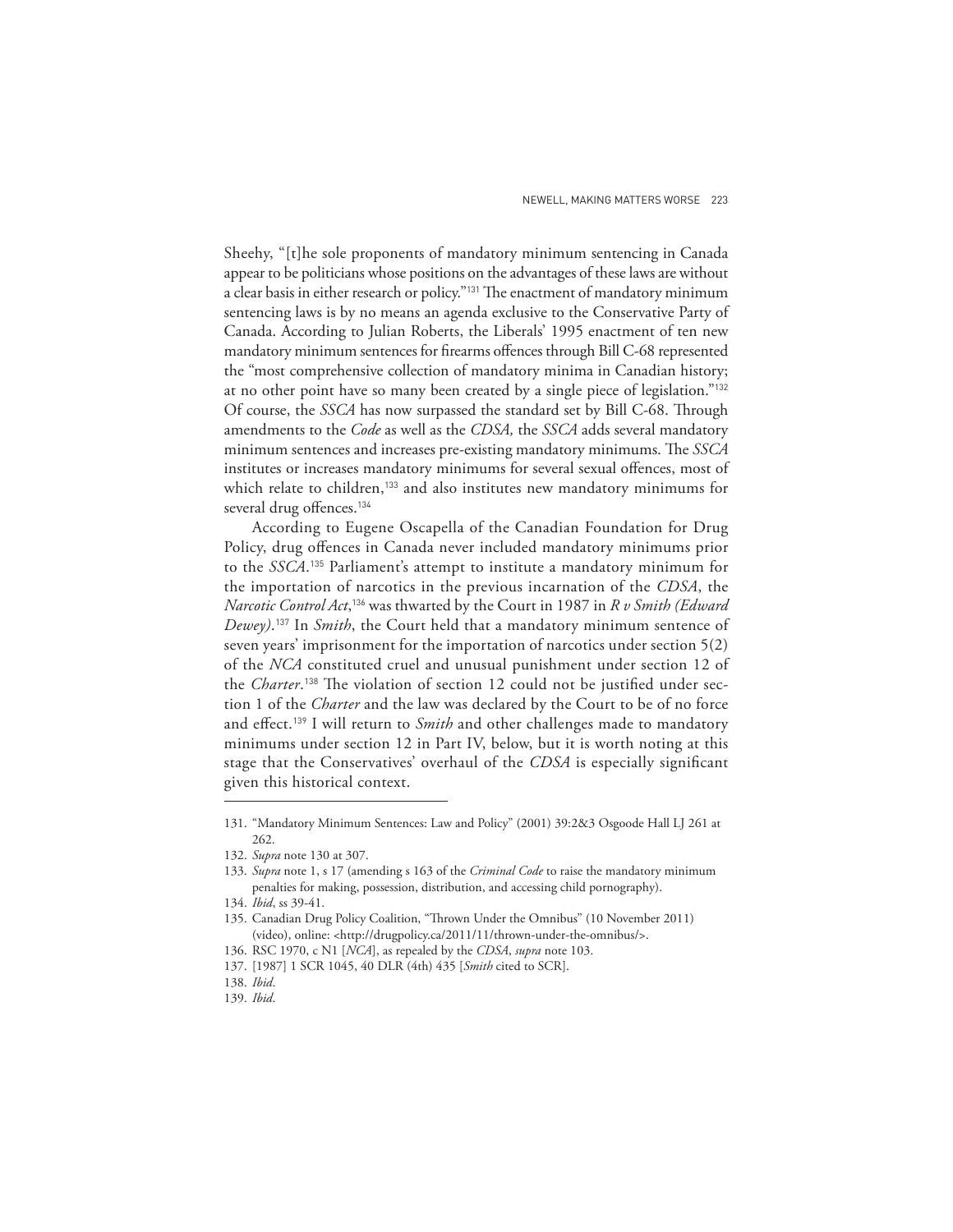The *SSCA* amends the *CDSA* to include a complex sequence of escalating mandatory minimum sentences for drug offences depending on the existence of various aggravating factors. To provide one example, a person convicted of producing marijuana for the purposes of trafficking is subject to a mandatory minimum sentence of six months if the number of plants produced is more than 5 but less than 201.140 However, a person convicted of producing marijuana for the purposes of trafficking is subject to a mandatory minimum sentence of three years' imprisonment if the number of plants produced exceeds 500<sup>141</sup> and the accused used a third party's real property in the commission of the offence.<sup>142</sup>

One aspect of the *SSCA* that will mitigate the harshness of the imposition of mandatory minimums in select circumstances is the addition of a provision that allows courts to delay sentencing in order to allow an offender to participate in a drug treatment court program approved by the Ministry of the Attorney General or to attend a treatment program as defined in section 720(2) of the *Code*.<sup>143</sup> Perhaps even more significant is the amendment to section 10(5) of the *CDSA*: "If the offender successfully completes a program under subsection (4), the court is not required to impose the minimum punishment for the offence for which the person was convicted."144 Indigenous people embroiled in the criminal justice system are also frequently contending with drug and alcohol issues,<sup>145</sup> a reality that is clearly connected with what Jackson called the "process of dispossession and marginalization."<sup>146</sup> While the effectiveness of Canadian drug treatment courts has been questioned,<sup>147</sup> giving accused persons the option of seeking some form of treatment is certainly preferable to sending them straight to prison. Sections 10(4) and (5) of the *CDSA* will likely prove to be useful tools in the hands of defence counsel to urge courts to soften the hard edges of mandatory minimum sentences, whether in the cases of Indigenous offenders or otherwise.

To clarify, my argument is not that the specific offences in respect of which the *SSCA* has introduced mandatory minimum sentences are necessarily more likely to

141. *CDSA*, *supra* note 103, s 7(2)(b)(vi).

<sup>140.</sup> *CDSA*, *supra* note 103, s 7(2)(b)(i), as amended by the *SSCA*, *supra* note 1, s 41.

<sup>142.</sup> *Ibid*, s 7(3)(a).

<sup>143.</sup> *Ibid*, ss 10(3)-(4), as amended by the *SSCA*, *supra* note 1, s 43(2).

<sup>144.</sup> *Ibid*.

<sup>145.</sup> Michelle M Mann, *Good Intentions, Disappointing Results: A Progress Report on Federal Aboriginal Corrections* (Ottawa: Office of the Correctional Investigator, 2009), online: <http://www.oci-bec.gc.ca/cnt/rpt/pdf/oth-aut/oth-aut20091113-eng.pdf>.

<sup>146.</sup> *Supra* note 23 at 218.

<sup>147.</sup> See Cynthia Kirkby, "Drug Treatment Courts in Canada: Who Benefits?" in *Perspectives On Canadian Drug Policy* (Kingston, Ont: John Howard Society of Canada, 2004) vol 2, 59, online: <http://www.johnhoward.ca/document/drugs/perspect/volume2/volume2.pdf>.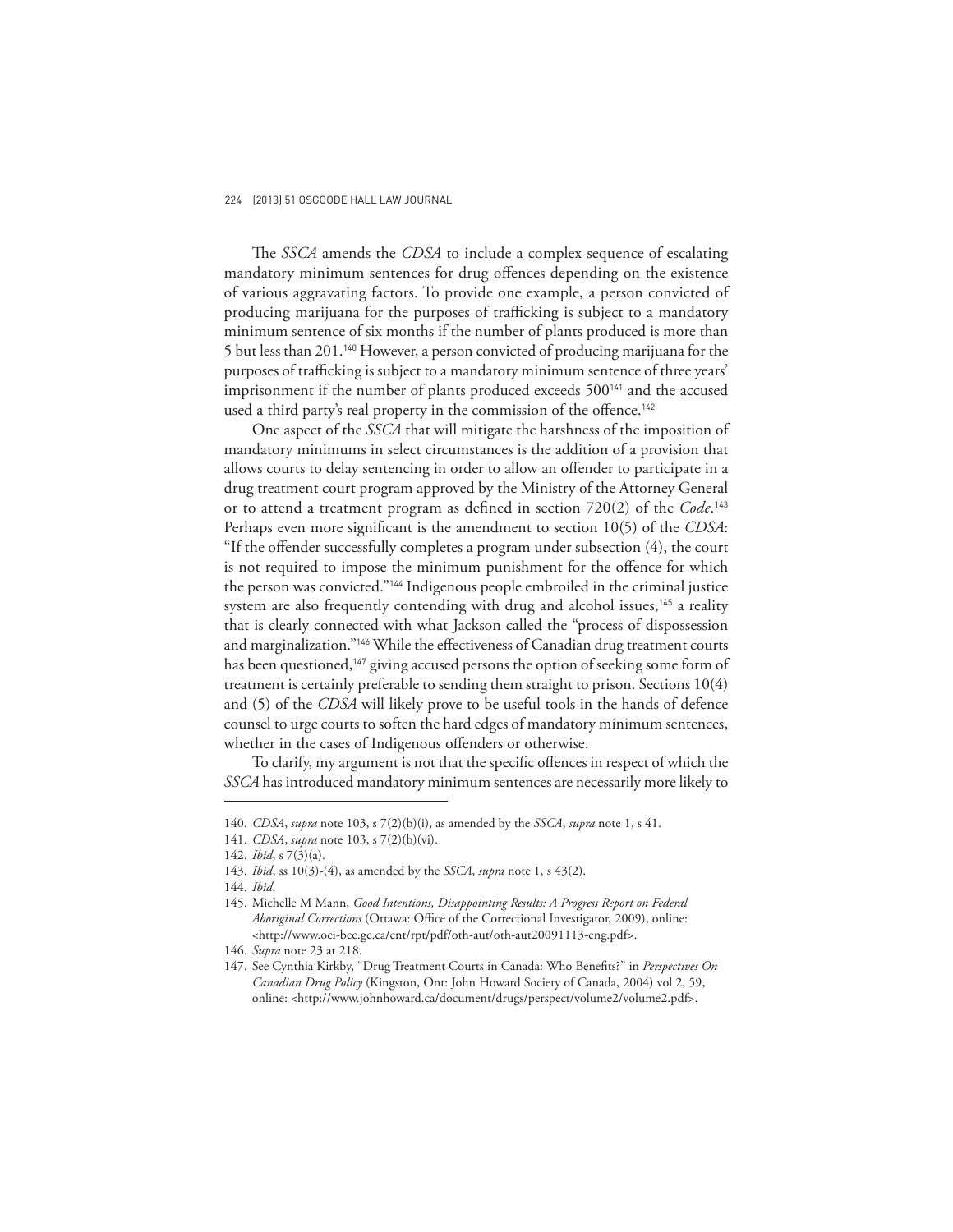affect Indigenous people. I have not undertaken a thorough demographic analysis of convictions for the specific offences for which the *SSCA* creates mandatory minimum sentences. Larry N. Chartrand argued that mandatory minimum sentences for firearms offences were more likely to impact Indigenous people because they are more likely to possess firearms than the rest of the population.<sup>148</sup> While comparable data may be available to suggest a disproportionate number of Indigenous people are convicted of certain offences for which the *SSCA* creates mandatory minimum sentences,<sup>149</sup> an exhaustive review of such research is beyond the scope of this article. I am less concerned with the frequency of specific offences at hand than the broader trend towards an increased reliance on mandatory minimum sentencing. I contend that mandatory minimum sentences—irrespective of the specific offences for which they are instituted—place constraints on the judicial discretion necessary to allow the *Gladue* analysis to mitigate the ongoing over-incarceration rates among Indigenous people. In short, more mandatory minimum sentences, regardless of the crimes with which they are associated, can only exacerbate the crisis.

## B. RESTRICTION ON CONDITIONAL SENTENCES

Introduced in 1996, a conditional sentence "places restraints on the offender's liberty without completely separating the offender from the community at large."<sup>150</sup> In effect, a conditional sentence allows an offender to remain in the community as long as he or she adheres to certain conditions. In its submissions on the *SSCA*, the Canadian Bar Association (CBA) noted that "conditional sentences have helped to reduce the over-reliance on incarceration in Canada, and have gone a long way to ameliorating several previous problems."<sup>151</sup> The *Code* outlines the conditions that a court must impose when ordering a conditional sentence<sup>152</sup> as well as several optional conditions that a court may choose to impose in certain

<sup>148. &</sup>quot;Aboriginal Peoples and Mandatory Sentencing" (2001) 39:2&3 Osgoode Hall LJ 449 at 456.

<sup>149.</sup> For example, according to statistics from the Offender Management System compiled by the Correctional Service of Canada for 2008/2009, a larger proportion of Aboriginal offenders were serving prison sentences in respect of sexual offences than their non-Aboriginal counterparts. However, the same report suggests that the opposite is true with respect to drug offences. See Correctional Service of Canada, *The Changing Federal Offender Population:* Aboriginal Offender Highlights 2009 (18 July 2013), online: <http://www.csc-scc.gc.ca/ research/092/ah2009-Aboriginal\_Highlights-2009-eng.pdf>.

<sup>150.</sup> Ruby, *supra* note 46 at 533.

<sup>151.</sup> *Submission on Bill C-10* Safe Streets and Communities Act (Ottawa: CBA, October 2011) at 14, online: <http://www.cba.org/cba/submissions/PDF/11-45-eng.pdf>.

<sup>152.</sup> *Supra* note 45, s 742.3(1).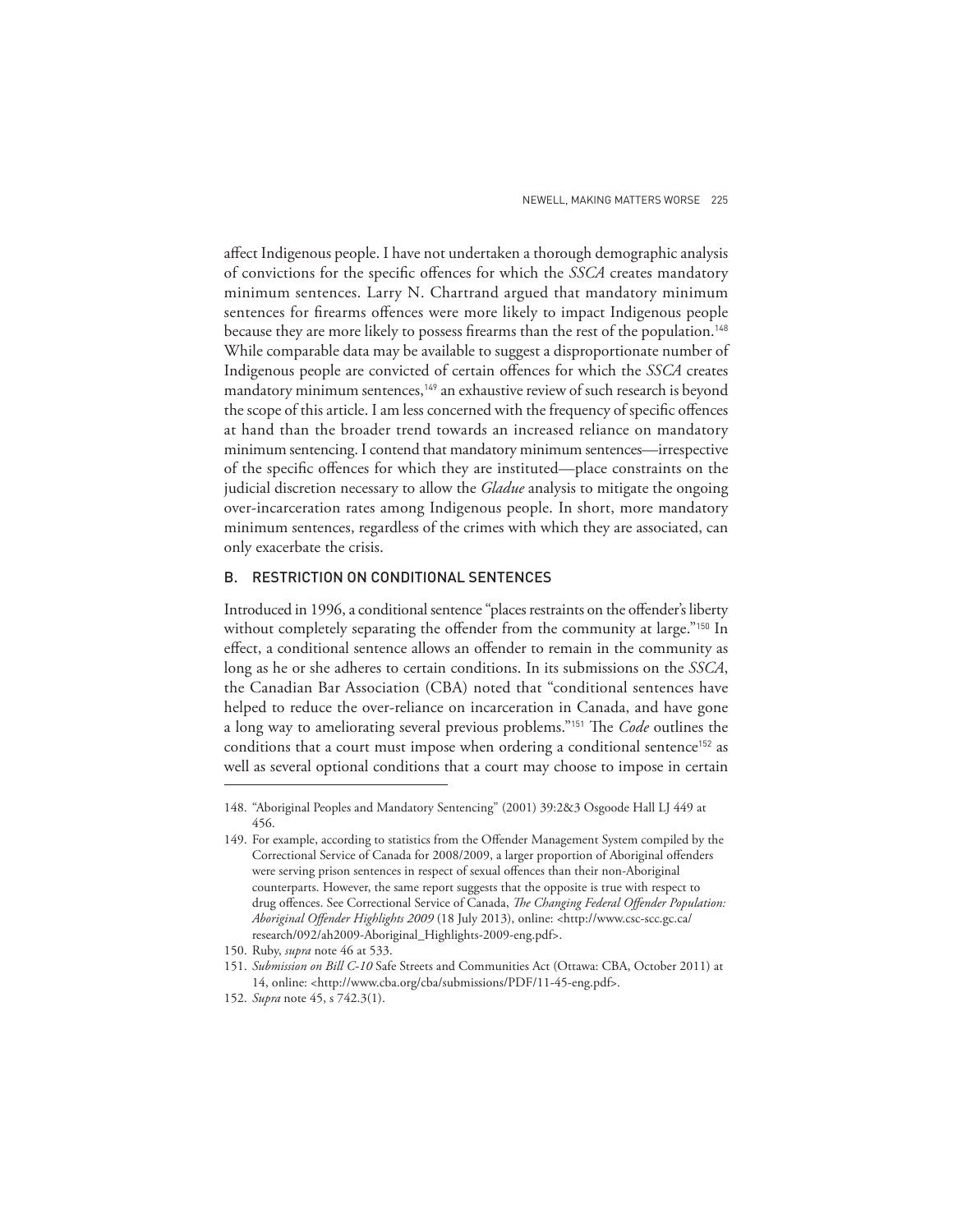circumstances.153 Prior to the *SSCA*, conditional sentences were available in limited circumstances as defined by the *Code*.<sup>154</sup> For example, among other limitations, conditional sentences were unavailable to offenders convicted of "serious personal injury" offences as defined in section 752 or to offenders convicted of offences for which there were specified mandatory minimums.

The *SSCA*'s amendments to the *Code* will restrict access to conditional sentences even further and, in doing so, will undercut the progress made in the *Gladue*  jurisprudence aimed at finding the least restrictive sentence possible for Indigenous offenders, given their circumstances. The most significant amendment is the addition of a list of offences for which conditional sentences will no longer be available if prosecuted by way of indictment.155 To provide a handful of examples, conditional sentences are no longer available for offences such as criminal harassment,<sup>156</sup> motor vehicle theft,<sup>157</sup> theft over five-thousand dollars,<sup>158</sup> and being unlawfully in a dwelling-house.159 Of course, the *SSCA* also restricts access to conditional sentences by instituting the additional mandatory minimums described in Part III(A), above. As explained in that section in reference to the *SSCA*'s mandatory minimum sentences, I am less concerned with the specific offences for which the *SSCA* restricts access to conditional sentencing than with the general trend towards increased reliance on incarceration. Restricting access to conditional sentences removes one tool previously available to courts to mitigate the over-incarceration of Indigenous people.

Research by Elspeth Kaiser-Derrick offers a stark illustration of the impact the *SSCA* will have on the availability of conditional sentences to Indigenous offenders.<sup>160</sup> Kaiser-Derrick reviewed ninety-one cases of Indigenous women offenders to assess the ways that courts account for the *Gladue* factors. Of the ninety-one cases that Kaiser-Derrick analyzed between 1999 and 2011, thirty-one resulted in conditional sentences.161 She came to the following startling conclusion about how these thirty-one cases would be decided in the wake the *SSCA*:

<sup>153.</sup> *Ibid*, s 742.3(2).

<sup>154.</sup> *Ibid*, s 742.1.

<sup>155.</sup> *Ibid*, s 742.1(f), as amended by the *SSCA*, *supra* note 1, s 34(f).

<sup>156.</sup> *Code*, *supra* note 45, s 742.1(f)(ii).

<sup>157.</sup> *Ibid*, s 742.1(f)(vii).

<sup>158.</sup> *Ibid*, s 742.1(f)(viii).

<sup>159.</sup> *Ibid*, s 742.1(f)(x).

<sup>160.</sup> *Listening to What the Criminal Justice System Hears and the Stories It Tells: Judicial Sentencing*  Discourses about the Victimization and Criminalization of Aboriginal Women (LL.M. Thesis, University of British Columbia, 2012) [unpublished].

<sup>161.</sup> *Ibid*.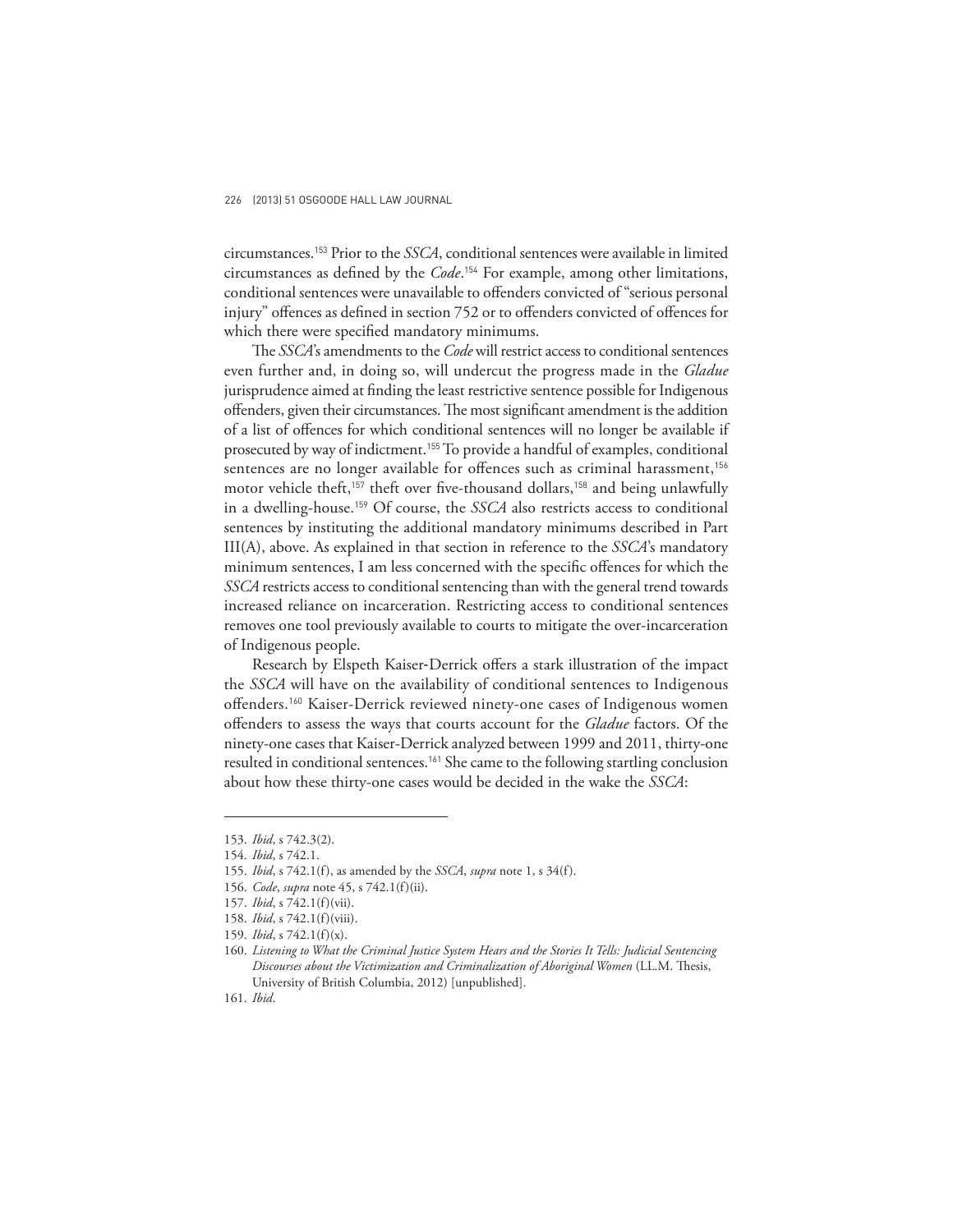Following the 2012 s. 742.1 amendments, 29 of those 31 conditional sentence orders would no longer be possible. That bears repeating: either immediately on the law, or because on the facts the Crown proceeded by indictment for a hybrid offence now excluded by s. 742.1, 29 of the 31 Aboriginal women that received conditional sentence orders in my research would no longer be eligible for conditional sentences for the same offences/facts today. For one further case, I was unable to determine whether that offender would remain eligible for a conditional sentence, because the answer hinged on whether the Crown proceeded by indictment or summarily, which is unclear in the judgment. I only found *one* decision of the 31 that actually resulted in a conditional sentence order that would continue to be eligible for a conditional sentence order after the 2012 amendments. To be clear, that means that those 29 (possibly 30, depending on the answer for the judgment I could not conclusively settle) criminalized Aboriginal women would likely have been sent to prison instead under the current 2012 law (although perhaps in limited cases a strict probationary term may have been ordered). This regressive turn in sentencing law is deeply troubling, and threatens to further exacerbate the ongoing problem of overrepresentation.<sup>162</sup>

## C. CHANGES TO THE *YOUTH CRIMINAL JUSTICE ACT*

Part 4 of the *SSCA*, formerly Bill C-4, amends the *Youth Criminal Justice Act*163 in ways that will likely increase the incarceration rates of Indigenous young offenders. While Part 4 is bound to have a negative impact on non-Indigenous youth who come into contact with the criminal justice system, like many parts of the *SSCA*, it is likely to have a disproportionately negative impact on Indigenous youth and magnify the rates of Indigenous youth over-incarceration noted in Part  $I(A)$ , above.164 In their submissions on Bill C-4, Justice for Children and Youth (JFCY) called the amendments a "reaction to fear-mongering and not evidence-based leadership, misdirecting significant energy and resources... ."<sup>165</sup> The CBA noted that many of the aspects of Part 4 of the *SSCA* would only serve to undermine the "unmitigated success" of the *YCJA*, which had led to the imposition of fewer "custodial sentences" on youth.<sup>166</sup>

The *YCJA*, as amended by the *SSCA*, will undoubtedly undercut an important objective described in the statute's Preamble: the creation of "a youth criminal justice

<sup>162.</sup> *Ibid* at 261 [emphasis in the original] [citations omitted].

<sup>163.</sup> *Supra* note 48.

<sup>164.</sup> See Calverley, Cotter & Halla, *supra* note 14.

<sup>165.</sup> *Justice for Children and Youth's Submissions re:* Bill C-4: An Act to amend the Youth Criminal Justice Act and to make consequential and related amendments to other Acts (Sebastien's Law - Protecting the Public from Violent Young Offenders) (Toronto: JFCY, 2010), online: <http://www.jfcy.org/PDFs/Bill%20C4\_JFCY\_Position\_Final.pdf>.

<sup>166.</sup> *Supra* note 151 at 7-8.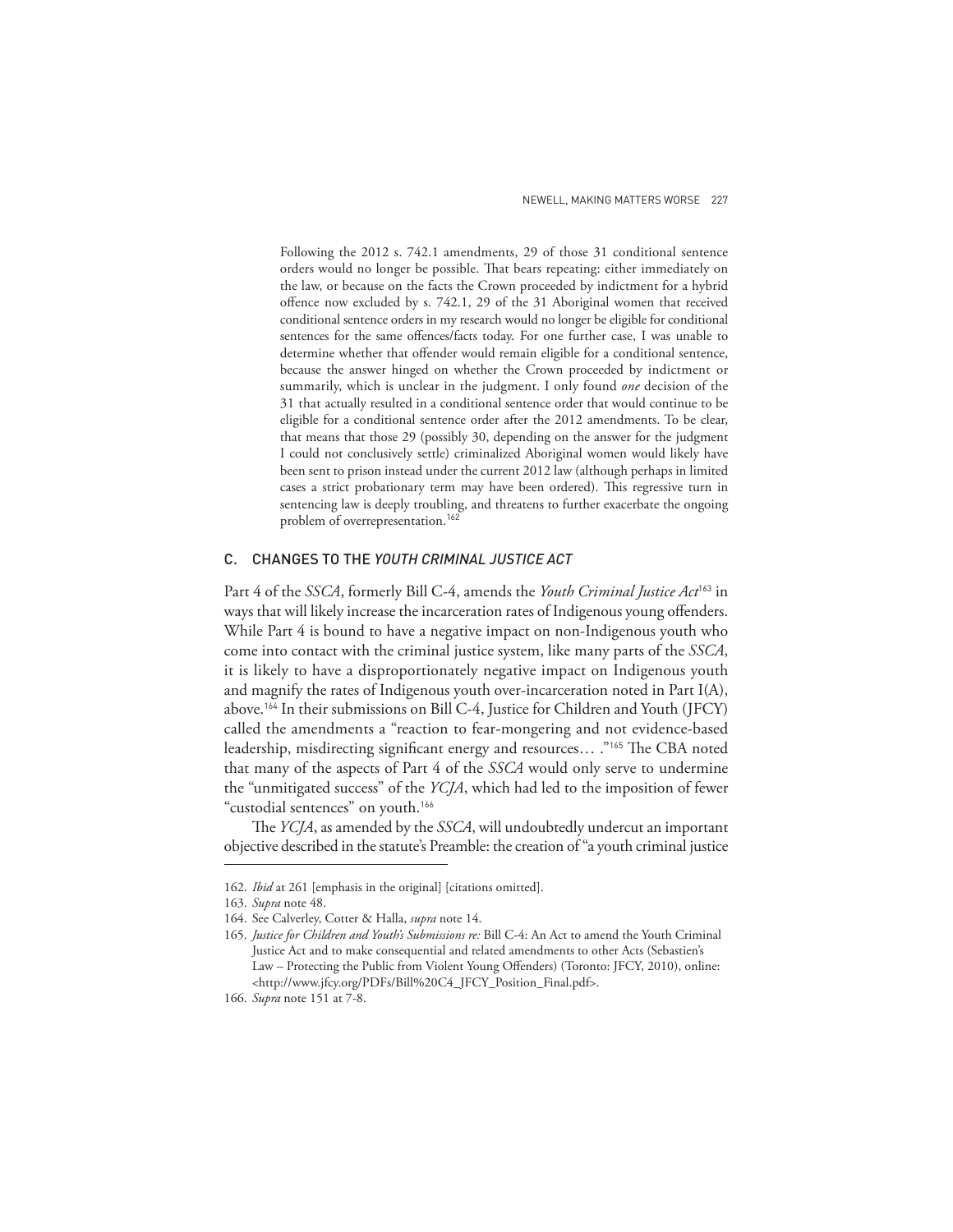system that … reduces the over-reliance on incarceration for non-violent young persons… ."167 I will outline three principal ways that the *SSCA* will lead to more incarceration of Indigenous youth. Firstly, the *SSCA* will increase the likelihood that accused youth will be subjected to pre-trial detention. For example, as long as other pre-conditions are satisfied, the *YCJA* now directs courts to consider pre-trial detention of offenders with a "history that indicates a pattern of either outstanding charges or findings of guilt... ."<sup>168</sup> Given the large number of Indigenous youth who have criminal justice histories, this provision will likely lead courts to order pre-trial detention more frequently in the cases of Indigenous youth. Secondly, the *SSCA* adds deterrence and denunciation to the list of principles that a court should consider upon sentencing a young offender.<sup>169</sup> According to JFCY, prevailing social science research indicates that young offenders do not "engage in a cost-benefit thought process when contemplating on whether or not to commit a particular act."170 As such, the addition of the principle of deterrence to a youth court's sentencing considerations is unlikely to effectively deter would-be repeat young offenders and will only result in the imposition of lengthier custodial sentences. Thirdly, the *SSCA* encourages the Attorney General to apply to the youth justice court for the imposition of adult sentences in certain circumstances.<sup>171</sup> In the event that a youth over the age of fourteen is found guilty of a "serious violent offence," the adult sentence for which would exceed two years, the Attorney General is obliged to consider applying to the court for an adult sentence.<sup>172</sup>

AFN National Chief Shawn Atleo told the Standing Senate Committee on Legal and Constitutional Affairs that Indigenous youth are "more likely to end up in jail than in school."173 Unfortunately, with the *SSCA*'s amendments to the *YCJA*, the situation of Indigenous youth will be made even worse. The three amendments outlined above will lead to the incarceration of greater numbers of Indigenous youth.

It is apparent from this sketch of three policy shifts included in the *SSCA*—the expansion of mandatory minimum sentencing, the restriction on conditional sentencing, and the increased emphasis on incarceration in the *YCJA*—that the *SSCA* is likely to exacerbate the crisis of Indigenous over-incarceration. In Part IV, below, I examine how the mandatory minimum sentences imposed by the *SSCA*

<sup>167.</sup> *Supra* note 48.

<sup>168.</sup> *Ibid*, s 29(2)(ii).

<sup>169.</sup> *Ibid*, ss 38(2)(f)(i)-(ii).

<sup>170.</sup> *Supra* note 165 at 10.

<sup>171.</sup> *YCJA*, *supra* note 48, ss 64(1) and (1.1), as amended by the *SSCA*, *supra* note 1, s 176(1).

<sup>172.</sup> *YCJA*, *supra* note 48, s 64(2).

<sup>173.</sup> *Supra* note 121 at 16.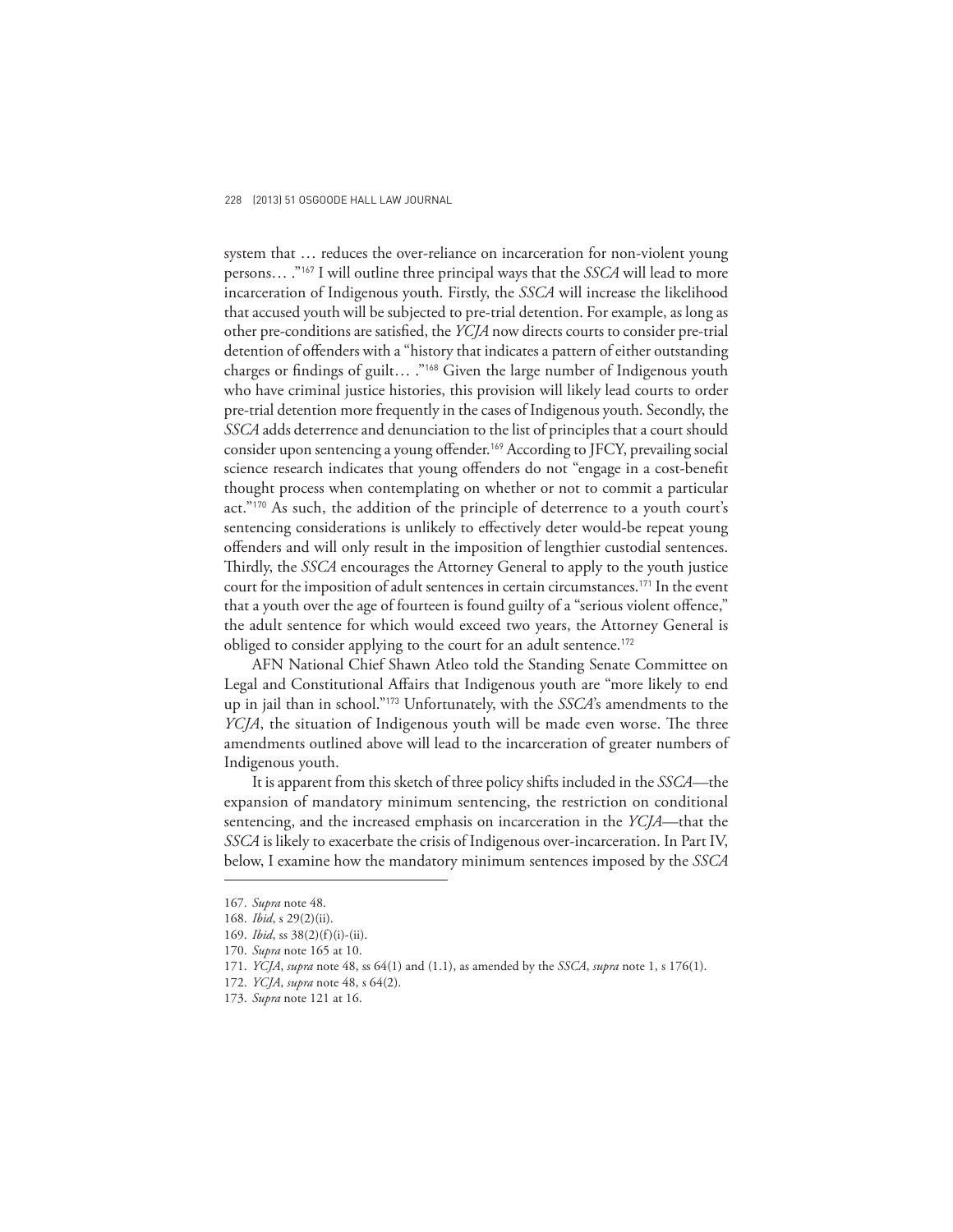can be challenged on constitutional grounds in order to maintain and build upon the positive, although limited, gains made through Bill C-41 and the *Gladue* model of contextualized sentencing for Indigenous offenders.

# IV. CHALLENGING THE CONSTITUTIONALITY OF THE *SSCA*

Constitutional challenges will undoubtedly be brought by Indigenous people to several aspects of the *SSCA*. I have chosen to focus on constitutional challenges that may be brought to strike down mandatory minimums and carve out space for the judicial discretion necessary to apply the *Gladue* analysis. Such challenges may be brought under a number of different provisions of the *Charter*—including sections 7,174 12, and 15175—and under section 35176 of the *Constitution Act, 1982* . A review of the arguments that could be made by Indigenous offenders challenging the *SSCA* under each of these provisions is beyond the scope of this article. Instead I will provide an overview of the section of the *Charter* that has most frequently been relied upon in legal challenges to mandatory minimums: section 12. In doing so, I aim to sketch a basic outline of the relevant jurisprudence and point to some of the ways the section 12 analytical framework may be developed to account for the unique circumstances of Indigenous people facing mandatory minimum sentences under the *SSCA*.

See *supra* note 148 at 463.

<sup>174.</sup> For examples of cases involving Indigenous offenders challenging mandatory minimum sentences under s 7, see *R v Martin*, 2005 MBQB 185, 203 Man R (2d) 214 [*Martin*]; *R v Boissoneau*, 2006 ONCJ 561, 75 WCB (2d) 338 [*Boissoneau*]; *R v King*, 2007 ONCJ 238, 221 CCC (3d) 71 [*King*]; *R v Bressette*, 2010 ONSC 3831, 221 CRR (2d) 183 [*Bressette*]; *R v TMB*, 2011 ONCJ 528, 247 CRR (2d) 117, aff'd 2013 ONSC 4019 (available on CanLII) [*TMB*]. For a recent case involving a non-Indigenous offender who successfully challenged a mandatory minimum on the basis of s 7, see *R v Smickle*, 2012 ONSC 602, 110 OR (3d) 25 [*Smickle*].

<sup>175.</sup> For examples of cases involving Indigenous offenders challenging mandatory minimums on the basis that they violate s 15, see *Boissoneau*, *supra* note 174; *King*, *supra* note 174; *TMB*, *supra* note 174.

<sup>176.</sup> In his article about mandatory minimums and their impact on Indigenous people, Chartrand argues:

<sup>[</sup>S]ection 718.2(e) as it applies to Aboriginal offenders may be viewed as a statutory affirmation of an Aboriginal right to have traditional concepts of social dispute resolution applied in sentencing. A violation of the principles in section 718.2(e) would in turn be regarded as a violation of section 35(1) of the *Constitution*.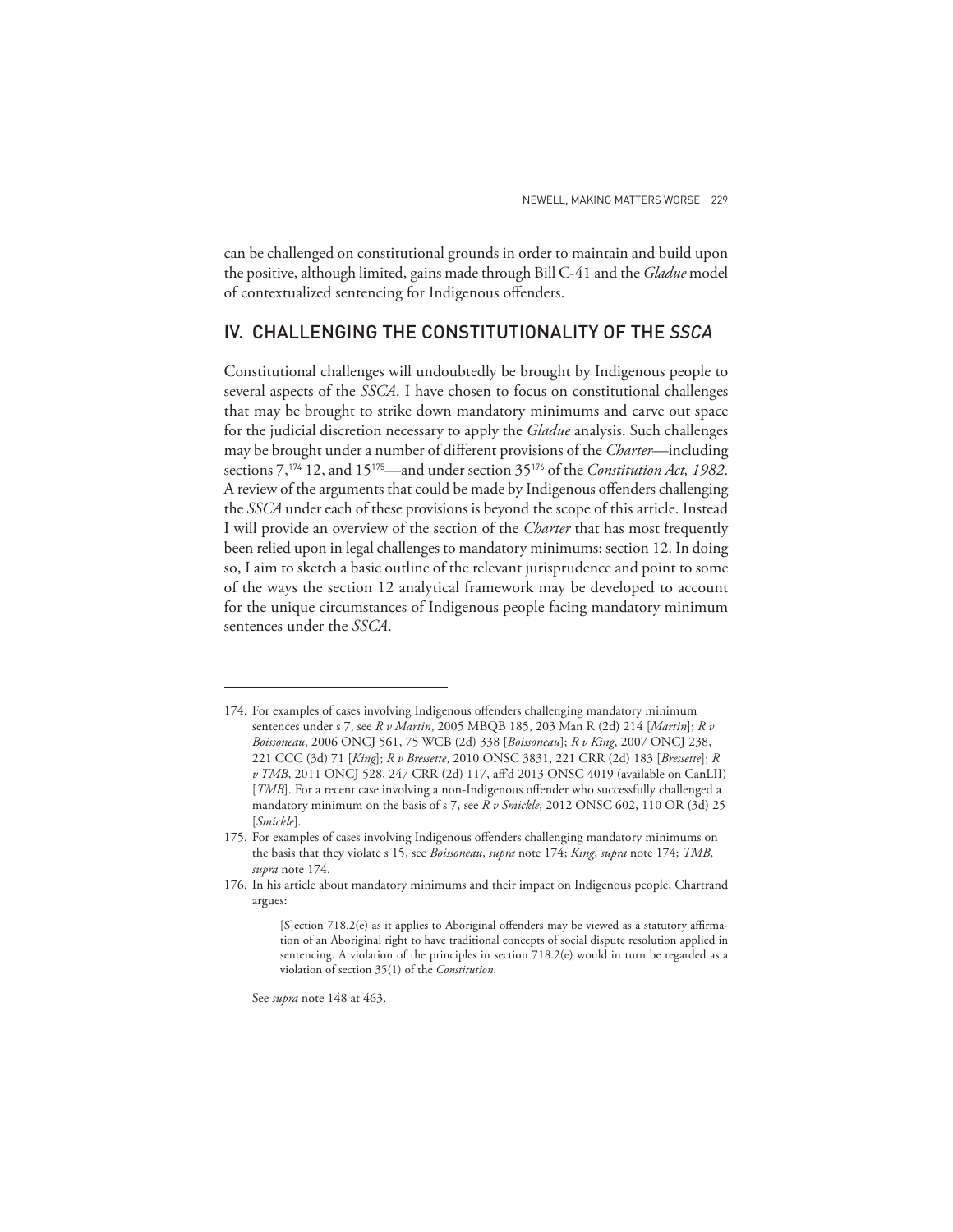# A. SECTION 12 OF THE *CHARTER*: JUST *HOW* "CRUEL AND UNUSUAL"?

Section 12 of the *Charter* provides: "Everyone has the right not to be subjected to any cruel and unusual treatment or punishment."<sup>177</sup> Generally speaking, mandatory minimum sentences have thus far withstood the Court's scrutiny under section 12.178 As mentioned in Part III(A), above, one notable exception was *Smith*, 179 the first decision of the Court to consider the significance of section 12. In that case, the Court was tasked with determining whether a seven-year mandatory minimum under section 5(1) of the *Narcotics Control Act* for the importation of drugs constituted cruel and unusual punishment. Justice Lamer decided that the test for section 12 was "one of gross disproportionality, because it is aimed at punishments that are more than merely excessive."<sup>180</sup> The analysis takes place in two stages.<sup>181</sup> First, the specific circumstances of the accused are examined in relation to the minimum sentence in order to determine if it would be grossly disproportionate to impose such a sentence. Second, "reasonable hypothetical circumstances"182 are considered to determine if the mandatory minimum could be grossly disproportionate in other potential cases.

In *Smith*, the Court listed the following factors as relevant to the determination of gross disproportionality under section 12:

> [T]he gravity of the offence, the personal characteristics of the offender and the particular circumstances of the case [must be considered] in order to determine what range of sentences would have been appropriate to punish, rehabilitate or deter this particular offender or to protect the public from this particular offender.<sup>183</sup>

In *R v Latimer*, the Court identified additional factors from the jurisprudence that followed *Smith*:

> [T]he actual effect of the punishment on the individual, the penological goals and sentencing principles upon which the sentence is fashioned, the existence of valid alternatives to the punishment imposed, and a comparison of punishments imposed for other crimes in the same jurisdiction.<sup>184</sup>

<sup>177.</sup> *Supra* note 7.

<sup>178.</sup> See Ruby, *supra* note 46 at 510.

<sup>179.</sup> *Supra* note 137.

<sup>180.</sup> *Ibid* at para 55.

<sup>181.</sup> *Ibid* at para 37.

<sup>182.</sup> *R v Goltz*, [1991] SCR 485 at 506, 61 BCLR (2d) 145 [*Goltz*].

<sup>183.</sup> *Supra* note 137 at para 56.

<sup>184. 2001</sup> SCC 1, [2001] 1 SCR 3 at para 75 [*Latimer*].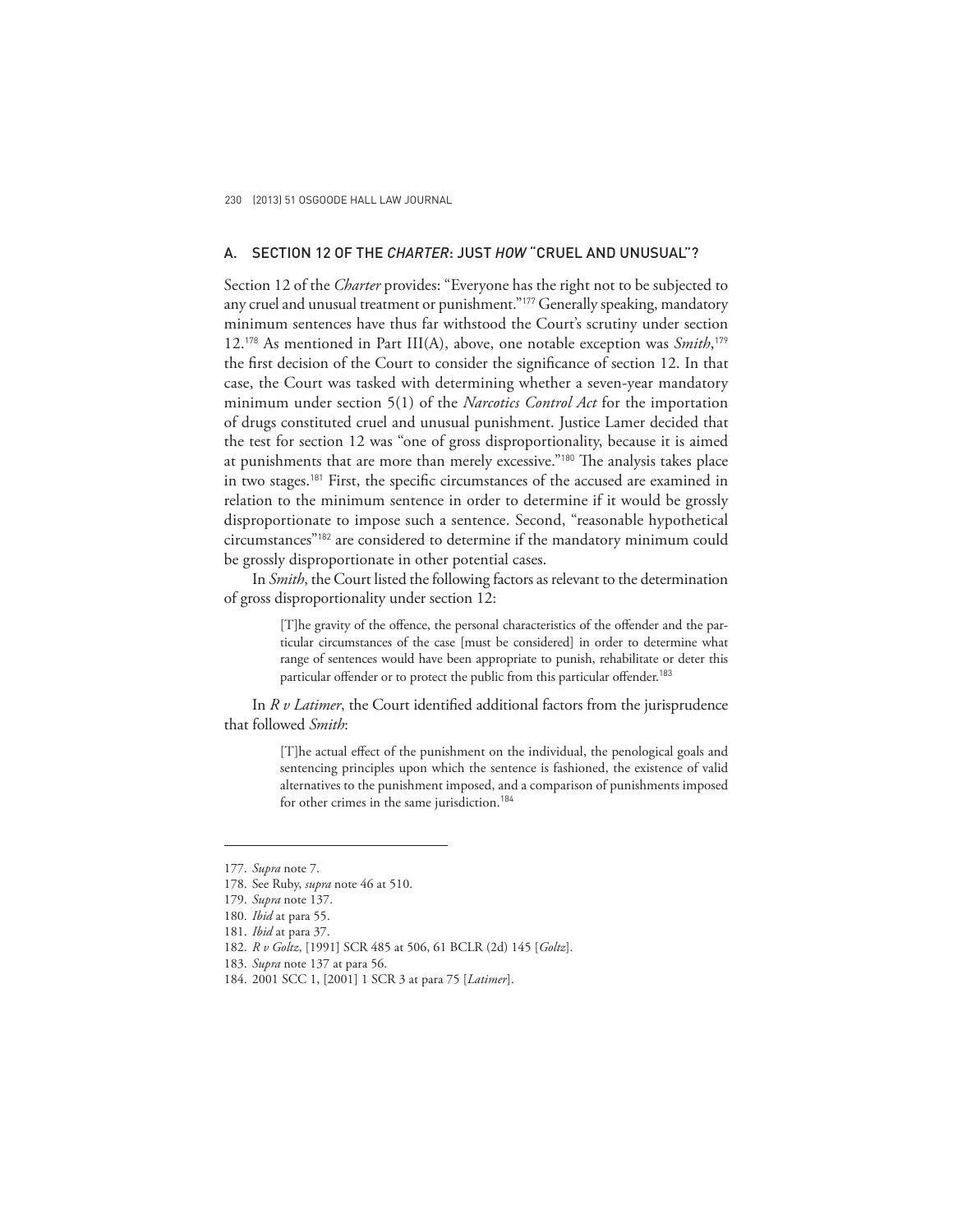Considered alone, none of these factors is determinative of gross disproportionality. Rather, the goal under section 12 is to arrive at "a full contextual understanding of the sentencing provision."185 Some of the factors may not be relevant in certain cases.<sup>186</sup>

The emphasis in *Smith* was on the second stage of this analysis. In holding that there was a violation of section 12, Justice Lamer conjured up a hypothetical smalltime drug offender who might be caught within the "wide net cast by s.  $5(1)^{9187}$ and determined that a sentence of seven years' incarceration would constitute cruel and unusual punishment in the imagined circumstances. Justice Lamer held that the mandatory minimum violated section 12 and was not justifiable under section 1 even though the facts underlying the appellant's conviction were quite distinct from those of the hypothetical small-time offender that he imagined.<sup>188</sup>

*Smith* has been called the "high watermark" of section 12 jurisprudence.<sup>189</sup> But in the twenty-five years that have followed *Smith*, the Court's section 12 analysis has been gradually restricted as a tool for challenging mandatory minimums. Jamie Cameron has observed, "Any expectation that the jurisprudence would blossom after *Smith* was dashed by a series of decisions which, together, show that the Court regards section 12 as a 'faint hope' guarantee of sorts—one which is available only on rare occasions and in exceptional circumstances."<sup>190</sup> Peter W. Hogg has pointed out that without ever explicitly overruling the approach employed by Justice Lamer in *Smith*, the Court has become increasingly deferential to Parliament when analyzing mandatory minimum sentences for section 12 compliance.<sup>191</sup> The potency of section 12 has been diluted considerably as the Court has limited the use of hypothetical examples like the one used by Justice Lamer in *Smith* to imagine circumstances in which the imposition of a mandatory minimum sentence would constitute cruel and unusual punishment.192 Instead, the Court has become increasingly

<sup>185.</sup> *R v Morrisey*, 2000 SCC 39, [2000] 2 SCR 90 at para 28 [*Morrisey*].

<sup>186.</sup> See *Latimer*, *supra* note 184 at para 75.

<sup>187.</sup> *Supra* note 137 at para 65.

<sup>188.</sup> The appellant pleaded guilty under s 5(1) of the *NCA* to importing 7.5 ounces of cocaine. See *ibid* at para 6.

<sup>189.</sup> Athar K Malik, "Mandatory Minimum Sentences: Shackling Judicial Discretion for Justice or Political Expediency?" (2008) 53:2 Crim LQ 236 at 239.

<sup>190. &</sup>quot;Fault and Punishment under Sections 7 and 12 of the Charter" in Jamie Cameron & James Stribopoulos, eds, *The Charter and Criminal Justice: Twenty-Five Years Later* (Markham, Ont: LexisNexis Canada, 2008) 553 at 583.

<sup>191.</sup> *Constitutional Law of Canada*, loose-leaf (consulted on 30 October 2013), 5th ed (Toronto: Carswell, 2007), ch 53 at 53-7.

<sup>192.</sup> See *e.g. Morrisey*, *supra* note 185 at para 33, Gonthier J [emphasis in the original] (stating, "[I]t is to be remembered that the courts are to consider only those hypotheticals that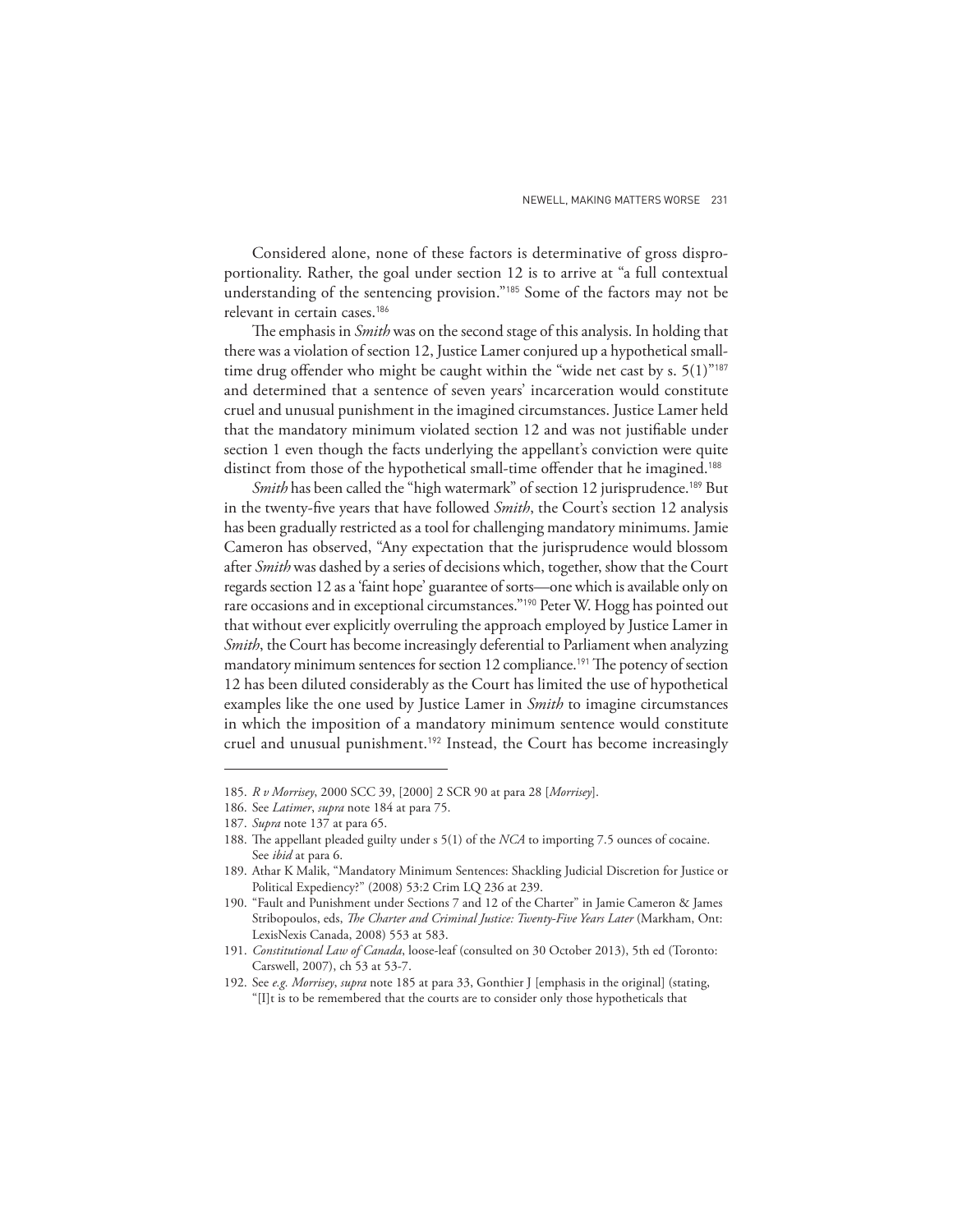focussed on the moral blameworthiness of the specific offender,<sup>193</sup> and at times the assessment of "reasonable hypotheticals"194 appears in the analysis as a mere afterthought.195 In an article reviewing the section 12 jurisprudence up to 2001, Roach argued that the Court had demonstrated an increasing willingness to defer to "Parliament's decision to stress denunciation, retribution, and deterrence over specific deterrence, rehabilitation, and the restorative principles of sentencing."<sup>196</sup> Unfortunately, the case law of the last decade has offered no reason to question the continued relevance of Roach's insights.<sup>197</sup>

A few remarks on the remedies available under section 12 are in order. In its 2008 decision in *R v Ferguson*, the Court held in *obiter* that when a court decides that a mandatory minimum violates section 12, the remedy of a constitutional exemption under section 24(1) of the *Charter* is no longer available.<sup>198</sup> In its first definitive ruling on the issue, the Court held in *Ferguson* that the appropriate remedy in such circumstances is to strike down the operative provision under section 52 of the *Constitution Act, 1982*.<sup>199</sup> This *obiter dictum* arguably makes section 12 less likely to provide robust protection to Indigenous offenders seeking relief from mandatory minimums. While provincial and superior courts might have been more willing to break with the prevailing trends in the section 12 jurisprudence and to grant constitutional exemptions from mandatory minimums for particular Indigenous offenders in certain circumstances,<sup>200</sup> *Ferguson* will likely lead to increased

- 195. See *e.g. Ferguson*, *supra* note 192.
- 196. "Searching for *Smith*: The Constitutionality of Mandatory Sentences" (2001) 39:2&3 Osgoode Hall LJ 367 at 372.

- 198. *Supra* note 192 at para 13.
- 199. *Supra* note 40.

could reasonably arise."). See also *R v Ferguson*, 2008 SCC 6, [2008] 1 SCR 96 at para 30, McLachlin CJ [*Ferguson*]. The Chief Justice did not actually address specific hypothetical situations raised by the appellant in her reasons but, instead, dismissed out of hand this aspect of the appellant's argument. In her view, the appellant failed to identify "a hypothetical case where the offender's minimum level of moral culpability for unlawful act manslaughter using a firearm would be less than that in the reasonable hypotheticals considered in *Morrisey*."

<sup>193.</sup> See Malik, *supra* note 189 at 240.

<sup>194.</sup> See *Goltz*, *supra* note 182.

<sup>197.</sup> Hogg has emphasized the prominence of the principle of denunciation in the Court's s 12 jurisprudence after *Smith*: "The Court's new doctrine of denunciation, which seemed to drive the decision in *Latimer* and influenced the decision in *Morrisey*, will make it very difficult if not impossible to challenge minimum mandatory sentences in the future." See *supra* note 191 at 53-13.

<sup>200.</sup> For examples of cases prior to *Ferguson* in which an Indigenous accused successfully obtained a constitutional exemption to a mandatory minimum under s 12, see *R v Massettoe*, 2003 BCPC 451, 16 WCB (2d) 578 [*Massettoe*]; *R v Kuksiak*, [1998] NWTJ No 103 (QL).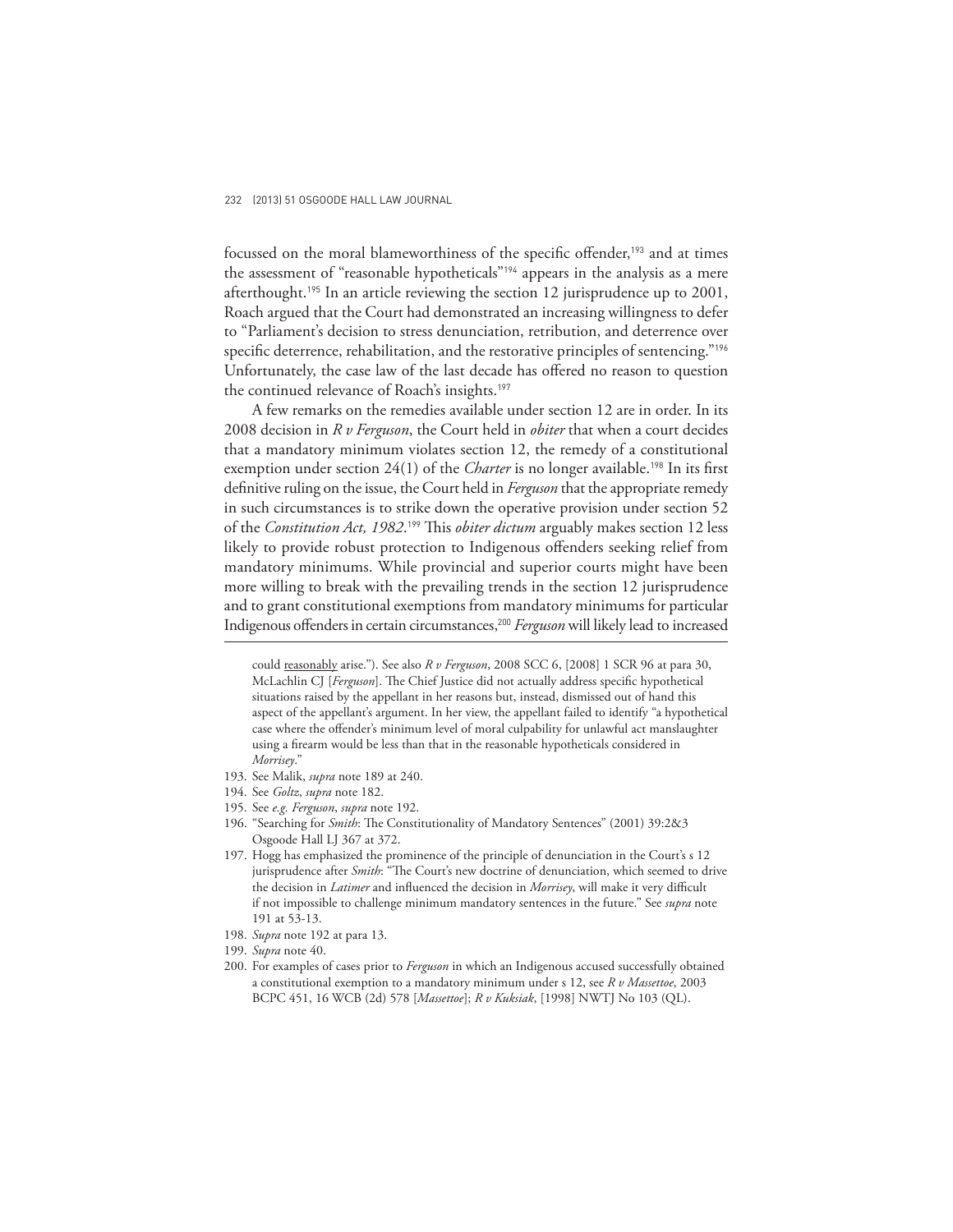caution among lower court judges before finding violations of section 12, given the near inevitability of appellate review after a mandatory minimum has been declared unconstitutional. On the other hand, the unavailability of a section 24(1) exemption as a remedy means that in circumstances where the unconstitutionality of a mandatory minimum has been established, a court will have no choice but to strike down the law even if gross disproportionality is unlikely to arise in most applications.

## 1. THE DUAL MEANING OF GROSS DISPROPORTIONALITY

There are only a handful of reported cases in which Indigenous offenders have undertaken section 12 challenges to mandatory minimums,<sup>201</sup> let alone have succeeded in doing so.<sup>202</sup> Before turning to discuss the ways in which the section 12 analytical framework may be infused with some of the insights contained in the *Gladue* jurisprudence, I analyze two recent decisions in which Indigenous offenders unsuccessfully challenged mandatory minimum sentences under section 12.

In *R v Bressette*, Justice Desotti of the Ontario Court of Justice held that the mandatory minimum sentence under section 96(2)(a) of the *Code*, <sup>203</sup> possession of a weapon obtained by commission of an offence, did not violate section 12.<sup>204</sup> The accused, Jerome Lee Bressette of the Kettle Point First Nation, pleaded guilty to possession of a stolen rifle, possession of marijuana for the purposes of trafficking, and possession of a firearm while subject to an order that prohibited him from doing so, among other offences. He challenged the mandatory minimum sentence for possession of a stolen firearm under sections 7, 12, and 15 of the *Charter*. The facts underlying the accused's guilty pleas were not recited by the court in much detail.<sup>205</sup>

While Justice Desotti listed some of the factors identified in *Smith*<sup>206</sup> and Latimer<sup>207</sup> as relevant to the assessment of gross disproportionality,<sup>208</sup> he placed emphasis on the legislative purpose, describing the mandatory minimum sentence as

<sup>201.</sup> See *e.g. Martin, supra* note 174 (dismissing the appeal of an Indigenous offender claiming that a mandatory minimum sentence of 14 days for driving with a blood alcohol level above 0.08 violated s 12).

<sup>202.</sup> For an example of a successful challenge under s 12, see *R v Bill* (1997), 13 CR (5th) 103, 37 WCB (2d) 305 (BC SC) (holding that the imposition of the mandatory minimum sentence for manslaughter under s 236(a) of the *Code* violated s 12 of the *Charter*). For the BC Supreme Court's analysis under s 1, see *R v Bill* (1998), 13 CR (5th) 125, 1998 CanLII 1446. See also *Massettoe*, *supra* note 200.

<sup>203.</sup> *Supra* note 45.

<sup>204.</sup> *Supra* note 174 at para 14.

<sup>205.</sup> *Ibid* at paras 3-4.

<sup>206.</sup> *Supra* note 137.

<sup>207.</sup> *Supra* note 184.

<sup>208.</sup> *Bressette, supra* note 174 at paras 6-7.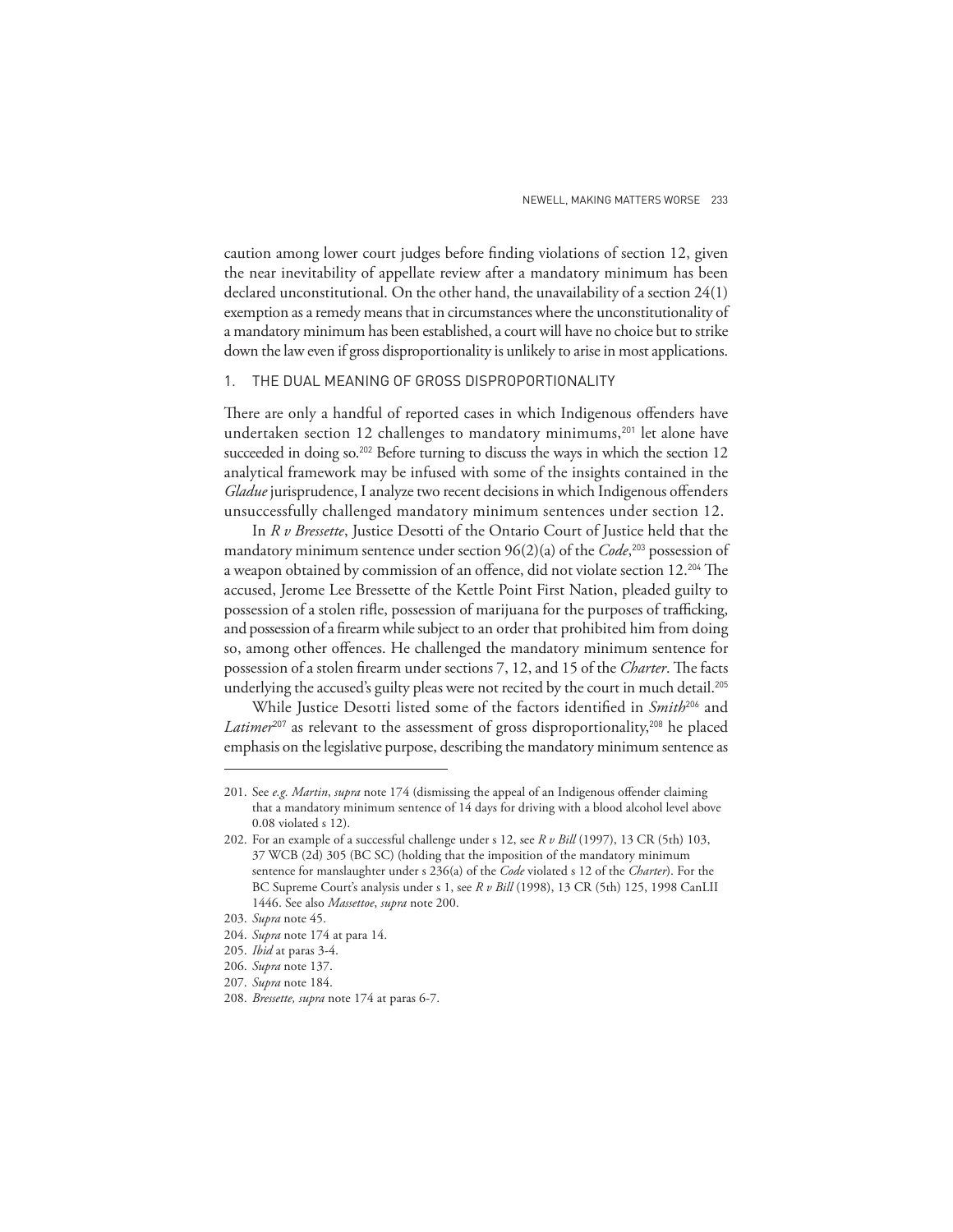"a specific and calculated attempt by Parliament to reflect Canadian and community values and the harm that occurs as a result of the illegal use of firearms."209 Without actually addressing the offender's argument that his circumstances as an Indigenous person should be considered when determining the proportionality of the sentence, Justice Desotti made the point that firearms offences represent a "serious and meaningful" threat within Indigenous communities and, for this reason, a mandatory minimum was warranted in the circumstances.<sup>210</sup> Justice Desotti's section 12 analysis failed to consider crucial factors identified in *Smith* and Latimer, such as "the personal characteristics of the offender,"<sup>211</sup> "the actual effect of the punishment on the individual,"212 and "the existence of valid alternatives to the punishment imposed,"<sup>213</sup> choosing instead to focus entirely on the gravity of the offence and Parliament's objectives of general deterrence or denunciation. Furthermore, after concluding that section 96(2)(a) would not result in a grossly disproportionate sentence in the particular circumstances of the accused, Justice Desotti failed to proceed to the second stage of the *Smith* analysis, in which "reasonable hypothetical circumstances"<sup>214</sup> are to be considered.

In *R v Sheppard*, <sup>215</sup> Justice Jenkins of the Provincial Court of Newfoundland and Labrador held that the mandatory minimum sentence under section 244(2) (b) of the *Code*,<sup>216</sup> discharging a firearm with the intent to wound, did not violate section 12. Shane Sheppard, whose specific Indigenous ancestry is not identified in the court's reasons, pleaded guilty to discharging a firearm with the intent to wound, aggravated assault, use of a handgun in a robbery, and forcible confinement. Along with his co-accused, Mr. Sheppard planned the armed robbery of a grocery store in an effort to pay back large, drug-related debts. After duct-taping the store manager to a chair and gagging her at gunpoint, the three men stole the store's surveillance equipment and recordings. They were subsequently overwhelmed by fear and fled the scene without stealing the store vault. The following day, Mr. Sheppard was asked by one of his co-accused, Thomas Hickey, to shoot him so that Mr. Hickey's creditors would have more sympathy for him and give him more time to pay back his debt. Mr. Hickey coaxed the accused by agreeing to forgive

214. *Goltz*, *supra* note 182 at 506.

<sup>209.</sup> *Ibid* at para 10.

<sup>210.</sup> *Ibid* at para 13.

<sup>211.</sup> *Smith*, *supra* note 137 at para 56.

<sup>212.</sup> *Latimer*, *supra* note 184 at para 75.

<sup>213.</sup> *Ibid*.

<sup>215. (2011), 310</sup> Nfld & PEIR 277, 241 CRR (2d) 14 (NL Prov Ct) [Sheppard cited to Nfld & PEIR].

<sup>216.</sup> *Supra* note 45.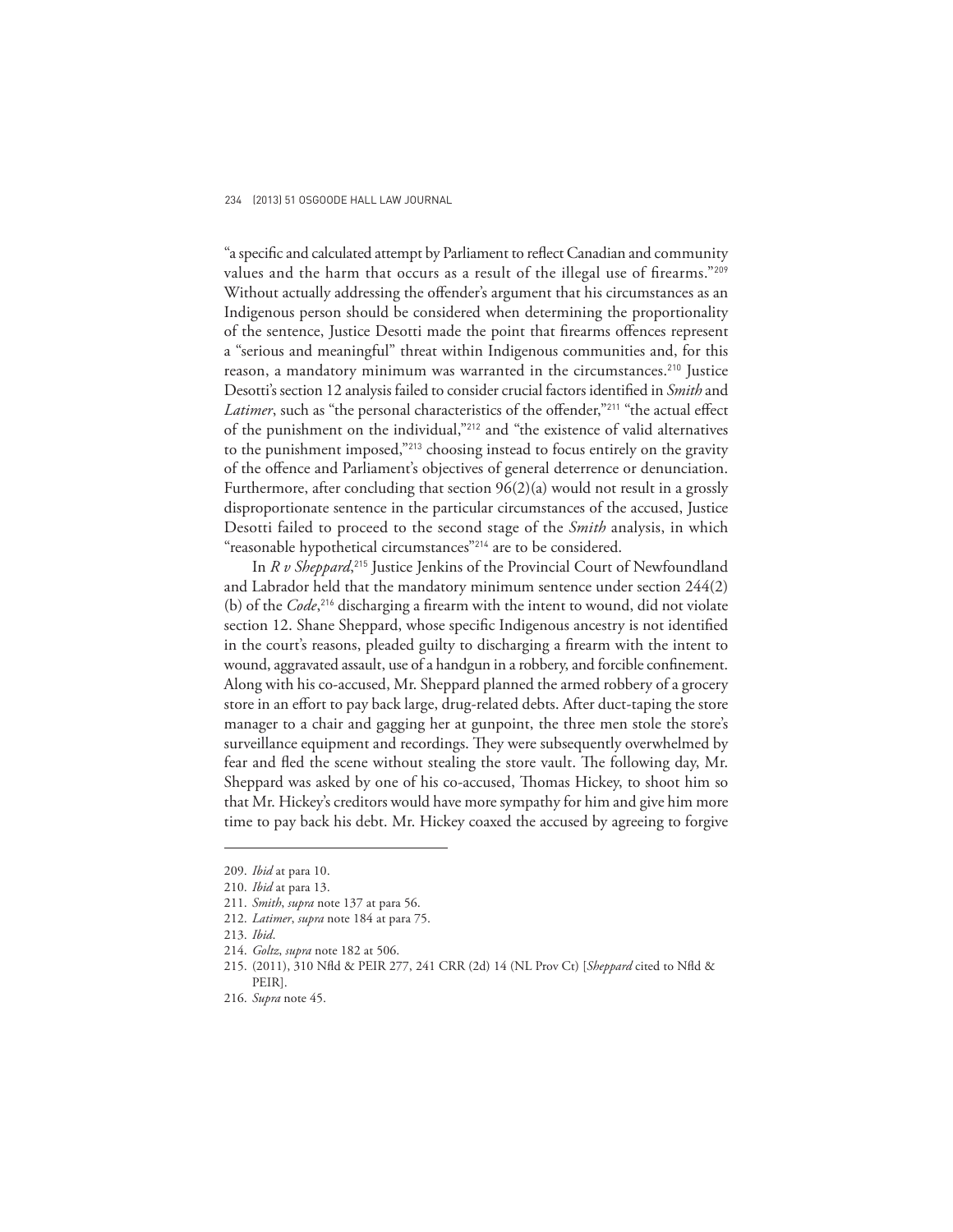him of a \$7000 debt. Mr. Hickey then loaded and cocked the gun and guided it to his shoulder, and Mr. Sheppard pulled the trigger. The only offence to which Mr. Sheppard pleaded guilty that featured a mandatory minimum was discharging a firearm with the intent to wound. He challenged the four-year mandatory sentence under section 12.

In arriving at the conclusion that the mandatory minimum did not violate section 12, Justice Jenkins considered several of the factors outlined in *Smith* and Latimer: the gravity of the offence,<sup>217</sup> the personal characteristics of the offender,<sup>218</sup> the penological goals and sentencing principles,<sup>219</sup> and the actual effect of the punishment.220 However, the force driving Justice Jenkins's analysis was the seriousness of the offence,<sup>221</sup> a common thread in section 12 cases. The unusual facts of this case would seem to support the accused's argument that a four-year mandatory minimum would be grossly disproportionate in the circumstances. Not only did the victim of the firearm discharge consent to being shot, Mr. Hickey actively persuaded the accused to participate in the criminal act. While the accused did participate in a violent robbery on the previous day, the court's section 12 analysis should have been limited to the specific circumstances surrounding the offence which featured a mandatory minimum.

Given the bizarre scenario leading to the firearm discharge, the court's holding that the four-year sentence was proportionate to the seriousness of the offence seems unwarranted. This is especially true given that Justice Jenkins failed to adequately account for the accused's Indigenous identity. While Justice Jenkins did briefly acknowledge the accused's status as an Indigenous person,<sup>222</sup> she did not explore

See *ibid* at para 56.

<sup>217.</sup> *Sheppard*, *supra* note 215 at para 29 (claiming, "One cannot overstate the gravity of this offence.").

<sup>218.</sup> *Ibid* at para 32 (including education, age, employment history, and Indigenous identity).

<sup>219.</sup> *Ibid* at paras 35-39 (including proportionality, the potential for rehabilitation, and general deterrence).

<sup>220.</sup> *Ibid* at paras 40-41.

<sup>221.</sup> The gravity of the offence is mentioned no less than eight times in the thirteen pages of the court's reasons. See *ibid* at paras 29, 31, 35, 38, 42.

<sup>222.</sup> *Ibid* at para 32 (observing that "Mr. Sheppard is an aboriginal person."). Jenkins J did go on to consider the Indigenous identity of the accused in sentencing him for his other convictions. Tellingly, however, Jenkins J concluded that *Gladue*

does not serve to change the fundamental responsibility of the sentencing Judge. … [I]n this particular case there is nothing before the Court to substantiate that the circumstances of Mr. Sheppard, pertaining to his aboriginal descent, which would override the remaining objectives and principles to such a degree as to interfere with the principles set forth and argued by counsel and to reduce the sentence set forth herein.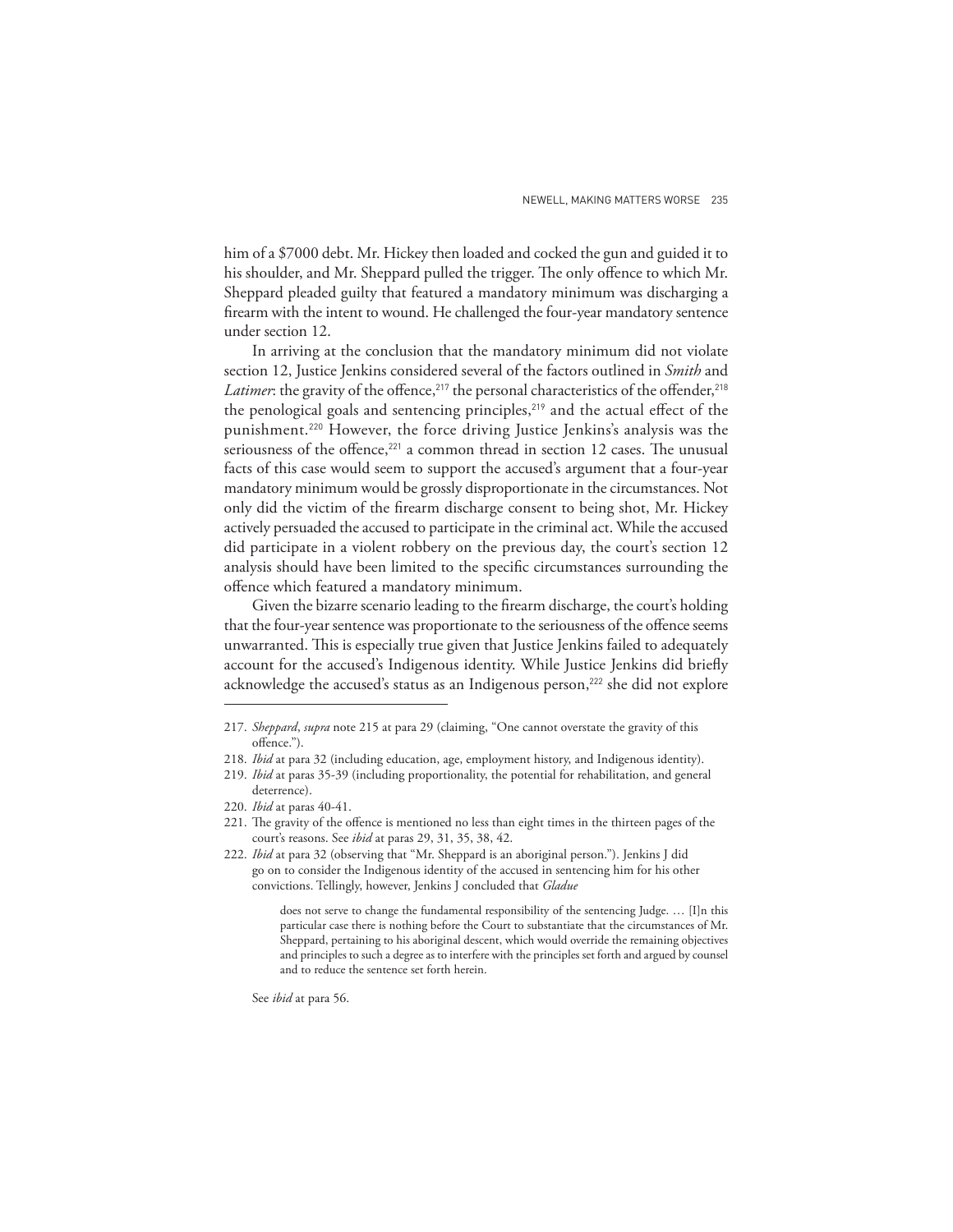how the assessment of proportionality under section 12 might be transformed by this fact. Instead, in a manner similar to *Bressette* and consistent with the trends in post-*Smith* Court jurisprudence, the court's reasoning in *Sheppard* demonstrates a willingness to defer to Parliament's goals of general deterrence and denunciation. Again, like in *Bressette*, "reasonable hypothetical circumstances"223 did not form a part of Justice Jenkins's section 12 analysis.<sup>224</sup>

In my view, neither of these recent decisions from disparately situated Canadian jurisdictions gave sufficient consideration to how the insights contained in the *Gladue* case law necessarily transform the section 12 analysis in cases of Indigenous off enders. Neither *Bressette* nor *Sheppard* adequately addressed the fact that the offender in each case was Indigenous, let alone the undeniable connections between the legacy of colonialism and the ongoing crisis of Indigenous over-incarceration. In Part IV(B), below, I argue that the section 12 analysis must be developed in a manner that is responsive to the particular realities of Indigenous offenders.

# B. SECTION 12 CHALLENGES TO MANDATORY MINIMUM SENTENCES

Drawing upon *Gladue* and the jurisprudence that has followed it, I identify some starting points for ways in which the assessment of cruel and unusual punishment may be transformed in the cases of Indigenous offenders. To be clear, what follows is a skeletal outline of the ways in which the section 12 analytical criteria can be mobilized in the cases of Indigenous offenders to formulate persuasive arguments that mandatory minimum sentences are unconstitutional. Further work and research will be necessary to flesh out the arguments and analysis below.

It should also be noted at the outset that many of the factors explored in this section are overlapping and mutually reinforcing. The factors that have been applied in the section 12 jurisprudence cannot be readily parsed into discrete sections. To provide one example, considerations that arise in the "circumstances of the offender" may also be relevant to determining "the actual effect of the punishment on the offender." Accordingly, some of the insights from *Gladue* and other cases that I have identified as relevant to one stage of the analysis may also have applications at other stages.

<sup>223.</sup> *Goltz*, *supra* note 182 at 506.

<sup>224.</sup> To be fair, the court was not presented with any reasonable hypotheticals by counsel for the accused. See *e.g. ibid* at para 23. Nonetheless, courts arguably have a duty when performing the s 12 analysis to complete this second stage of the *Smith* analysis regardless of whether or not it is specifically argued by counsel.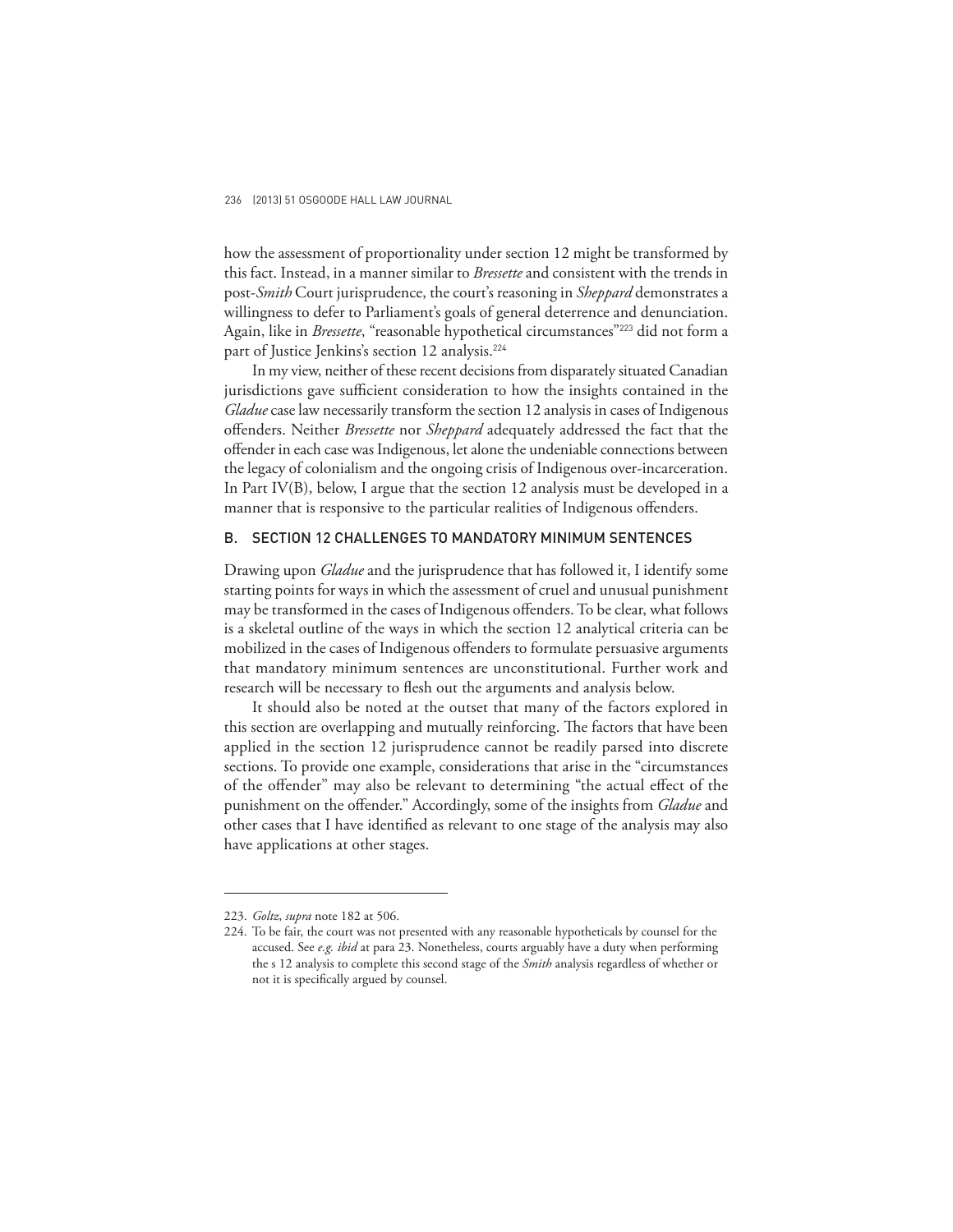## 1. THE CIRCUMSTANCES OF THE OFFENDER

One of the two principal elements of the *Gladue* analysis involves a consideration of the "unique systemic or background factors which may have played a part in bringing the particular aboriginal offender before the courts."<sup>225</sup> In *Ipeelee*, Justice LeBel reinforced this fundamental principle in the reasons of the majority:

> [C]ourts must take judicial notice of such matters as the history of colonialism, displacement, and residential schools and how that history continues to translate into lower educational attainment, lower incomes, higher unemployment, higher rates of substance abuse and suicide, and of course higher levels of incarceration for Aboriginal peoples. These matters, on their own, do not necessarily justify a different sentence for Aboriginal offenders. Rather, they provide the necessary *context* for understanding and evaluating the case-specific information presented by counsel. Counsel have a duty to bring that individualized information before the court in every case, unless the offender expressly waives his right to have it considered.<sup>226</sup>

From the foregoing, there are two points I would like to stress. First, when assessing the meaning of gross disproportionality under section 12 in the context of a mandatory minimum sentence for an Indigenous offender, the systemic and background factors that contribute to Indigenous over-incarceration should form an integral part of the analysis of the "circumstances of the offender." Courts' responsibility to acknowledge this indisputable reality does not evaporate merely because Parliament has legislated a mandatory minimum sentence for a specific crime. Rather, when considering the proportionality of a mandatory minimum sentence for an Indigenous offender, courts have a duty to take judicial notice of the impacts of colonialism, displacement, and poverty. Doing so will allow courts to more accurately assess the ways in which the imposition of a mandatory minimum could exacerbate the crisis of Indigenous over-incarceration and, as a result, be grossly disproportionate. Second, while the generalized context of colonialism and dispossession unquestionably must form a backdrop for the section 12 assessment in the cases of Indigenous offenders, defence counsel have an obligation to present evidence of how the specific circumstances of the accused have been shaped by this legacy. While the Court recently clarified in *Ipeelee* that *Gladue* does not require "a causal link between background factors and the commission of the current offence before being entitled to have those matters considered by the sentencing judge,"227 it is clear that evidence connecting the circumstances of the accused to the relevant background factors will ultimately be more persuasive. Doing so will give courts a

<sup>225.</sup> *Gladue*, *supra* note 8 at para 66.

<sup>226.</sup> *Supra* note 71 at para 60 [emphasis in the original].

<sup>227.</sup> *Ibid* at para 81.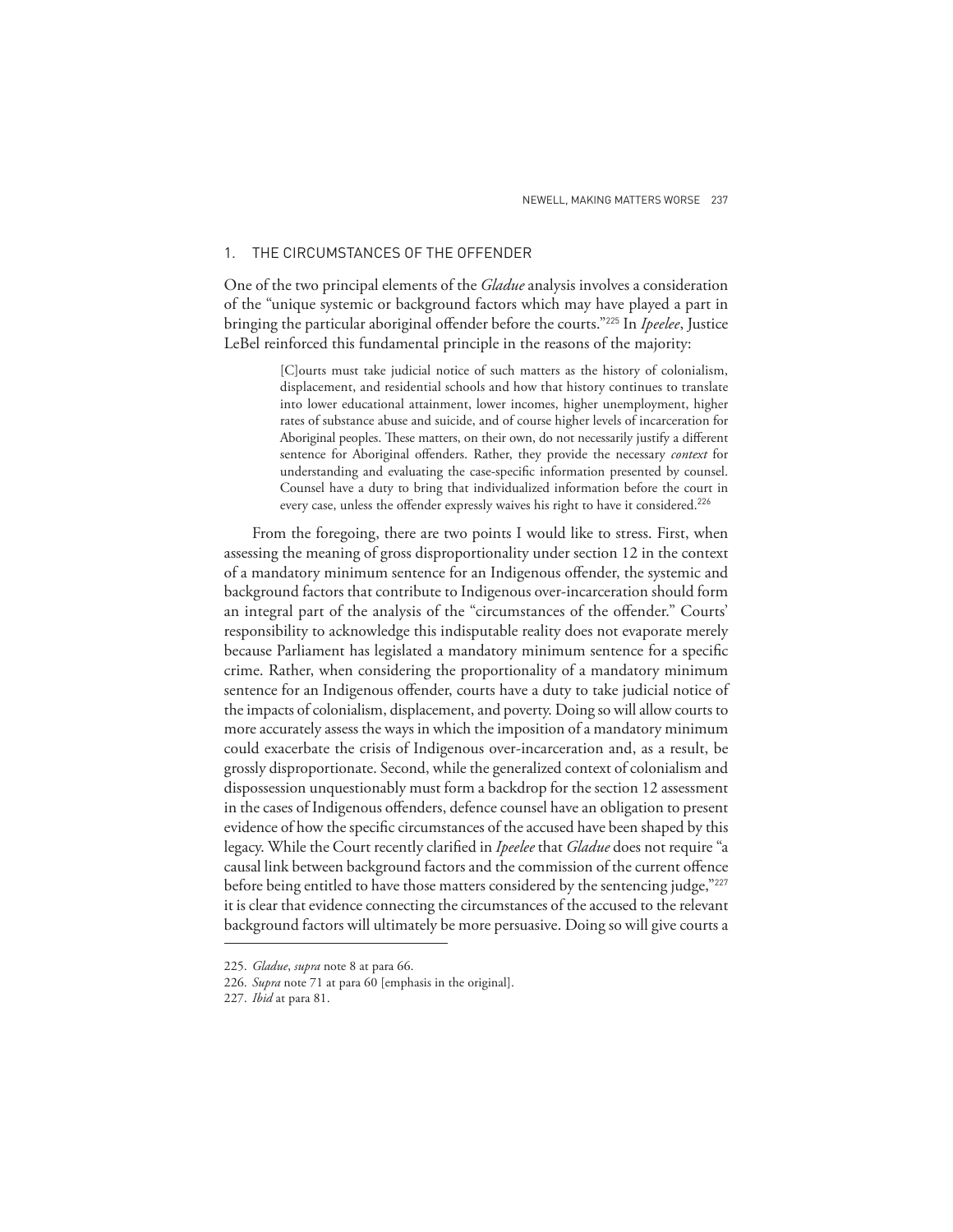more solid foundation on which to base a finding of gross disproportionality and to strike down the mandatory minimum at hand.

## 2. APPROPRIATE RANGE OF SENTENCES

In *Smith*, Justice Lamer suggested that the purpose of considering the circumstances of the case at this stage of the section 12 analysis is to determine which "range of sentences would have been appropriate to punish, rehabilitate or deter *this particular*  offender or to protect the public from this particular offender."<sup>228</sup> Thus, the purpose of the section 12 analysis at this stage is to assess the range of sentences that, but for the mandatory minimum, would be necessary to meet specific sentencing objectives. In the absence of a mandatory minimum, the sentencing analysis is governed by the fundamental purposes and principles laid out in sections 718, 718.1, and 718.2 of the *Code*. 229

In the cases of Indigenous offenders, at this stage of the analysis, special attention must be paid to section 718.2(e) of the *Code*. In order to determine the appropriate sentence in the absence of a mandatory minimum in cases involving an Indigenous offender, courts must apply the *Gladue* and *Ipeelee* analysis. Despite the fact that determining the appropriate sentence in the absence of a mandatory minimum is a particularized inquiry, insights from *Gladue* about the general efficacy of incarceration for Indigenous offenders are extremely relevant here, especially in light of the fact that rehabilitation is among the key sentencing objectives that should guide the determination. As indicated in many of the commissions and studies outlined in Part I, above, custodial sentences are even less likely to have the desired rehabilitative effect for Indigenous people than for non-Indigenous people. As Justices Iacobucci and Cory recognized in *Gladue*, Indigenous people are "more adversely affected by incarceration and less likely to be 'rehabilitated' thereby, because the internment milieu is often culturally inappropriate and regrettably discrimination towards them is so often rampant in penal institutions."230 If, as the Court recognized in 1999, incarceration is culturally alienating for Indigenous offenders and, as a result, less likely to serve one of its key purposes—rehabilitation—courts should incorporate this understanding into their analysis of the appropriate range of sentences at this stage of the section 12 analysis. In other words, the recognition in *Gladue* that prison is an especially alienating place for Indigenous people is one consideration that should shape the

<sup>228.</sup> *Supra* note 137 at 56 [emphasis added].

<sup>229.</sup> See *Smickle*, *supra* note 174 at para 49, Molloy J (noting that the s 12 analysis at this stage should proceed with reference to the sentencing principles contained in the *Code*).

<sup>230.</sup> *Supra* note 8 at para 68.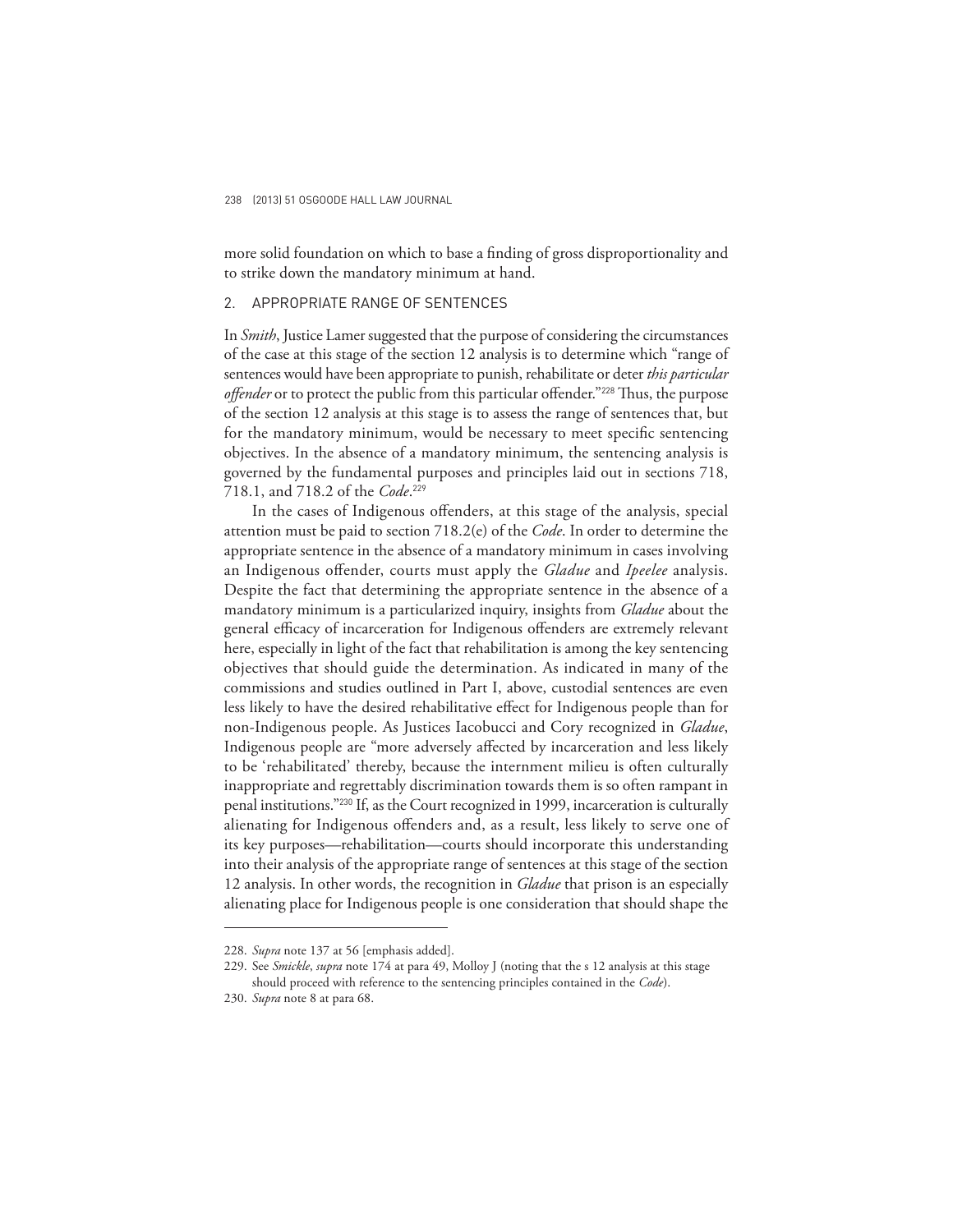way that courts consider the appropriate range of sentences in the absence of a mandatory minimum.

# 3. EXISTENCE OF VALID ALTERNATIVES

The second major aspect of the *Gladue* analysis involves assessing "[t]he types of sentencing procedures and sanctions which may be appropriate in the circumstances for the offender because of his or her particular aboriginal heritage or connection."<sup>231</sup> This principle should influence courts' considerations of the existence of valid alternatives to incarceration under the gross disproportionality analysis.<sup>232</sup> In *Ipeelee*, the Court affirmed:

> The *Gladue* principles direct sentencing judges to abandon the presumption that all offenders and all communities share the same values when it comes to sentencing and to recognize that, given these fundamentally different world views, different *or alternative sanctions may more effectively achieve the objectives of sentencing in a particular community*. 233

As was explored briefly in Part II, above, in the years following *Gladue*, restorative justice initiatives have developed across the country. While the accessibility of such initiatives varies regionally, in many cases such initiatives represent viable alternatives to the imposition of custodial sentences for Indigenous people. The availability of restorative justice alternatives to imprisonment should lead courts to more readily hold that the imposition of a mandatory minimum sentence constitutes a violation of section 12. Sending more Indigenous people to prison rather than making use of restorative alternatives would seem to be all the more cruel and unusual in light of the Supreme Court's recognition that incarceration is a less effective rehabilitative strategy for Indigenous offenders. Not only is it less likely to serve one of the key sentencing objectives, prison is also inadequate because Indigenous people, by virtue of their cultural identities, have access to a greater breadth of alternatives to incarceration. Again, the existence of these alternatives, many of which are not only sanctioned but also funded by the Canadian state, necessarily colours the meaning of gross disproportionality for Indigenous offenders.

<sup>231.</sup> *Ibid* at para 66.

<sup>232.</sup> See *Latimer*, *supra* note 184 at para 75.

<sup>233.</sup> *Supra* note 71 at para 74 [emphasis added].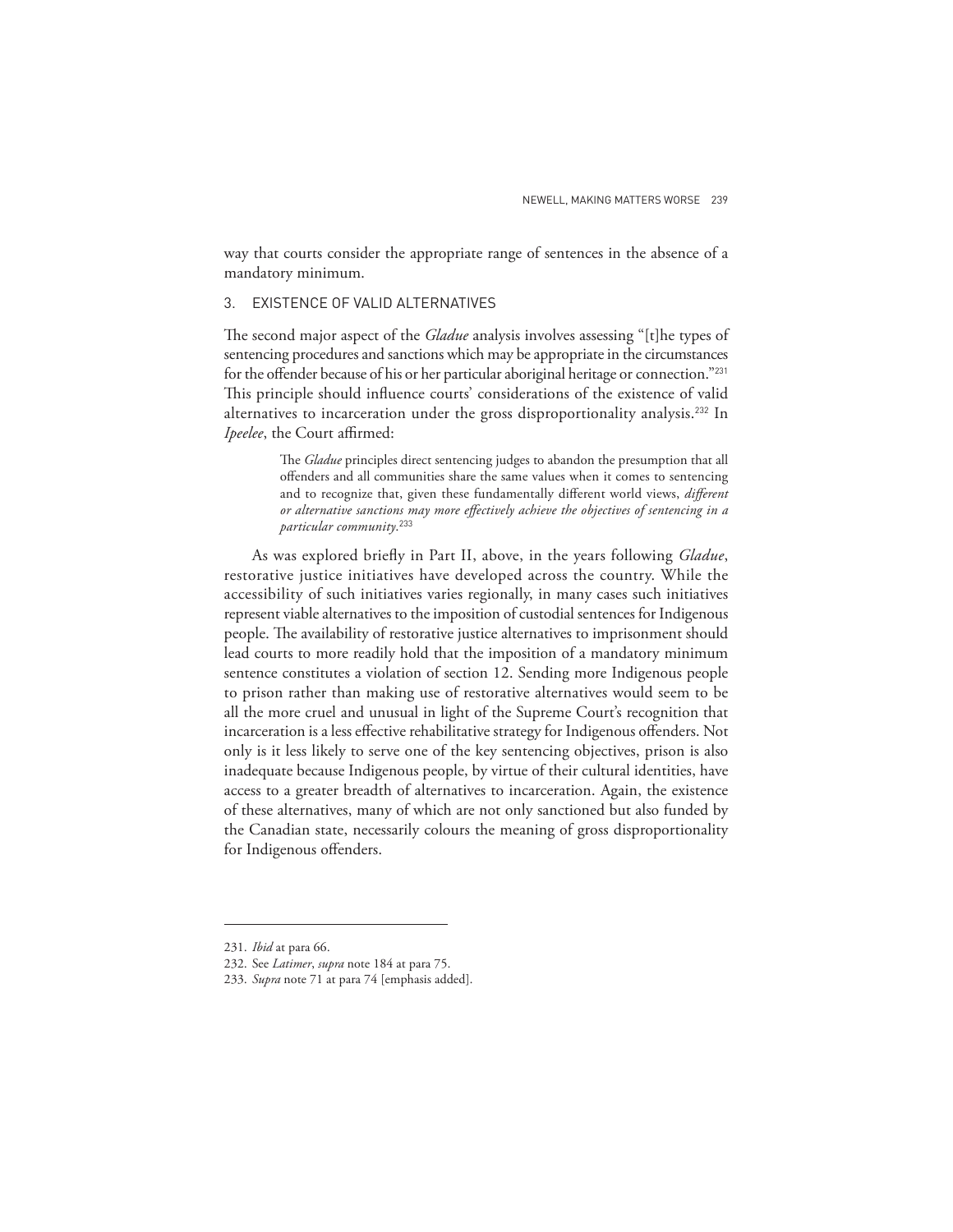## 4. THE PENOLOGICAL GOALS AND SENTENCING PRINCIPLES OF THE MANDATORY MINIMUM

At this stage of the section 12 analysis, a court "determine[s] whether Parliament was responding to a pressing problem, and whether its response is founded on recognized sentencing principles."234 As is evident from the above review of *Bressette*235 and *Sheppard*, <sup>236</sup> courts often hold that the primary penological goals underlying mandatory minimums are denunciation and general deterrence. The rhetoric employed by the Conservatives in the parliamentary debates following the introduction of the *SSCA* reinforces this interpretation of the legislative intent underlying the *SSCA*'s mandatory minimums. The section 12 jurisprudence is clear that Parliament is entitled to craft mandatory minimum sentences as long as it does so "in a manner consistent with existing sentencing principles,"<sup>237</sup> which include denunciation and general deterrence, among others. As noted in Part III(A), above, the Court's post-*Smith* jurisprudence has become increasingly deferential to Parliament's choice about which sentencing principles to stress in the creation of mandatory minimums. However, the Court has also stated that "[t]he presence or absence of *any one sentencing principle* should never be determinative at this stage of the analysis under s. 12. *General deterrence cannot, on its own, prevent a punishment from being cruel and unusual*."238 Here, the Court reminds us that there is a limit to the deference it is willing to give to Parliament's sentencing objectives. In order to survive scrutiny under section 12, a mandatory minimum sentence cannot be singularly fixated on achieving one of the myriad objectives that govern Canadian sentencing law.

The analysis of the penological goals that underlie a specific mandatory minimum sentence in the case of an Indigenous offender should not occur in the abstract. Rather, courts should consider insights from *Gladue* about the relevance of specific penological goals in the context of Indigenous communities: "A significant problem experienced by aboriginal people who come into contact with the criminal justice system is that the traditional sentencing ideals of deterrence, separation, and denunciation are often far removed from the understanding of sentencing held by these offenders and their community."<sup>239</sup> The objectives animating a mandatory minimum sentence should be considered in light of judicial authority

<sup>234.</sup> *Morrisey*, *supra* note 185 at para 43.

<sup>235.</sup> *Supra* note 174.

<sup>236.</sup> *Supra* note 215.

<sup>237.</sup> *Morrisey*, *supra* note 185 at para 44.

<sup>238.</sup> *Ibid* at para 45 [emphasis added].

<sup>239.</sup> *Gladue*, *supra* note 8 at para 70.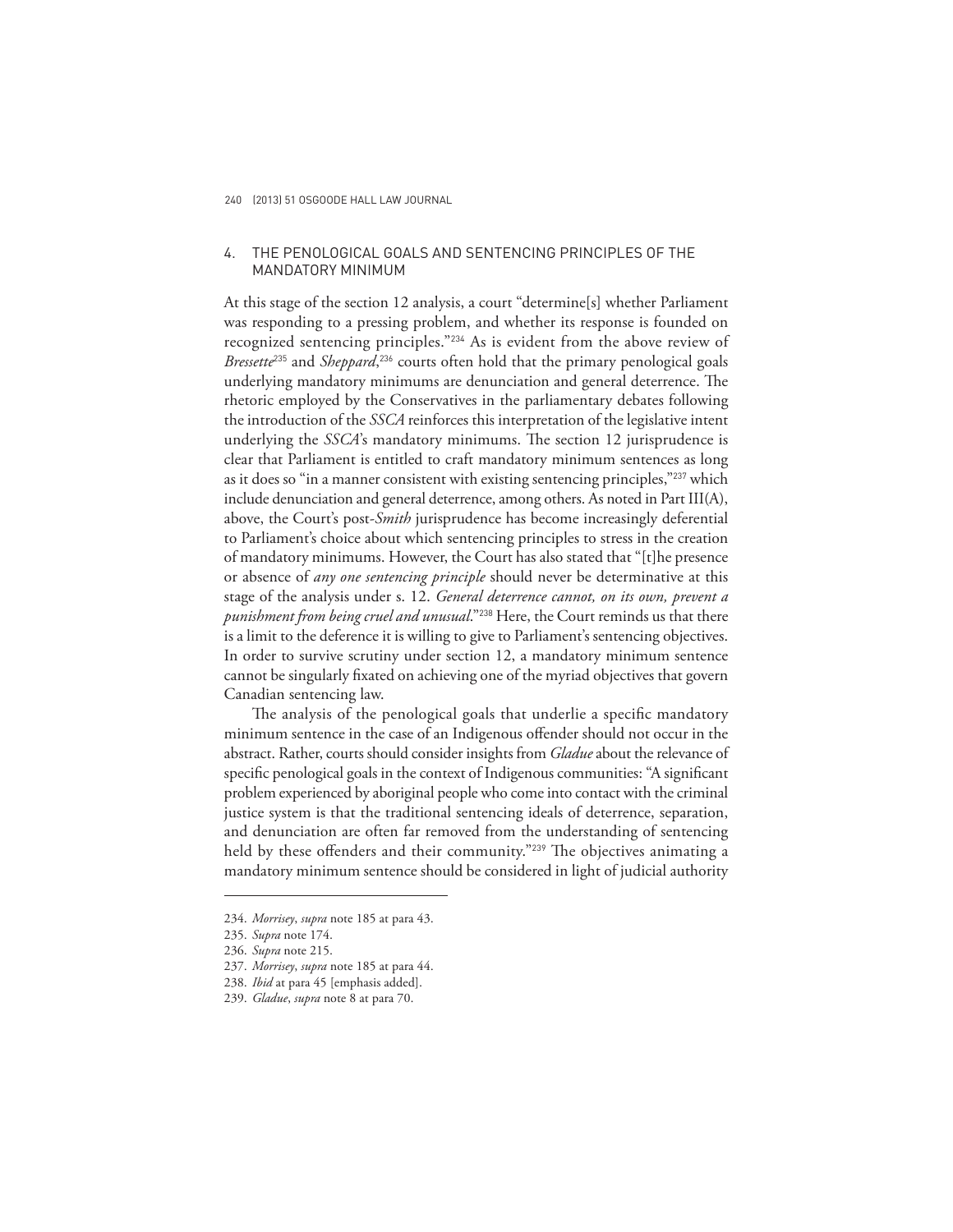acknowledging that the traditional sentencing principles have limited purchase among Indigenous communities. When courts assess Parliament's penological goals for the purposes of determining whether a mandatory minimum sentence would result in cruel and unusual punishment if imposed on an Indigenous offender, the diminished applicability of the principles of deterrence, separation, and denunciation in the cases of Indigenous offenders must be considered.

### 5. IMAGINING REASONABLE HYPOTHETICALS

The section 12 analysis employed in *Smith*<sup>240</sup> represents a significant hurdle to the implementation of tough-on-crime policies largely because of Justice Lamer's use of a hypothetical offender to assess the meaning of gross disproportionality. While the Court has gradually restricted the breadth of this analytical tool in subsequent cases, *Smith* remains good law on this point. Consequently, Indigenous people bringing section 12 challenges to the *SSCA* would be well advised to think creatively and present courts with hypothetical scenarios that reveal the disproportionality of the mandatory minimum, even if the circumstances of the accused have failed to do so. Such arguments can be made in the alternative to those that frame the sentence as cruel and unusual in the specific circumstances of the accused. While hypothetical examples must not be "far-fetched or only marginally imaginable as a live possibility,"241 there remains considerable breadth for counsel to present scenarios that drive home the potential for mandatory minimums to result in cruel and unusual punishment.

Reasonable hypotheticals can be employed by Indigenous offenders to highlight the potential for gross disproportionality to arise in light of the well-established causes of Indigenous over-incarceration. In cases where there is a lack of specific evidence connecting the circumstances of the offence with the background factors identified as relevant in *Gladue*, the second stage of the section 12 analysis provides an opportunity to imagine hypothetical scenarios in which those connections can be made more explicit. Where an Indigenous accused is unable to present evidence that concretely connects the legacy of colonialism, residential schools, endemic poverty, or other background factors to the offence in issue, such circumstances can be imagined and presented to draw a court's attention to the potential for gross disproportionality to arise in the cases of other Indigenous offenders. Real cases can be drawn upon to develop "reasonable hypotheticals,"242 and the decade-plus of *Gladue*  jurisprudence offers no shortage of such cases to use as starting points to this end.

<sup>240.</sup> *Supra* note 137.

<sup>241.</sup> *Goltz*, *supra* note 182 at 515.

<sup>242.</sup> *Morrisey*, *supra* note 185 at para 65.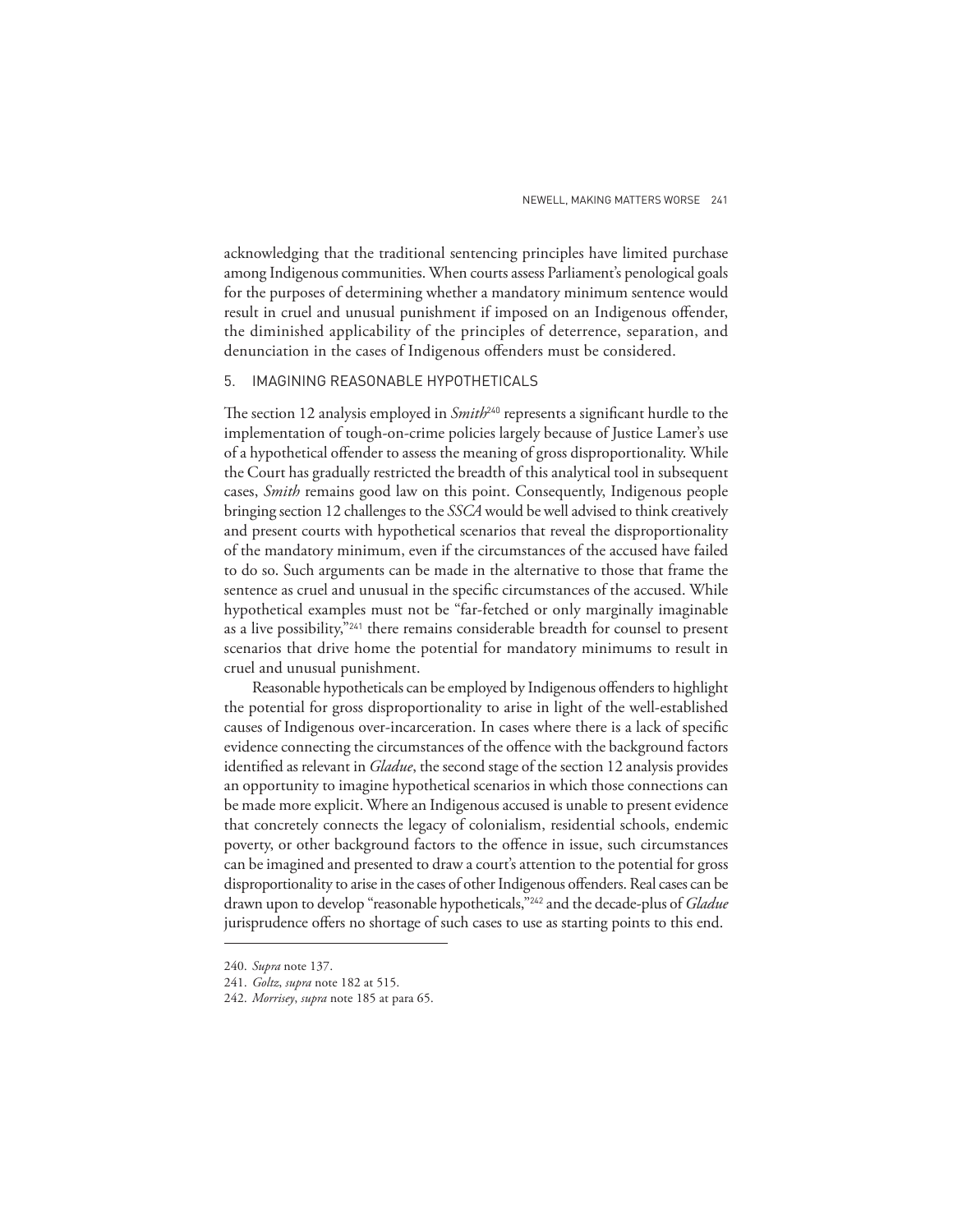*R v Bouchard*243 is an example of a case that may be helpful as a "reasonable hypothetical" in the context of the *SSCA*'s amendments to the *CDSA*. Jessica Bouchard, a thirty-three-year-old Indigenous woman from Long Lake 58 First Nation in Northern Ontario, pled guilty to trafficking in marijuana. She had purchased marijuana and given it to three young girls, one of whom was her niece. In its summary of Bouchard's pre-sentence report, the court indicated that the accused had grown up in a family affected by substance abuse and had intermittently lived with relatives and under foster care. The accused had been physically abused by both of her parents and had been sexually abused while in foster care as well as by members of her extended family. As an early adolescent, the accused started using alcohol and drugs as a means to cope. The court also noted that members of the accused's family, like many others in her community, had attended residential school. The accused had a long criminal record and she had previously been sentenced to jail. Justice DiGiuseppe noted the "inter-generational impact that violence, neglect and substance abuse has had on Ms. Bouchard."<sup>244</sup> After applying the *Gladue* analysis and acknowledging that the "range of sentence must be tempered to reflect those systemic factors that have contributed to Ms. Bouchard's offending behaviour and address her rehabilitation,"<sup>245</sup> the court sentenced her to a four-month term of imprisonment.

In contrast, if Ms. Bouchard were to be sentenced on the basis of the amended *CDSA*, she would likely face a mandatory minimum sentence of two years. A person convicted of trafficking who "involves" a person under eighteen "in committing the offence" is subject to a mandatory minimum sentence of two years.<sup>246</sup> The term "traffic" is defined broadly in the *CDSA* and includes "to sell, administer, *give*, transfer, transport, send or *deliver* the substance."247 While this provision has yet to be interpreted by a court, by providing marijuana to three girls under the age of eighteen the accused arguably "involved" them in the commission of the offence. This interpretation is confirmed by the Department of Justice, which has taken the position that the amendment captures trafficking "in relation to a youth."248 As a result, Ms. Bouchard would be subject to a two-year mandatory minimum sentence based on the aggravating factor stipulated in section  $5(3)(a)$ 

<sup>243. 2012</sup> ONCJ 425, 101 WCB (2d) 571 [*Bouchard*].

<sup>244.</sup> *Ibid* at para 20.

<sup>245.</sup> *Ibid* at para 25.

<sup>246.</sup> *CDSA*, *supra* note 103, s 5(3)(a)(ii)(C).

<sup>247.</sup> *Ibid*, s 2(1)(a) [emphasis added].

<sup>248.</sup> News Release, "Backgrounder: *Safe Streets & Communities Act*: Increased Penalties for Serious Drug Crime" (30 April 2013) online: <http://www.justice.gc.ca/eng/news-nouv/nr-cp/2011/ doc\_32636.html>.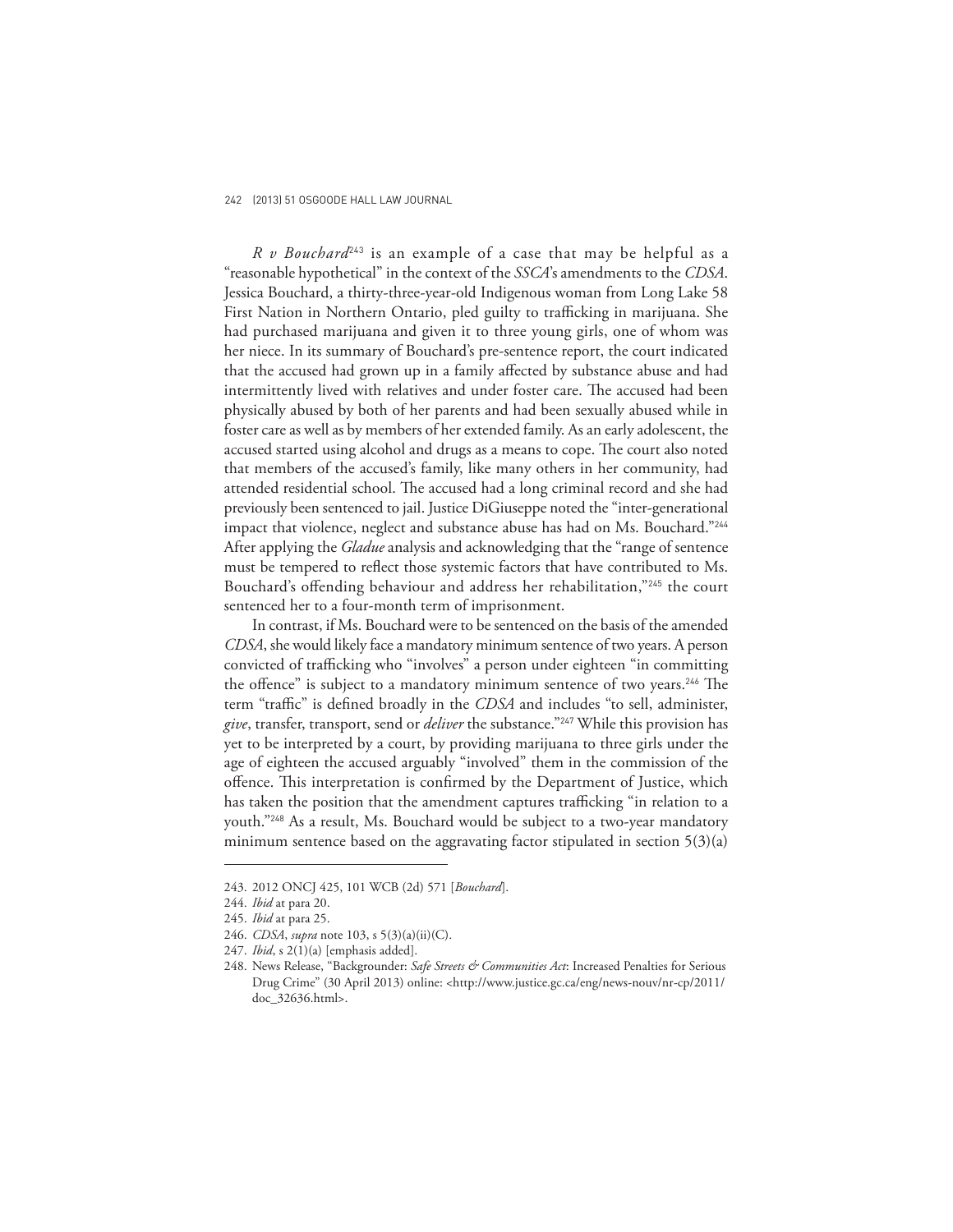(ii)(C) of the *CDSA*. A two-year sentence, in stark contrast to the four-month term that she received after the court's careful consideration of the *Gladue* factors, would seem to be grossly disproportionate. *Bouchard* is thus an example of a case in the *Gladue* jurisprudence that could prove to be helpful to counsel attempting to construct "reasonable hypothetical" scenarios in which the imposition of a mandatory minimum would result in cruel and unusual punishment.

Two recent decisions penned by different judges of the Superior Court of Ontario raise questions about the fate of the "reasonable hypothetical" scenario analysis in the context of hybrid offences. Neither case involved an Indigenous off ender. Nonetheless, the fact that the vast majority of the *SSCA*'s mandatory minimum sentences are associated with hybrid offences makes certain facets of the decisions particularly relevant to this discussion. Released within six months of one another, *R v Nur*<sup>249</sup> and *R v Smickle*250 analyzed the constitutionality of section 95(2) of the *Code* and reached opposite conclusions. Both cases were heard by the Ontario Court of Appeal in February 2013. At the time of this writing, however, the Court of Appeal's judgments have not yet been released. To my knowledge, the applicability of the analysis of "reasonable hypotheticals" in the context of hybrid offences has yet to be considered by any appellate court in Canada.<sup>251</sup> Thus the conclusions reached by the Court of Appeal in *Nur* and *Smickle* will have significant bearing on the potential of section 12 to protect against cruel and unusual punishment effected by the *SSCA*'s mandatory minimum sentences.

In *Nur*, Justice Code considered the constitutionality of a mandatory minimum sentence of three years' imprisonment, on indictment, for possession of a loaded prohibited firearm. After indicating that there was little difficulty in constructing hypothetical scenarios in which the imposition of a three-year sentence would constitute cruel and unusual punishment, Justice Code went on to find that the Crown's discretion to proceed summarily in such circumstances provided a "complete answer to all of the 'reasonable hypotheticals.'"252 In *Nur*, section 95(1) of the *Code* managed to survive section 12 scrutiny because the Crown's discretion to proceed summarily in such circumstances would supposedly prevent comparable hypothetical scenarios from ever arising on indictment. According to Justice Code's analysis, when faced with one of the hypothetical scenarios imagined in *Nur*, the Crown would choose to prosecute summarily, thereby circumscribing the

<sup>249. 2011</sup> ONSC 4874, 241 CRR (2d) 306 [*Nur* cited to ONSC].

<sup>250.</sup> *Supra* note 174.

<sup>251.</sup> As Code J pointed out in *Nur*, the Court has not yet had occasion to develop this branch of the s 12 analysis in the circumstances of a hybrid offence. See *supra* note 249 at para 110.

<sup>252.</sup> *Ibid* at para 108.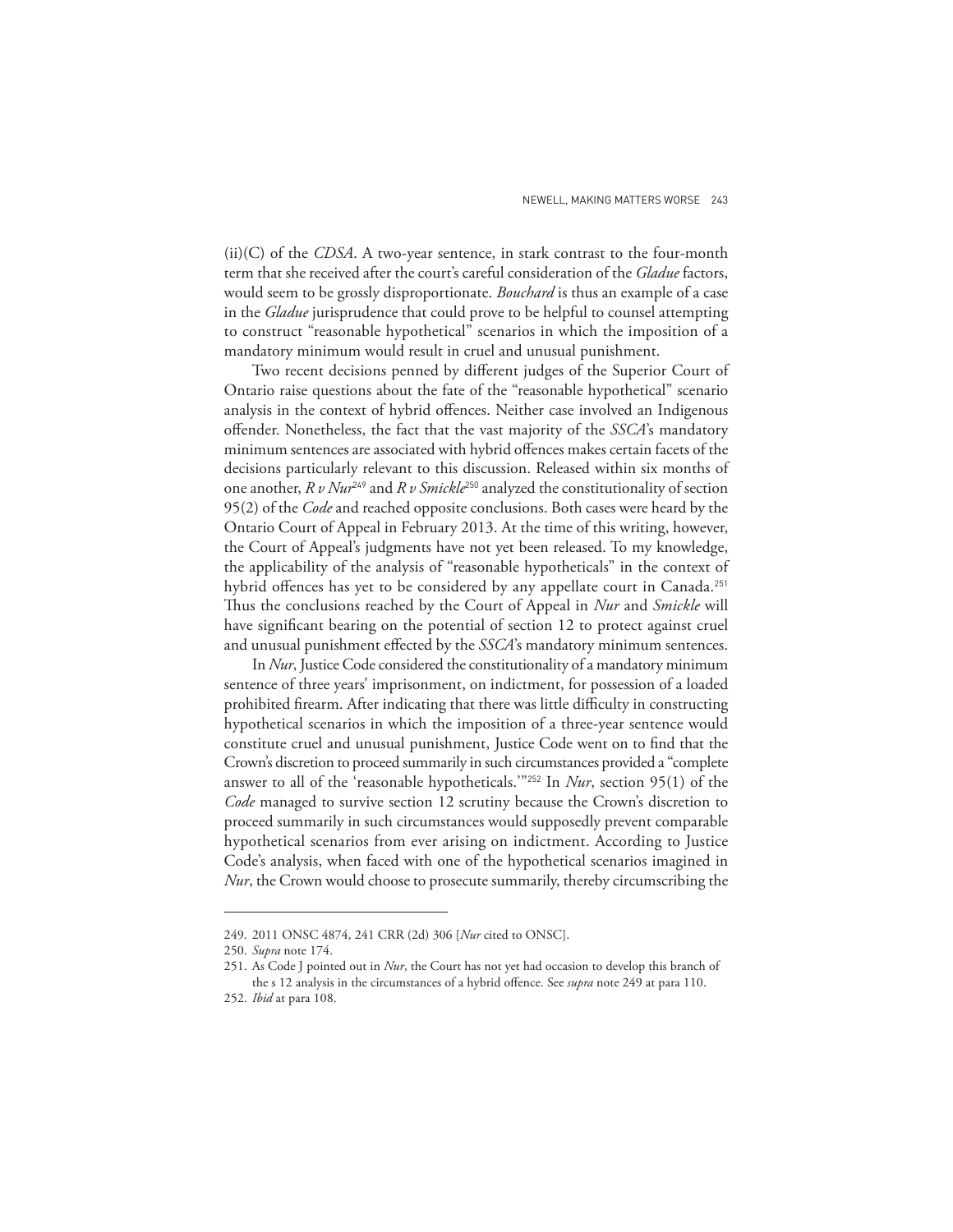possibility of gross disproportionality in those cases. Given that Justice Code had already determined that the three-year sentence imposed by section 95(2) of the *Code* was not grossly disproportionate to the appropriate sentence in the absence of a mandatory minimum and given that the Crown's discretion to prosecute summarily was a "complete answer" to the hypothetical scenarios imagined, there was no violation of section 12.

Justice Code acknowledged that the Crown's decision about how to proceed is usually made early in the proceedings, before all of the information relevant to its election may be available.<sup>253</sup> In doing so, he recognized that the gross disproportionality flowing from the Crown's choice to proceed by way of indictment might only become apparent as the full facts are revealed at trial. In such a case, Justice Code recognized that "one unwise Crown election may end up invalidating Parliament's s. 95 sentencing scheme for all cases."<sup>254</sup>

In fact, within six months of the release of Justice Code's reasons in *Nur*, precisely this kind of situation arose in *Smickle*. <sup>255</sup> In *Smickle*, Justice Molloy had the occasion to reconsider whether section 95(2) violated section 12 in the case of a twenty-sevenyear-old man who was caught posing in front of his laptop with a loaded handgun. The Crown had elected to proceed by way of indictment, which, as stated above, carried a three-year mandatory minimum sentence.<sup>256</sup> At the first stage of the analysis, Justice Molloy held that the appropriate sentence in the absence of a mandatory minimum would be one year.<sup>257</sup> Accordingly, the mandatory minimum sentence of three years was grossly disproportionate, making it unnecessary to proceed to consider "reasonable hypothetical" scenarios.<sup>258</sup>

*Smickle* confirms the risk that Justice Code acknowledged in *Nur*, raising serious questions about Justice Code's approach to "reasonable hypothetical" scenarios in cases involving hybrid offences. A situation akin to the easily constructed hypothetical scenarios described by Justice Code in *Nur* arose on the facts of *Smickle*, and the prosecutorial discretion to proceed summarily did not prevent the potential for a grossly disproportionate sentence being imposed. In other words, what Justice Code referred to in *Nur* as a "constitutional 'safety valve<sup>"259</sup> did not function the way it should have.

<sup>253.</sup> *Ibid* at para 117.

<sup>254.</sup> *Ibid*.

<sup>255.</sup> *Supra* note 174.

<sup>256.</sup> For a recent discussion of the implications of *Smickle* for the constitutionality of mandatory minimum sentences, see Debra Parkes, "From *Smith* to *Smickle*: the Charter's Minimal Impact on Mandatory Minimum Sentences" (2012) 57 Sup Ct L Rev (2d) 149

<sup>257.</sup> *Smickle*, *supra* note 174 at para 75.

<sup>258.</sup> *Ibid* at para 85.

<sup>259.</sup> *Supra* note 249 at para 117.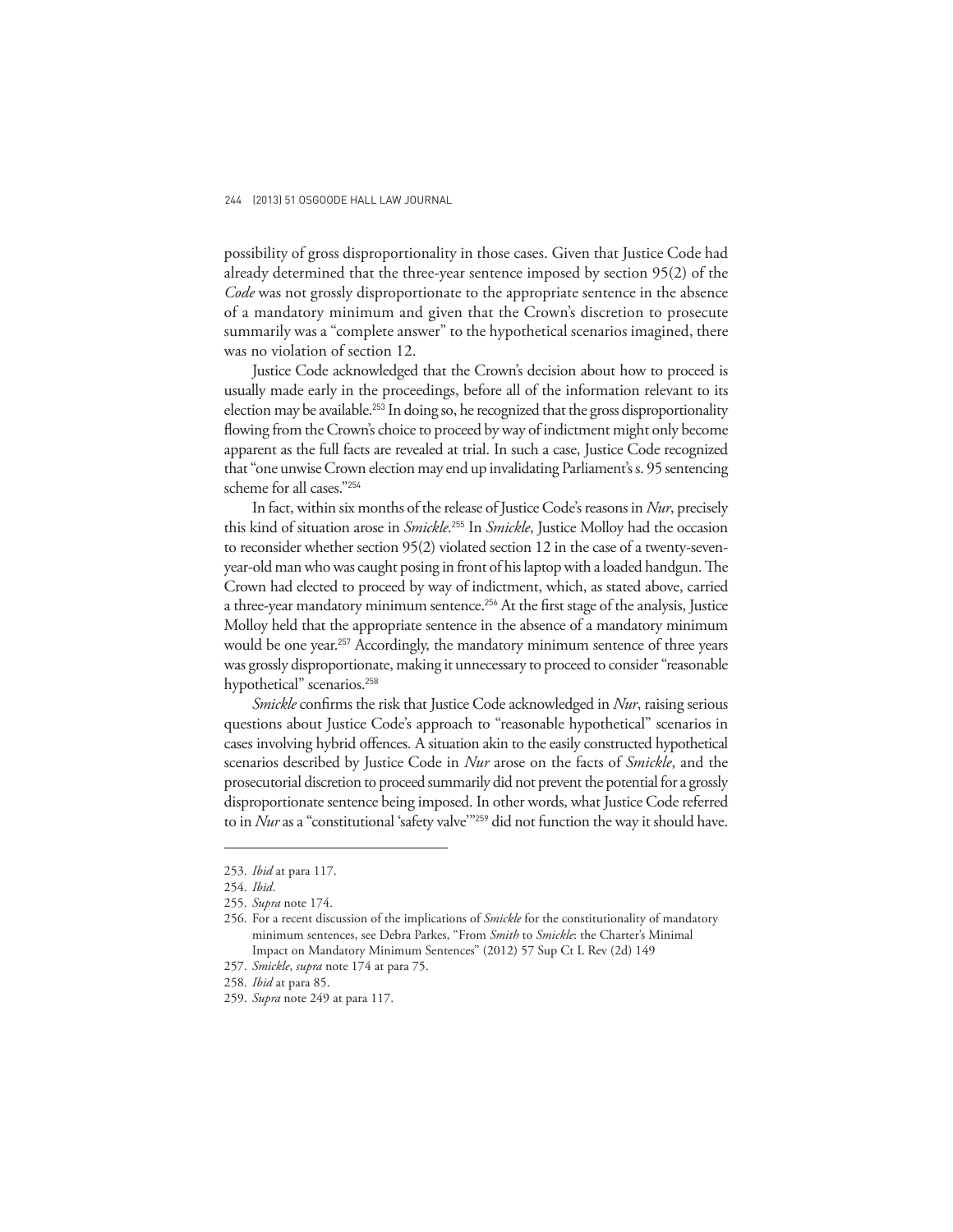*Smickle* makes it clear that there is still a place for the "reasonable hypotheticals" analysis in the case of hybrid offences. Putting aside the influence that systemic racism has on the exercise of prosecutorial discretion and assuming, without accepting, that it is always exercised in good faith,<sup>260</sup> prosecutors do not always have the facts they need to make the election in the correct direction. As Justice Molloy stated in her analysis of whether the violation of section 12 could be justified under section 1, "Often, the full facts will not be known until the trial judge delivers his or her reasons or the jury delivers a verdict."<sup>261</sup> This is especially true in the cases of Indigenous offenders, given the fact that the Crown may not even know the offender's Indigenous identity at the time it makes its election, let alone how the background factors identified in *Gladue* might relate to the circumstances of the offence. Accordingly, there are significant dangers associated with entrusting the Crown with the responsibility of ensuring constitutional compliance by way of election in the context of hybrid offences.

Interestingly, the Crown argued in *Smith* that the constitutionality of the mandatory minimum in that case was preserved by the fact that the prosecution possessed the discretion to charge for a lesser offence in cases where gross disproportionality would arise. Justice Lamer rejected the Crown's argument as follows:

> In my view the section cannot be salvaged by relying on the discretion of the prosecution not to apply the law in those cases where, in the opinion of the prosecution, its application would be a violation of the *Charter*. To do so would be to disregard totally s. 52 of the *Constitution Act, 1982* which provides that any law which is inconsistent with the Constitution is of no force or effect to the extent of the inconsistency and the courts are duty bound to make that pronouncement, not to delegate the avoidance of a violation to the prosecution or to anyone else for that matter.<sup>262</sup>

While the prosecutorial discretion to charge for a lesser offence is admittedly distinct from the statutory prosecutorial discretion of election,<sup>263</sup> the same reasoning applies. As stated by Justice Molloy in *Smickle*, "the suggested safety valve with respect to electing to proceed summarily rather than by indictment is no less

<sup>260.</sup> For a thorough discussion of the manner in which systemic racism shapes black peoples' experiences in the Canadian criminal justice system, specifically in the context of mandatory minimum sentences, see Faizal R Mirza, "Mandatory Minimum Prison Sentencing and Systemic Racism" (2001) 39:2&3 Osgoode Hall LJ 497.

<sup>261.</sup> *Smickle*, *supra* note 174 at para 110.

<sup>262.</sup> *Smith*, *supra* note 137 at para 69.

<sup>263.</sup> This distinction was emphasized by Code J in *Nur*. See *supra* note 249 at para 112.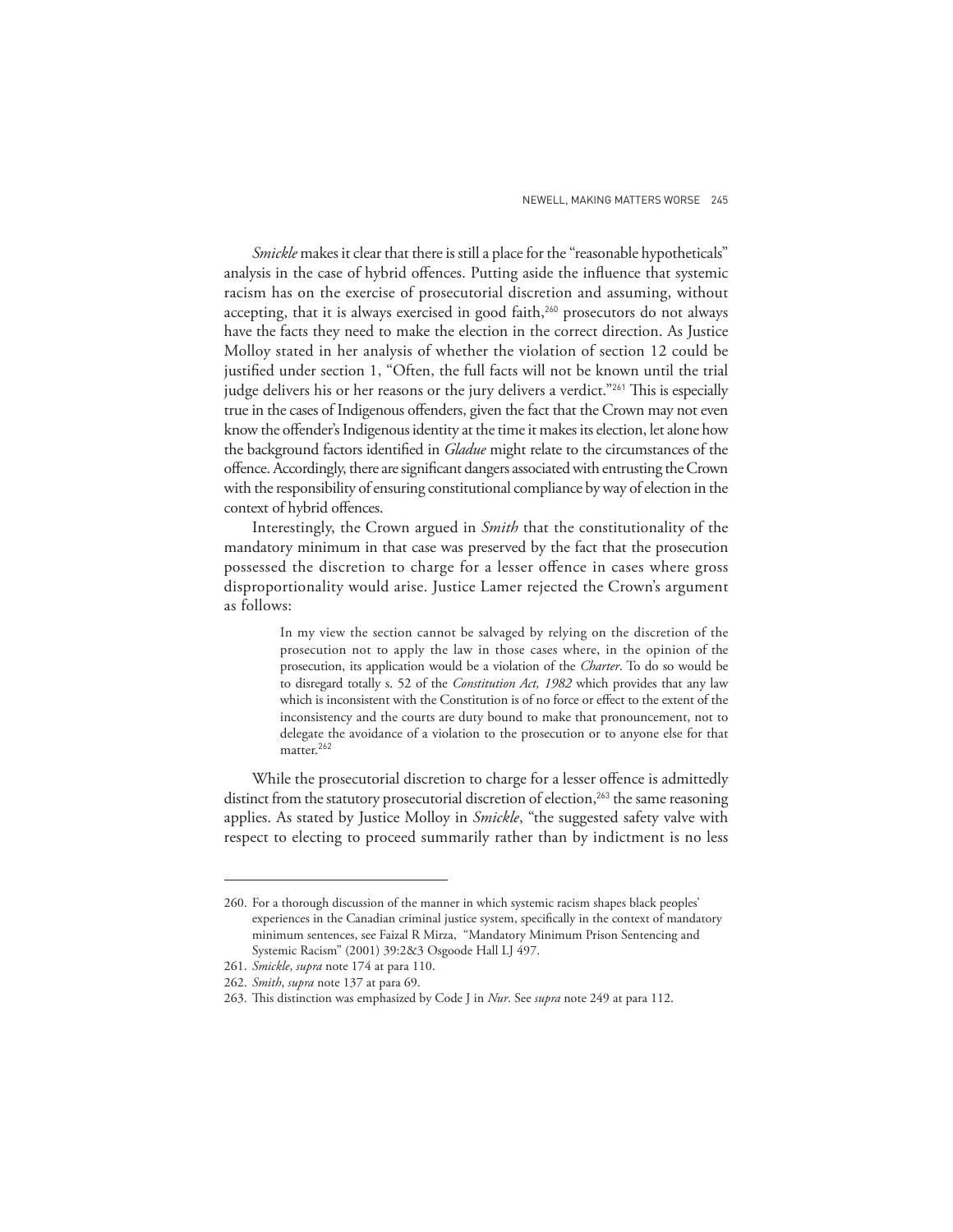problematic."<sup>264</sup> *Smickle* makes it clear that situations in which the Crown makes an inappropriate election are bound to arise, and it is this certainty that makes the analysis of "reasonable hypotheticals" necessary.

It may be argued that the analysis of hypothetical scenarios remains unnecessary in the context of hybrid offences because in cases like *Smickle*, where the Crown's election is made improperly or on the basis of incomplete facts, the imposition of a mandatory minimum sentence will nonetheless be subject to constitutional review. Leroy Smickle got his day in court and the constitutionality of section 95(2) was considered on the basis of the actual facts of his case rather than an imagined scenario. Because the imposition of a mandatory minimum sentence of three years would have resulted in cruel and unusual punishment on the facts of the case, section 95(2) of the *Code* was struck down as unconstitutional. However, such an argument is premised on a misunderstanding of the mechanics of the criminal justice system. Most criminal defendants do not go to trial. The vast majority of criminal defendants plead guilty, thereby waiving their right to a trial.<sup>265</sup> While official statistics about the scope of the practice are unavailable,<sup>266</sup> commentators estimate that 70 to 95 per cent of cases are resolved through guilty pleas.<sup>267</sup> The respective bargaining positions of the Crown and the accused are inherently unequal, and the coercive elements at play in the process of plea bargaining have been noted by scholars.<sup>268</sup> Mandatory minimum sentences place increased pressure on accused persons to plead guilty to lesser offences,<sup>269</sup> magnifying the imbalance of power in bargaining positions between the Crown and the accused.270 In his analysis

<sup>264.</sup> *Supra* note 174 at para 110.

<sup>265.</sup> Alan Young has described the guilty plea as "the most dramatic manifestation of waiver. The panoply of procedural safeguards at trial can be circumvented by this admission of guilt." See "'Not Waving but Drowning': A Look at Waiver and Collective Constitutional Rights in the Criminal Process" (1989) 53:1 Sask L Rev 47 at 71.

<sup>266.</sup> Mia Dauvergne, "Adult Criminal Court Statistics in Canada, 2010/2011" in Statistics Canada, *Juristat* (Ottawa: Minister of Industry, May 2012) at 10, online: <http://www. statcan.gc.ca/pub/85-002-x/2012001/article/11646-eng.pdf> ("The extent to which plea negotiations are utilized in Canada is unknown.").

<sup>267.</sup> See Oonagh E Fitzgerald, *The Guilty Plea and Summary Justice* (Toronto: Carswell, 1990) at 168; Young, *supra* note 265 at 71; Joseph Di Luca, "Expedient McJustice or Principled Alternative Dispute Resolution? A Review of Plea Bargaining in Canada" (2005) 50:1&2 Crim LQ 14 at 15.

<sup>268.</sup> See *e.g.* Fitzgerald, *supra* note 267 at 137-68.

<sup>269.</sup> See Di Luca, *supra* note 267 at 31; Roach, *supra* note 196 at 382.

<sup>270.</sup> This reality was acknowledged by Molloy J as one of the deleterious effects of the mandatory minimum regime in *Smickle*. In his view, there is an "unfair advantage given to the Crown as an accused will be under pressure to plead guilty to a lesser included offence in order to avoid the risk of a the mandatory minimum." See *supra* note 174 at para 121.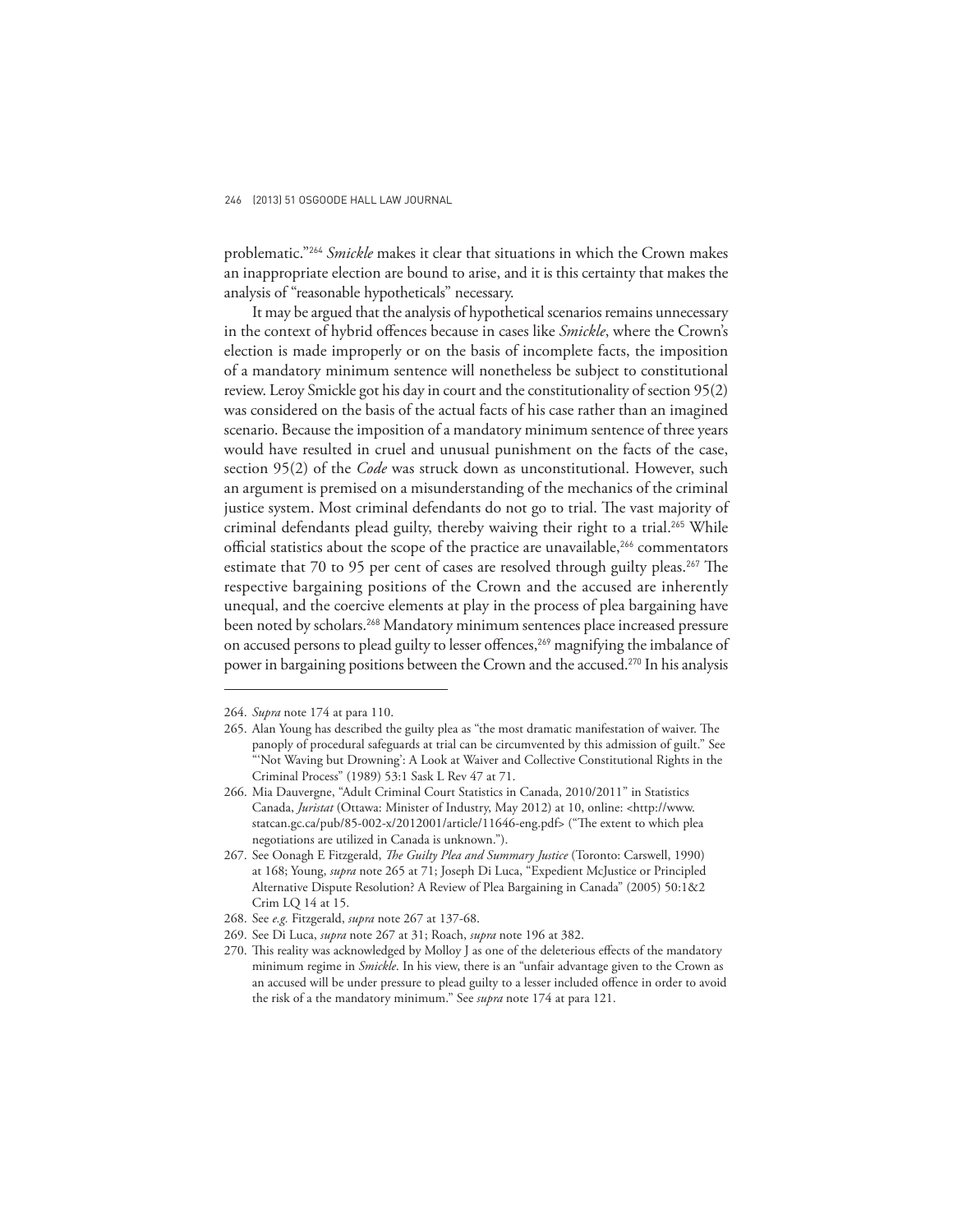of systemic anti-black racism in the Canadian criminal justice system, Faizal R. Mirza argues that "[m]andatory prison sentences enhance the quasi-judicial role of prosecutors, providing them with greater leverage to convict a disproportionate number of Black persons."271 Mirza's insight is equally applicable in the context of Indigenous defendants.

Given the prevalence of guilty pleas in general and the increased pressure to engage in plea bargaining when faced with a mandatory minimum, many accused persons in the position of Leroy Smickle will never get their day in court. Most people facing mandatory minimum sentences for hybrid offences for which the Crown has elected to proceed by way of indictment on the basis of incomplete facts will not commit the resources or be willing to undertake the risk involved in launching a section 12 constitutional challenge. Instead, most accused persons in the position of Leroy Smickle, a portion of whom may be innocent,<sup>272</sup> will plead guilty in an attempt to secure a less onerous sentence than the mandatory minimum that looms over their heads, however grossly disproportionate that sentence is in light of the facts. Beyond the scope of rigorous constitutional review, it is inevitable that such sentences, negotiated in the shadow of mandatory minimums, will be inflated and will result in cruel and unusual punishment. It is this reality that makes the analysis of "reasonable hypotheticals" a necessary element of the section 12 analysis.

# V. CONCLUSION

The *SSCA* is a step in precisely the wrong direction. It is also a manifestation of a much larger problem. As the enactment of the *SSCA* leads to the incarceration of thousands more Indigenous people, it will perpetuate the colonial power dynamics between the Canadian state and Indigenous people. Ignoring the voices of Indigenous advocates, activists, and scholars, and flying in the face of the countless studies outlined in Part I, above—which have identified the legacies of colonialism and dispossession as the root causes of the crisis of overincarceration—the Conservative government has chosen instead to formulate tough-on-crime policies that will further alienate Indigenous people from the Canadian criminal justice system.

<sup>271.</sup> *Supra* note 260 at 504.

<sup>272.</sup> Christopher Sherrin estimates that as many as thousands of innocent accused persons plead guilty in Canada each year. See "Guilty Pleas from the Innocent" (2011) 30 Windsor Rev Legal Soc Issues 1 at 6.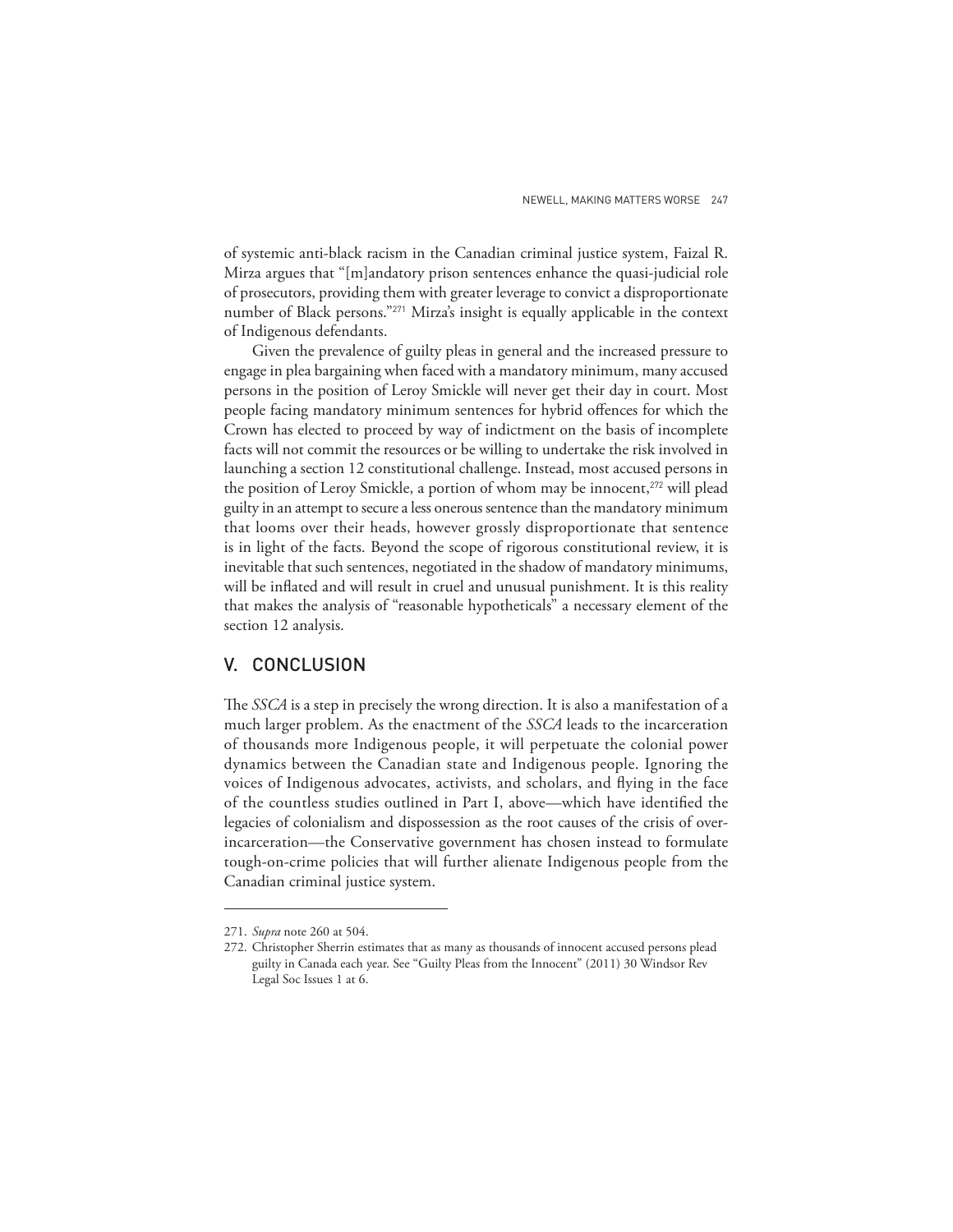In Part I, I relied on the several commissions, inquiries, and reports published in the last thirty years to explore the dimensions and underlying causes of the ongoing crisis of Indigenous over-incarceration. I concluded that, at its most fundamental, the crisis of Indigenous over-representation in the Canadian criminal justice system is a function of the legacy and ongoing impacts of colonialism. Such a conclusion indicates that reform to the Canadian sentencing regime will only go so far to address the crisis. Instead, a fundamental shift in the relationship between Indigenous people and the Canadian state is necessary.

In Part II, I assessed the legislative and judicial interventions undertaken to address this crisis. I concluded that the contextualized sentencing model legislated by section 718.2(e) of the *Code* and interpreted by the Court in *Gladue* has made positive, if limited, steps towards addressing Indigenous over-representation. I explored some of the explanations for the muted effect that *Gladue* has had in the face of growing rates of incarceration of Indigenous people. I pointed out that the Court's recent decision in *Ipeelee* offers a reason to hope that *Gladue's* potential to help reduce Indigenous over-incarceration in the context of serious offences can still be realized.

In Part III, I described the way that the *SSCA* was framed and discussed in Parliament before analyzing some of the ways that the *Act* will lead to the imprisonment of even greater numbers of Indigenous people. While the effectiveness of the contextualized sentencing methodology can certainly be questioned, in Part III I argued that the wholesale elimination of judicial discretion in the context of several criminal offences will surely only make matters worse.

In Part IV, I explored one avenue for constitutional challenge of the *SSCA*'s several mandatory minimum sentencing provisions, section 12 of the *Charter*. In doing so, I developed a kind of harm-reduction strategy to address the aspects of the *SSCA* most likely to exacerbate the ongoing crisis of over-incarceration. The section 12 analysis must be reconfigured in order to account for the unique circumstances of Indigenous people. If the protection against cruel and unusual punishment provided by section 12 is to be meaningful, courts cannot afford to ignore the crisis of Indigenous over-incarceration. Given the grossly disproportionate number of Indigenous people inside Canadian prisons and the likelihood that the *SSCA* will only magnify the problem, courts hearing section 12 challenges by Indigenous offenders should use the analytical tools that they have inherited from the Court's section 12 jurisprudence to refashion the meaning of gross disproportionality. Not only are there opportunities within the section 12 analytical framework to develop a particularized definition of cruel and unusual punishment in the context of Indigenous offenders, there is ample support for such an undertaking in the